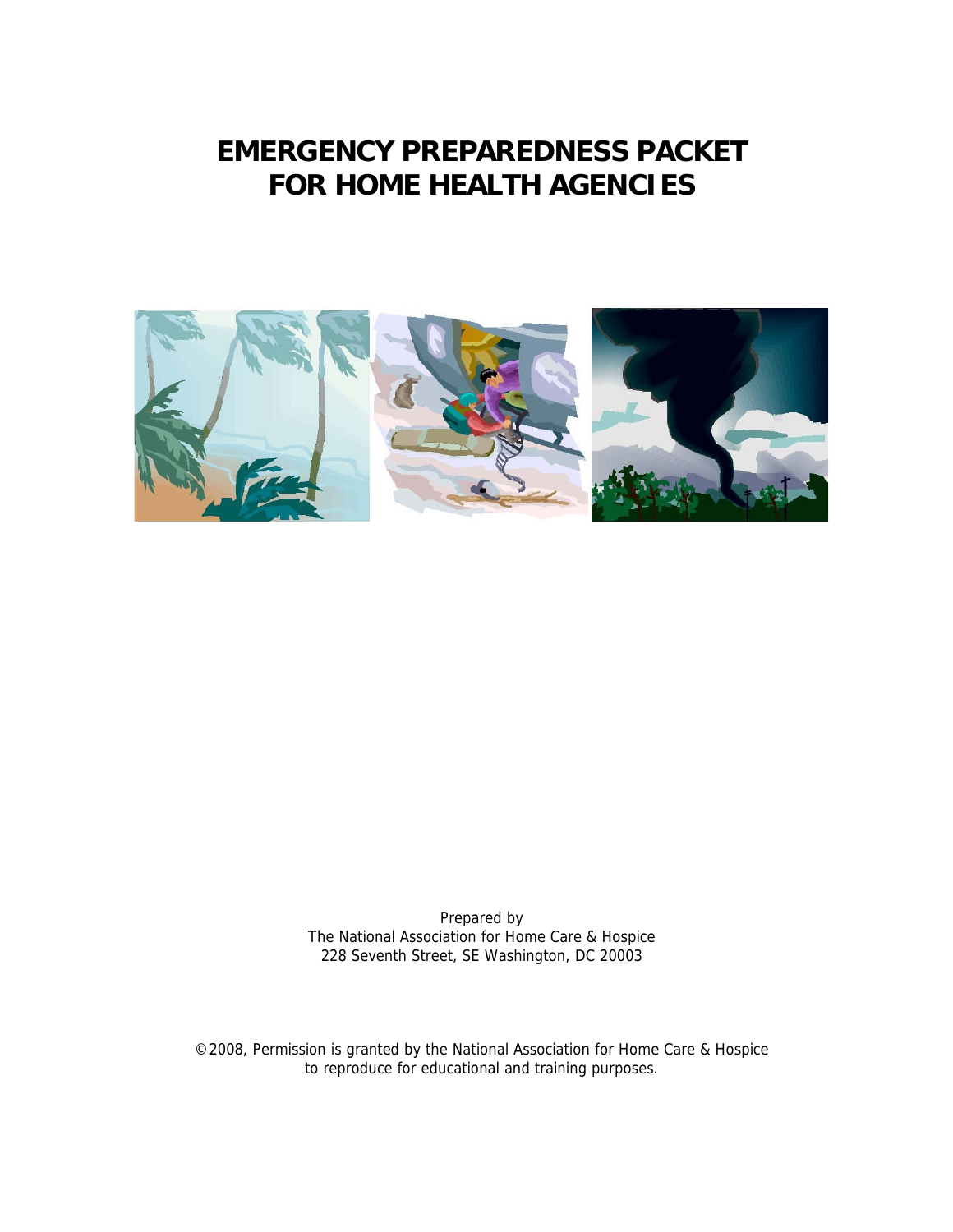## **Table of Contents**

- **I.** Introduction
- **II**. Emergency Preparedness Work Group
- **III**. Expert Review Committee
- **IV**. Position Paper on the Role of Home Health in Emergency Planning
- **V.** Hazard Vulnerability Assessment
- **VI.** Home Health Agency Emergency Preparedness Assessment
- **VII.** Incident Command System
- **VIII**. XYZ Home Health Agency Emergency Preparedness Plan
- **IX.** Abbreviated Admission Tools -Items to Consider for Admission -Abbreviated Assessment -Abbreviated OASIS Assessment
- **X.** Memorandum of Understanding
- **XI**. Patient, Family, and Staff Emergency Preparedness Plan
- **XII.** Business Continuity Plan

#### **APPENDICIES**

First Aid Kit –Appendix A Emergency Supply Kits – Appendix B Supply List – Appendix C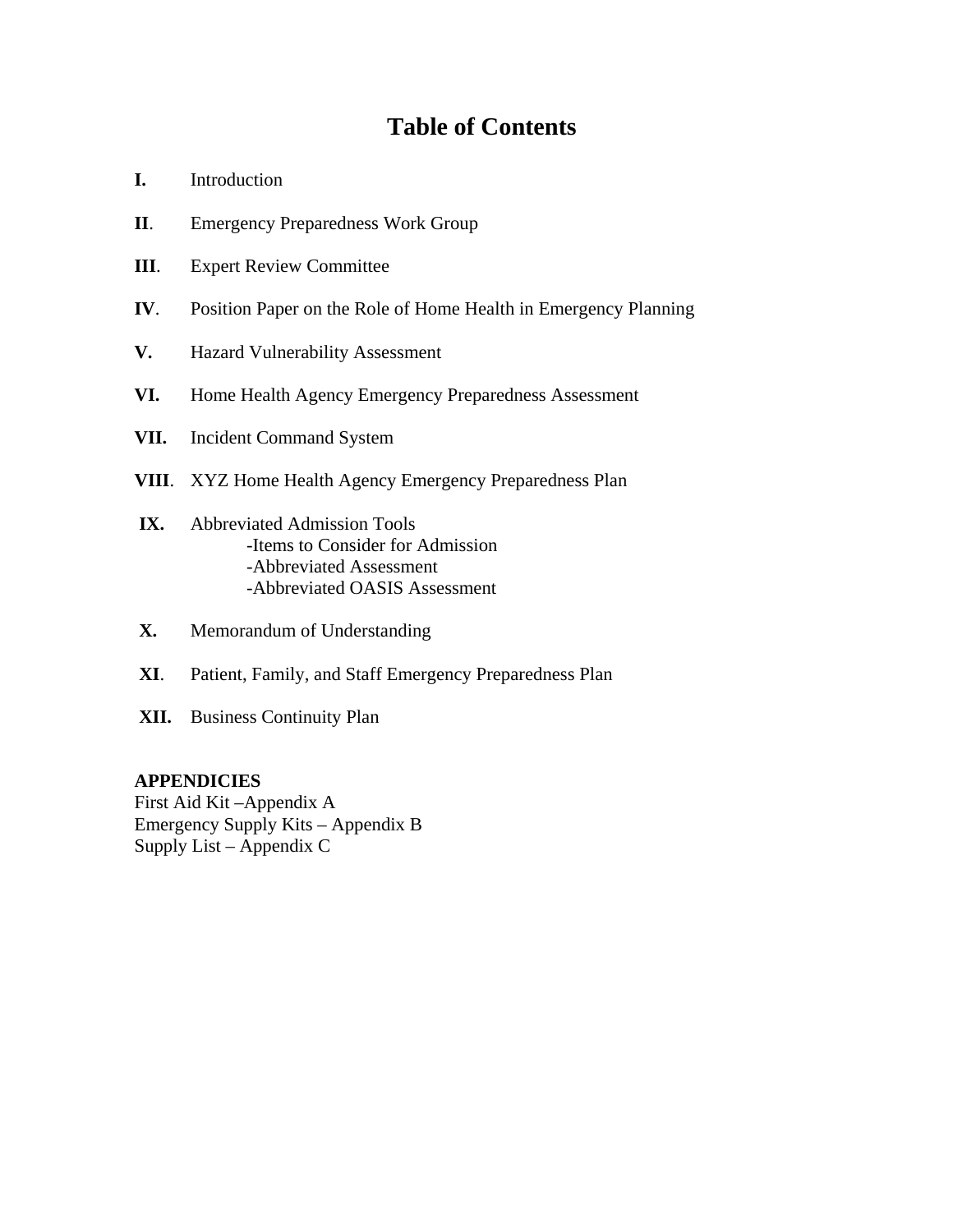

Elaine D. Stephens, RN, MPH Chairman of the Board

Val J. Halamandaris, JD President

**I.**

The National Association for Home Care &Hospice (NAHC) Emergency Preparedness Workgroup was established to develop an all hazards emergency preparedness plan to be used by home care and hospice providers.

Members of the workgroup are representatives from several State home care and hospice associations and represent all segments of the country. In addition to the workgroup, an expert review panel was convened to review the final materials developed.

The materials developed consist of templates of tools to assist in emergency preparedness for agencies, patients and their families, and agency staff. In addition, the incident command system has been outlined and included to instruct homecare and hospice providers of state and local emergency response structures.

A common element the members of the work group share is the difficulties they have experienced when promoting the role of home care to local and state emergency planners. Both state association representatives and home care providers have had to be very proactive to ensure home care and hospice is represented at planning meetings. Furthermore, there is no consensus from community and state planners on how home care and hospice providers should function during an emergency. We have heard home care agencies will be expected to do such things as deliver medications or provide transportation for patients to shelters and to staff inpatient facilities. These expectations are not only an inefficient use of valuable resources, they do not take into consideration how home care and hospice providers will continue to care for their existing patients and the possible surge of new patients.

In light of the confusion surrounding the role of home care in emergency planning, the task force has included in the emergency preparedness materials a position paper defining the role home care will play in emergency planning and response.

In May 2007, NAHC requested the Centers for Medicare and Medicaid Services (CMS) to grant regulatory waivers for home care and hospice providers in order to facilitate effective and efficient planning and response. The CMS' initial response to our request did not provide regulatory relief as a proactive measure. However, in October 2007 the CMS Survey & Certification Group issued a letter to State survey agencies that included a Frequently Asked Question (FAQ) document that uses an all hazards approach to address allowable deviations from provider survey and certification requirements during a declared public health emergency.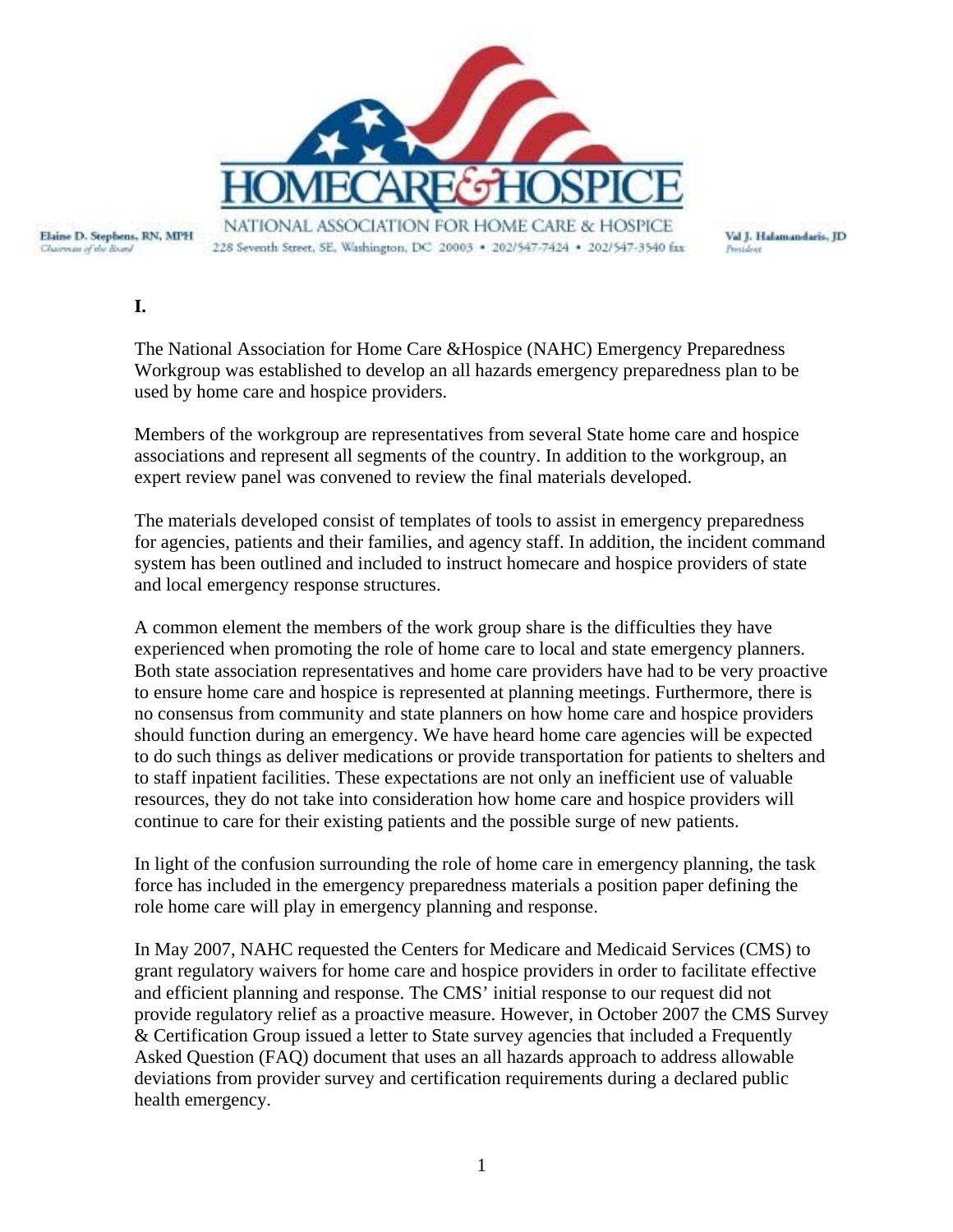http://www.cms.hhs.gov/SurveyCertificationGenInfo/PMSR/itemdetail.asp?filterType=none &filterByDID=-

99&sortByDID=4&sortOrder=ascending&itemID=CMS1204638&intNumPerPage=2000 NAHC continues to pursue additional regulatory relief provisions.

Following is a list of tools and materials the work group has developed:

- 1. Position Paper on the Role of Home Health in Emergency Planning
- 2. Hazard Vulnerability Assessment
- 3. HHA Emergency Preparedness Assessment
- 4. Incident Command System
- 5. HHA Preparedness Plan
- 6. Items to Consider for Admission
- 7. Abbreviated Assessment
- 8. Abbreviated OASIS Assessment
- 9. Memorandum of Understanding
- 10. Patient emergency Preparedness Plan
- 11. Family Emergency Preparedness Plan
- 12. Staff Emergency Preparedness Plan
- 13. Business Continuity Plan

#### **APPENDICIES**

First Aid Kit –Appendix A Emergency Supply Kits – Appendix B Supply List – Appendix C

The National Association for Home Care and Hospice would like to thank the members of the Emergency Preparedness Workgroup and the Expert Review Committee for contributing their time and expertise to this project.

**Note:** The term "home care" used through out this packet includes home health, hospice and private duty agencies.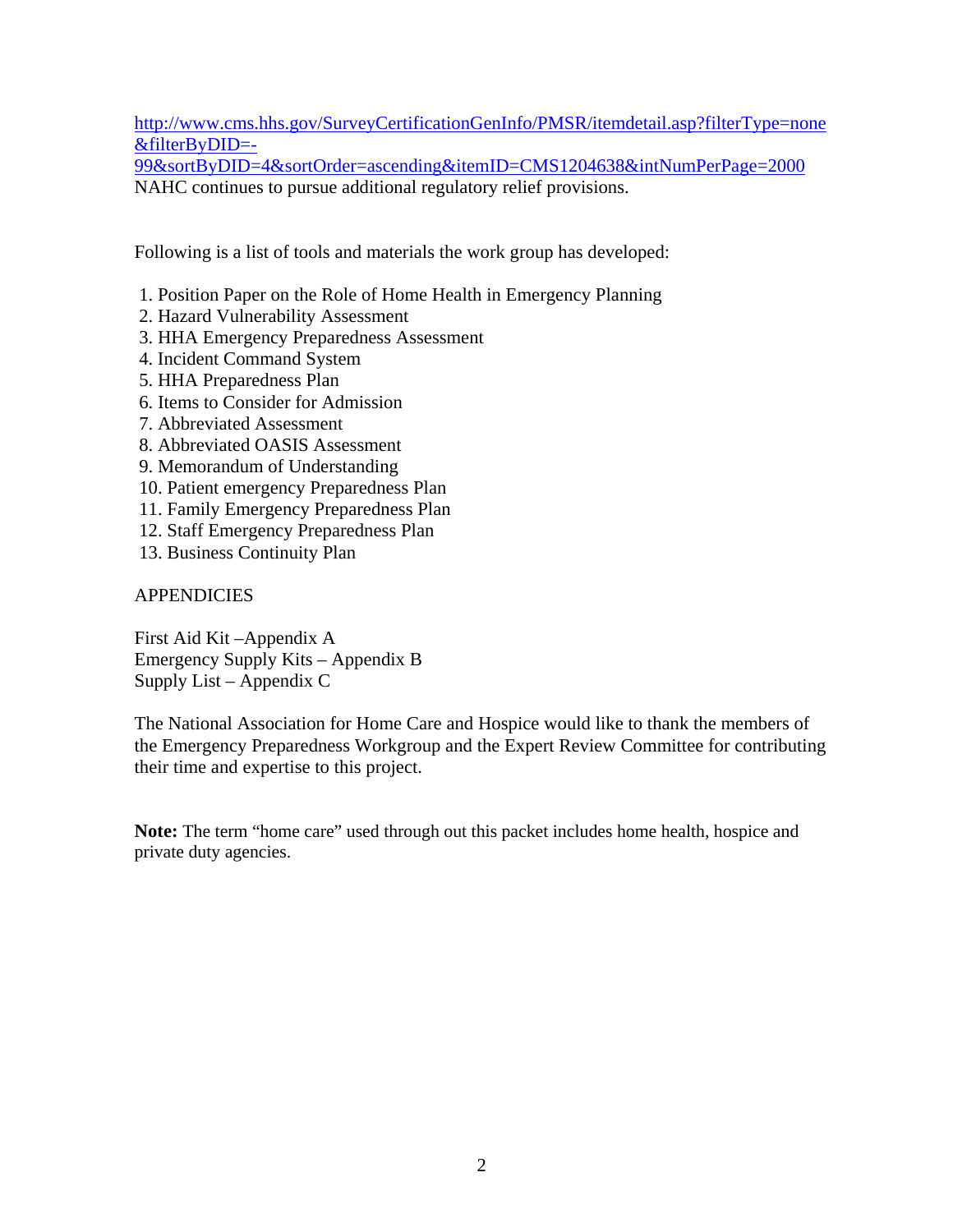#### **II. The National Association for Home Care and Hospice Emergency Preparedness Work Group**

Mary Carr - mkc@nahc.org Associate Director for Regulatory Affairs National Association for Home Care and Hospice 202-547-7424

Rachel Hammon – Rachel@tahc.org Director of Clinical Practice and Regulatory Affairs Texas Association for Home Care 512-338-9293

Joie Glenn - joieg@nmahc.org Executive Director New Mexico Association for Home and Hospice Care 505-889-4556

Kimberle Hall - khall@nebraskahomecare.org Executive Director Nebraska Association of Home and Community Health Agencies 402-489-1117

Beth Hoban – bhobanhi@msn.com President, Prime Care Services Hawaii, Inc. 808-531-0050 Representing the Healthcare Association of Hawaii

Neil Johnson - njohnson@mnhomecare.org Executive Director Minnesota Home Care Association 651-635-0607

Rose Ann Lonsway - rlonsway@speakeasy.net President, Ohio Council for Home Care Executive Director Home Care of Lake County 440-350-2419

Shaun Meyer - smeyer@pchsgrant.com

President, Nebraska Association for Home and Community Health Agencies Director of Home Care Hi Line Home Health 308-352-7260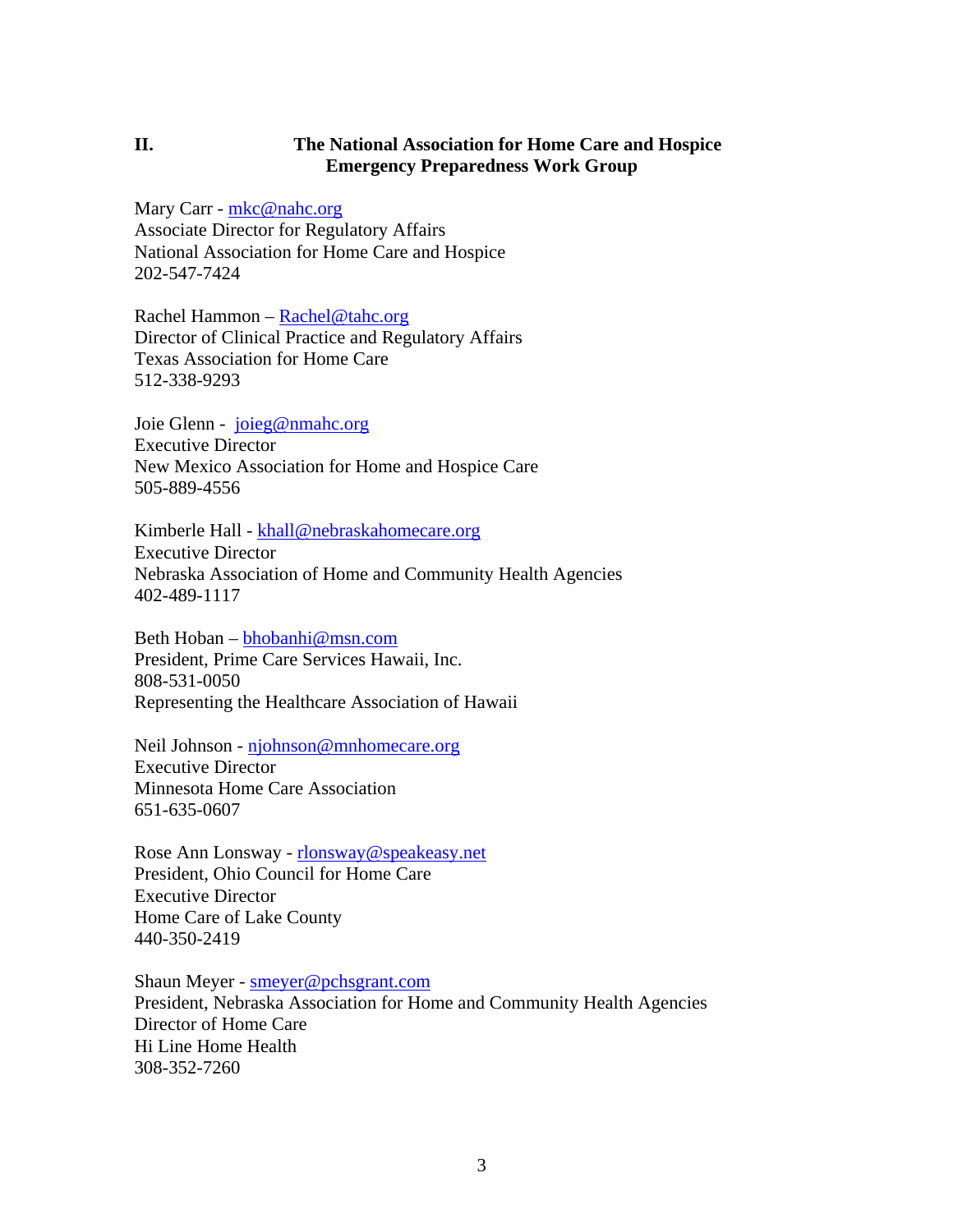Cindy Morgan - cindymorgan@homeandhospicecare.org Associate Vice President Association for Home Care and Hospice of North Carolina, Inc 919-848-3450

Janice Roush - Janice@homecaremissouri.org Projects Coordinator Missouri Alliance for Home Care 573-634-7772

Helen Siegel - hsiegel@hcalliancema.org Director of Regulatory & Clinical Affairs Home Care Alliance of MA 617-482-8830

Jo Sienkiewicz - jfs@homecarenj.org Director of Education and Clinical Practice Emergency Preparedness Coordinator Home Care Association of NJ, Inc. 609-275-6100

Alexis Silver - asilver@hcanys.org Director of Development and Special Projects Emergency Preparedness Coordinator Home Care Association for New York State 518-810-0658

Michael Steinhauer – michael@thesteinhauergroup.com Principle The Steinhauer Group, LLC 608-277-1707 Representing the Wisconsin Homecare Association

Sherry Thomas - sherrythomas@homeandhospicecare.org Senior Vice President Association for Home Care and Hospice of North Carolina, Inc 919-848-3450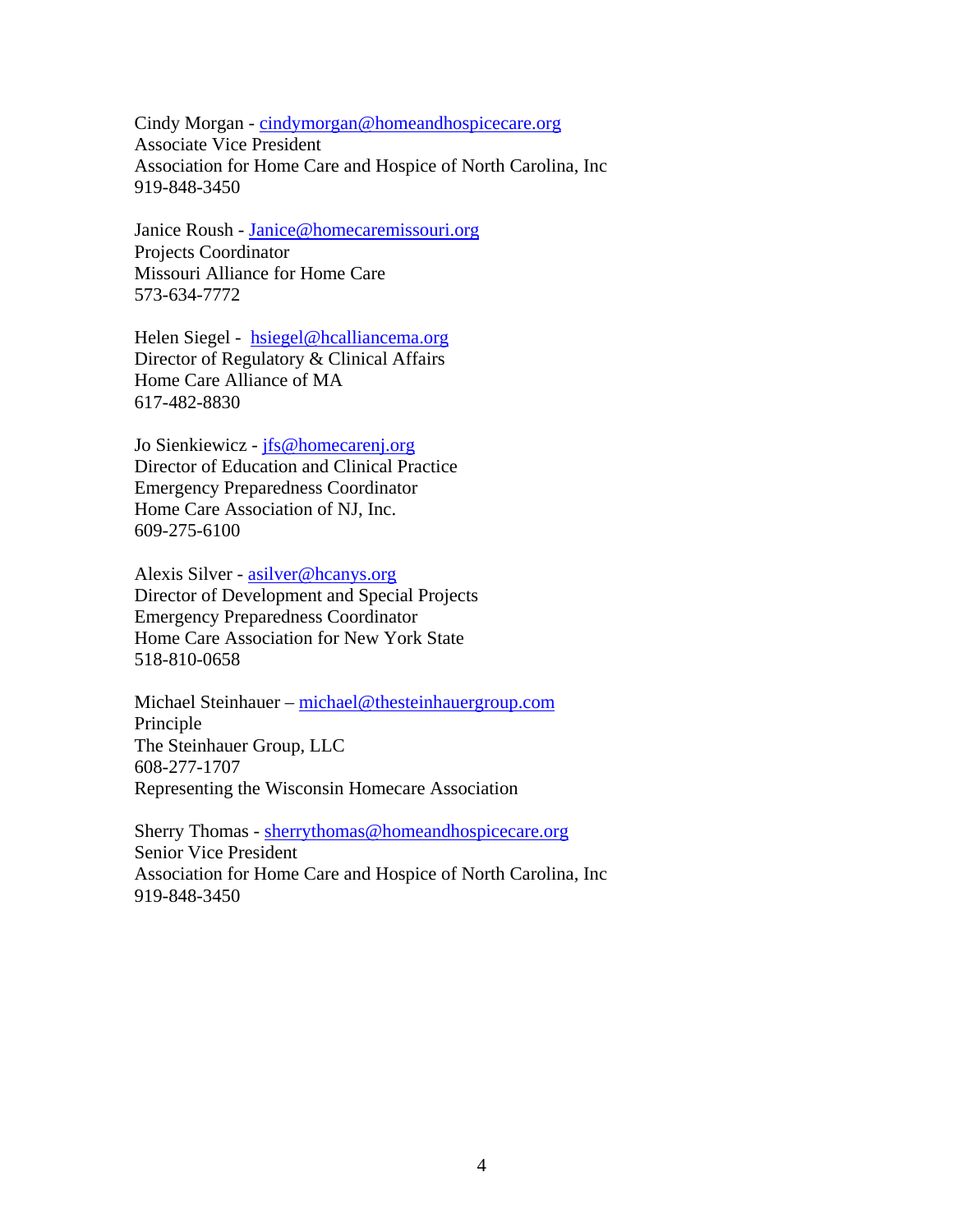#### **III. The National Association for Home Care and Hospice Emergency Preparedness Review Committee**

Robert (Brit) Carpenter Chief Executive Officer The Visiting Nurse Association of Texas 1440 West Mockingbird Lane Dallas, TX 75247 214-689-2308 britc@vnatexas.org

Barbara Citarella President RBC, Limited 48 West Pine Road Staatsburg, NY 12580 884-889-8128 barbaracitarella@rbclimited.com

Patricia R. Jones **Director** Memorial Medical Center Homecare 1201 Frank Street PO Box 1447 Lufkin, TX 75904-3357-01 936-639-7080 PJones@memorialhealth.org

Jeanie Stoker Director AnMed Home Health Agency 1926 McConnell Spring Road PO Box 195 Anderson, SC 29622-0195 864-231-2770 Jeanie.Stoker@Anmedhealth.org -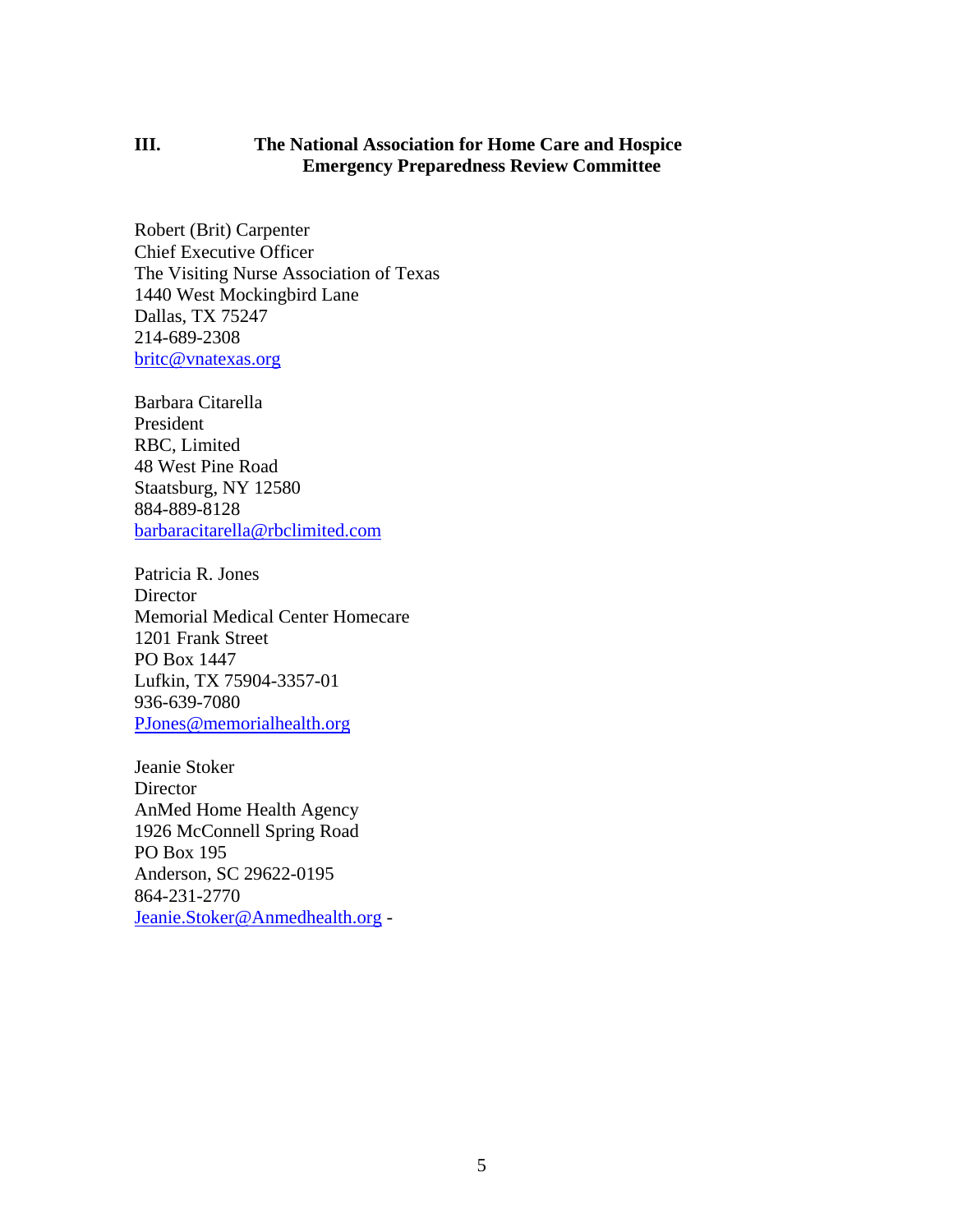### **IV. THE ROLE OF HOME HEALTH AND HOPICE IN EMERGENCY, DISASTER, AND EVACUATION PLANNING**

The terrorist attacks on New York City and Washington, DC, on September 11, 2001, the hurricanes that struck the Gulf States in 2005, along with preparations for an impending influenza pandemic have dramatically underscored the vital role of all aspects of the health care delivery system, including home care, in addressing emergency situations.

On November 25, 2002, President Bush signed into law the "Homeland Security Act of 2002" (Public Law 107-296). The Department of Homeland Security's primary mission is to help prevent, protect against, and respond to acts of terrorism within our nation's communities. Title V of the law -- Emergency Preparedness and Response, directs the Secretary of Homeland Security (Secretary) to carry out and fund public health-related activities to establish preparedness and response programs. The Secretary is directed to assist state and local government personnel, agencies, or authorities, non-federal public and private health care facilities and providers, and public and non-profit health and educational facilities, to plan, prepare for, prevent, identify, and respond to biological, chemical, radiological, nuclear event and public health emergencies.

Since the enactment of the "Homeland Security Act of 2002, tens of billions of dollars have been provided for first responders, including terrorism prevention and preparedness, general law enforcement, firefighter assistance, airport security, seaport security and public health preparedness. After many proactive initiatives on the part of home care providers, home care and hospice are just beginning to be included in emergency planning on both the national and local level. Unfortunately, plans for home care and hospice providers during an emergency are often based on misconceptions of the role they should play.

The institutional bias towards health care planning and delivery in our nation, both in emergencies and non-emergencies, has left home care poorly defined for many. This has been evident by some State and local emergency plans that expect home care providers to fill-in resource gaps such as augmenting hospital staffs or provide transportation for patients and non-patients to community shelters.

Home care and hospice agencies can be a fundamental foundation that can support the traditional hospital health care system during a time of disaster. However, they should be able to function utilizing their inherent strengths and existing care delivery structure.

Home care and hospice agencies already perform activities necessary for effective emergency planning, such as, assisting hospitals when at surge capacity; providing community wide vaccination, participate in community out reach programs to disseminate public health information, and educating patients on disease management. In addition, their ability to deliver health services to individuals in non-structured environments without additional training makes them ideal as key responders in times of crisis. For example,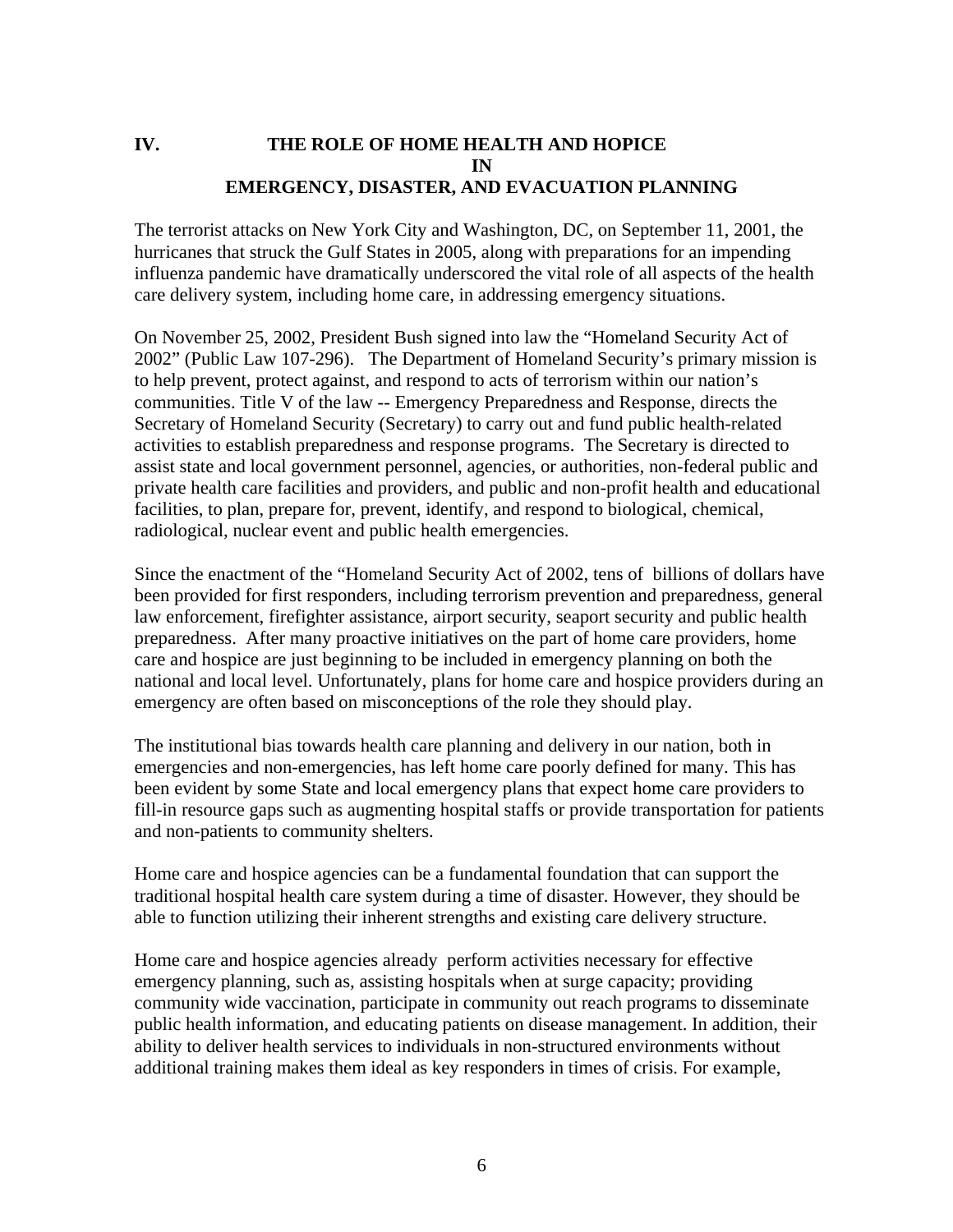during hurricanes Katrina and Rita home care and hospice professionals were instrumental in caring for patients housed in shelters and non-traditional health care facilities.

With respect to preparedness and response to disasters affecting the public health, it is critical that home care and hospice agencies' infrastructure be strengthened, and that the special qualities and abilities of these health care providers be utilized. As a service performed primarily in individual homes and the community, home care and hospice are essential to disaster preparedness and response efforts.

Today, home care is the only "system" that is oriented to the community in a broad enough way to provide a massive infrastructure. Through the home care and hospice agencies in this country, it is possible to put a nurse in every zip code. In fact, in many counties in this nation, the public home care agency is the sole community provider. The home care clinicians are well acquainted with their communities to the point that they can be quickly deployed.

The home care clinicians of today are trained in community health service. They are able to assess the patient's symptoms as well as the environment in which they reside. They conduct patient and safety assessments, skilled care and treatment, educate patient and family, monitor and instruct on infection control practices in the home, and assist with medical and social supports that are critical to the process of healing the sick and protecting the well. Today, these skills are essential to serve and protect our communities' health.

Home care providers need to be classified as essential heath care workers and be provided such considerations as gas vouchers, official identification cards or papers, access to restricted areas, and access to alternate communication systems.

As such, home care providers should be included in emergency and preparedness response programs and be allowed greater self- determination regarding their contribution to emergency planning and response initiatives. To utilize home health and hospice providers as only support systems for other health care providers during emergencies would not be an efficient use of a valuable resource.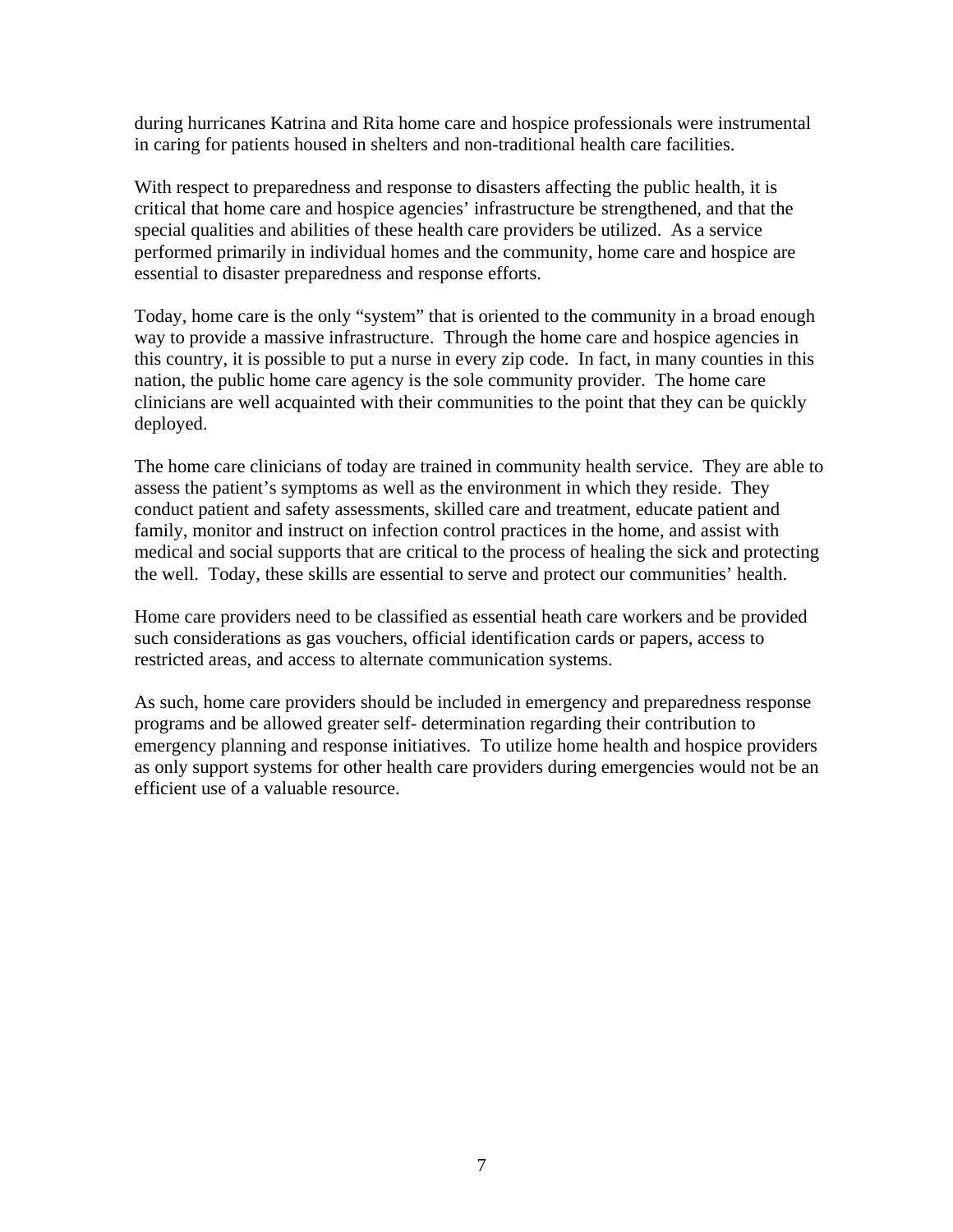#### **Types of Home Care Agencies**

Emergency planners must understand the various structures that home care is delivered within to recognize the full scope of assistance home care agencies can provide during disaster planning and response efforts . Home care services are usually provided by home care organizations that include home health agencies; hospices, homemaker and home health agencies; staffing and private duty agencies.

#### **Home Health Agencies**

The term "home health agency" often indicates that a home care provider is Medicare certified. A Medicare-certified agency has met federal minimum requirements for patient care and management and therefore can provide Medicare and Medicaid home health services. Individuals requiring skilled home care services usually receive their care from a home health agency.

#### **Hospices**

Hospice care involves a core interdisciplinary team of skilled professionals and volunteers who provide comprehensive medical, psychological, and spiritual care for the terminally ill and support for patients' families. Hospice care also includes the provision of related medications, medical supplies, and equipment. Most hospices are Medicare certified and licensed according to state requirements.

#### **Homemaker and Home Care Aide Agencies**

Homemaker and HCA agencies employ homemakers or chore workers, HCAs, and companions who support individuals through meal preparation, bathing, dressing, and housekeeping. Personnel are assigned according to the needs and wishes of each client. Some states require these agencies to be licensed and meet minimum standards established by the state.

#### **Staffing and Private-duty Agencies**

Staffing and private-duty agencies generally are nursing agencies that provide individuals with nursing, homemaker, HCA, and companion services. States vary on whether they require these agencies to be licensed or meet regulatory requirements. Some staffing and private-duty agencies assign nurses to assess their clients' needs to ensure that personnel are properly assigned and provide ongoing supervision.

Medicare certified home health and hospice agencies are more likely to accept patients that are rapidly discharged from hospitals and skilled nursing facilities during an emergency. Medicare certified agencies are usually structured as either: hospital based and fall under the direction of the hospital; free-standing and self directed; or public health or government based agencies and are directed by local and State governments.

Non- Medicare certified agencies such as homemaker and home care aide agencies and staffing and private duty agencies will also have a role in emergency planning, however may not be able to provide skilled services to the degree of a Medicare certified agency.

#### *NAHC wishes to thank Barbara Citarella of RBC Ltd. for her contribution to this document*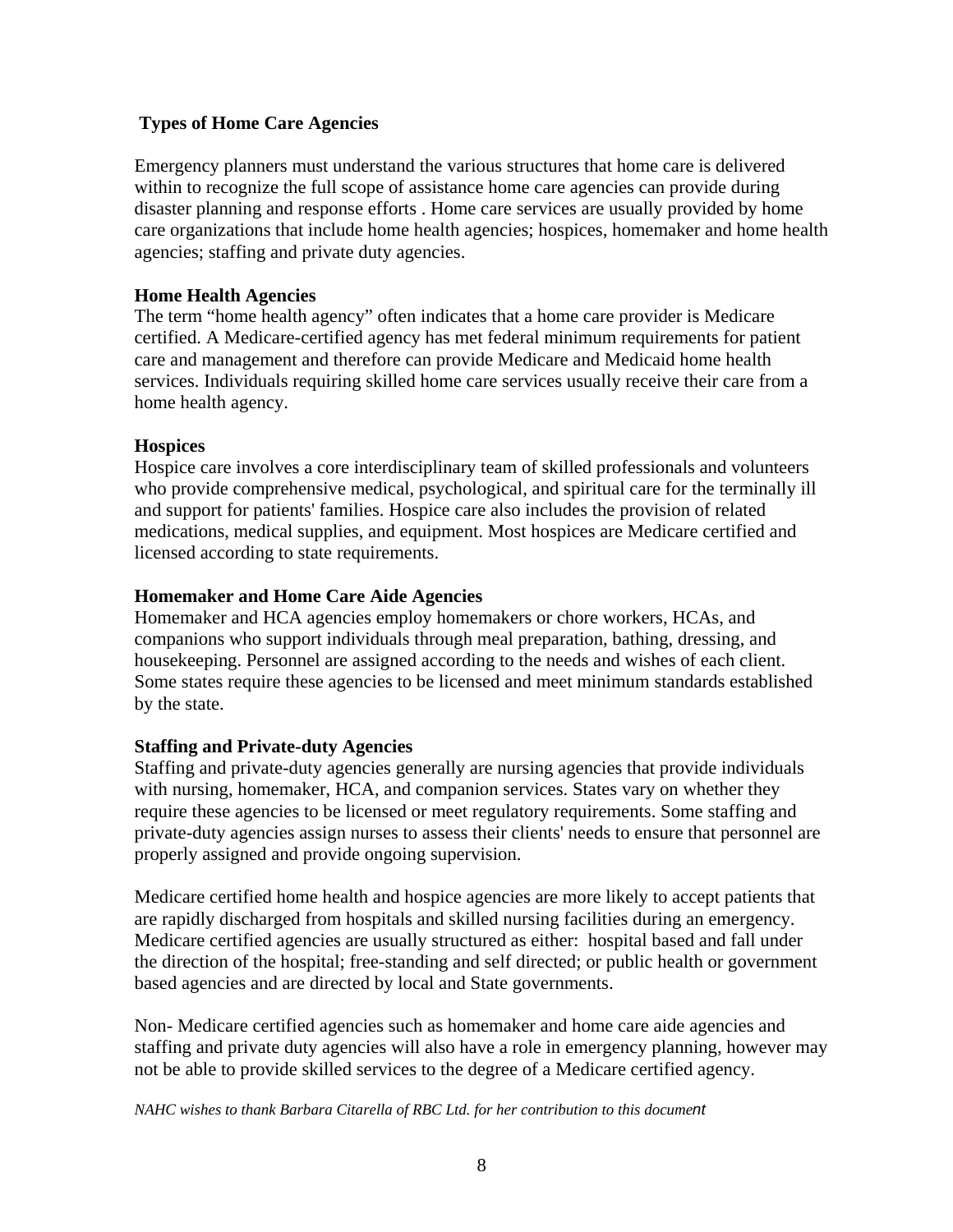#### **V. Hazard Vulnerability Analysis**

The Hazard Vulnerability Analysis tool is designed to so agencies can evaluate their level of risk and preparedness for a variety of hazardous events. A hazard vulnerability assessment is usually the first step in emergency planning for an organization. The tool lists events that might be encountered by an agency, and can be individually tailored. Included are the instructions on how to use the tool along with a list of possible hazards that would require disaster planning.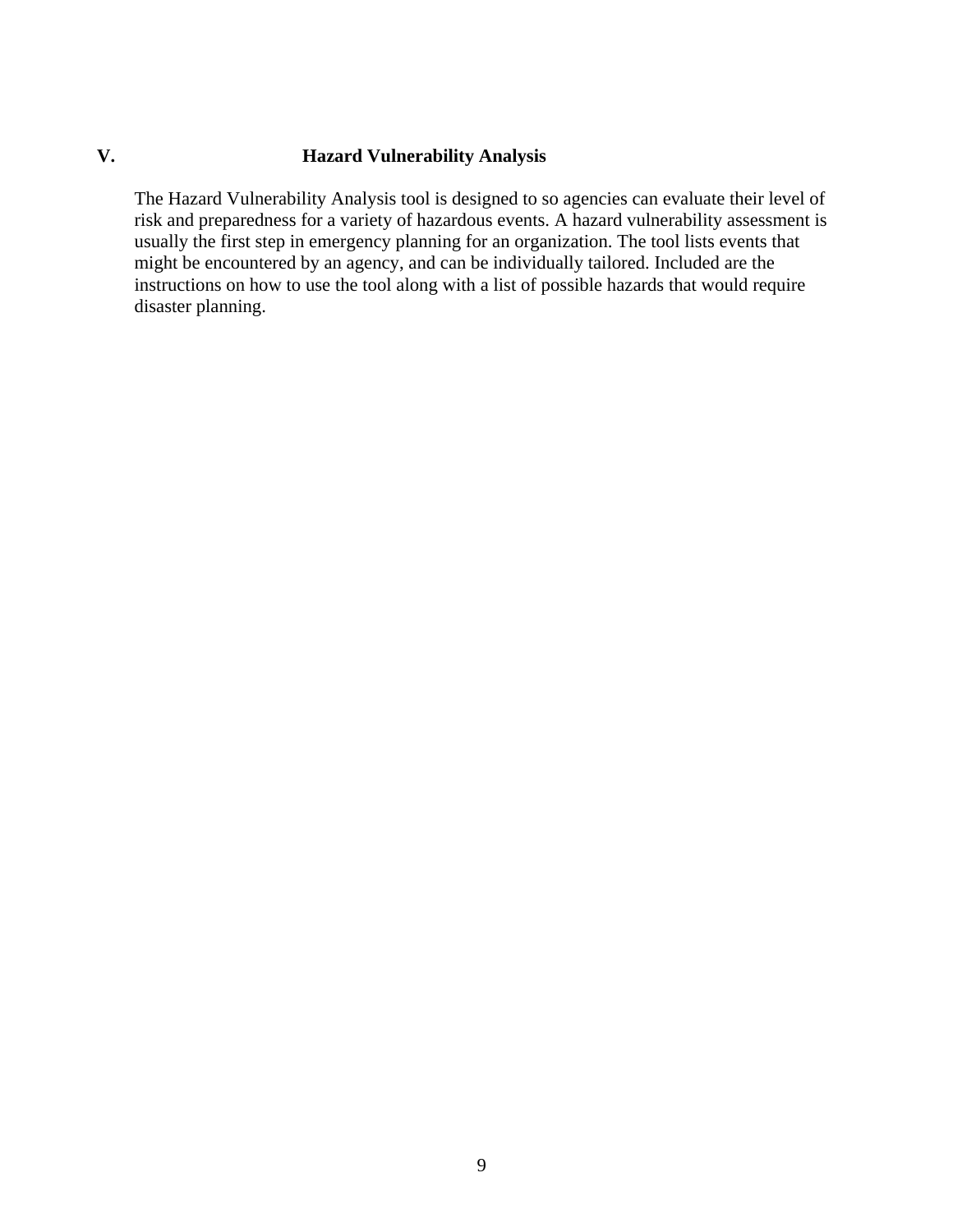### **Hazard Vulnerability Assessment**

| Event                     | Probability |          | Level of vulnerability |      | Preparedness |     | Score |          |      |  |
|---------------------------|-------------|----------|------------------------|------|--------------|-----|-------|----------|------|--|
|                           |             |          | /Degree of disruption  |      |              |     |       |          |      |  |
|                           | High        | Moderate | Low                    | High | Moderate     | Low | Low   | Moderate | High |  |
|                           | (3)         | (2)      | (1)                    | (3)  | (2)          | (1) | (3)   | (2)      | (1)  |  |
| Ice Snow                  |             |          |                        |      |              |     |       |          |      |  |
| Flooding                  |             |          |                        |      |              |     |       |          |      |  |
| Earthquake                |             |          |                        |      |              |     |       |          |      |  |
| Hurricane                 |             |          |                        |      |              |     |       |          |      |  |
| Hazardous                 |             |          |                        |      |              |     |       |          |      |  |
| Material Accident         |             |          |                        |      |              |     |       |          |      |  |
| Fire                      |             |          |                        |      |              |     |       |          |      |  |
| Tornado                   |             |          |                        |      |              |     |       |          |      |  |
| Volcano                   |             |          |                        |      |              |     |       |          |      |  |
| Civil Disturbance         |             |          |                        |      |              |     |       |          |      |  |
| <b>Mass Causality</b>     |             |          |                        |      |              |     |       |          |      |  |
| Event                     |             |          |                        |      |              |     |       |          |      |  |
| <b>Terrorist Attacks</b>  |             |          |                        |      |              |     |       |          |      |  |
|                           |             |          |                        |      |              |     |       |          |      |  |
|                           |             |          |                        |      |              |     |       |          |      |  |
| Pandemic/Infectious       |             |          |                        |      |              |     |       |          |      |  |
| Disease                   |             |          |                        |      |              |     |       |          |      |  |
|                           |             |          |                        |      |              |     |       |          |      |  |
|                           |             |          |                        |      |              |     |       |          |      |  |
| <b>Electrical failure</b> |             |          |                        |      |              |     |       |          |      |  |
| Communications            |             |          |                        |      |              |     |       |          |      |  |
| Failure                   |             |          |                        |      |              |     |       |          |      |  |
| <b>Information System</b> |             |          |                        |      |              |     |       |          |      |  |
| Failure                   |             |          |                        |      |              |     |       |          |      |  |
| Water failure             |             |          |                        |      |              |     |       |          |      |  |
| Transportation            |             |          |                        |      |              |     |       |          |      |  |
| Interruption              |             |          |                        |      |              |     |       |          |      |  |
| Environmental/            |             |          |                        |      |              |     |       |          |      |  |
| Altered Air Quality       |             |          |                        |      |              |     |       |          |      |  |
| Pollution                 |             |          |                        |      |              |     |       |          |      |  |
|                           |             |          |                        |      |              |     |       |          |      |  |
|                           |             |          |                        |      |              |     |       |          |      |  |
|                           |             |          |                        |      |              |     |       |          |      |  |
|                           |             |          |                        |      |              |     |       |          |      |  |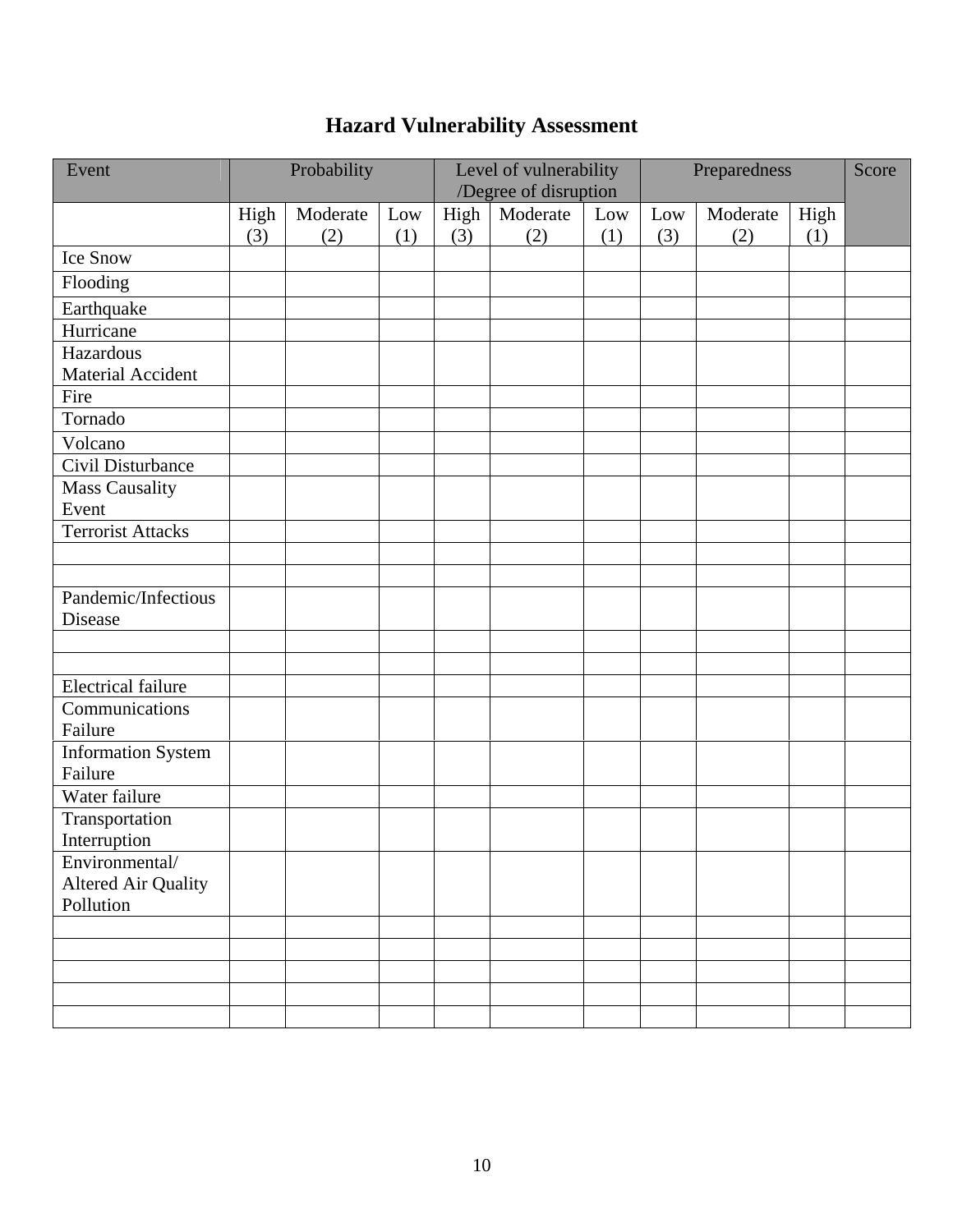#### **HAZARD VULNERABILITY ANALYSIS Instructions**

- List potential hazardous events for your organization.
- Evaluate each event for probability, vulnerability and preparedness.
- Probability, Vulnerability, and Preparedness are rated on a three level scale from high to low. Probability and Vulnerability are ranked with a score of "3" for high, "2" for moderate and "1" for low. Conversely, for the Preparedness category, a score of "3" represents a low ranking for preparedness while a score of "1" represents a high level of preparedness. A score of "2" represents a moderate ranking for preparedness.
- When evaluating probability, consider the frequency and likelihood an event may occur.
- When evaluating vulnerability, consider the degree with which the organization will be impacted, such as, infrastructure damage, loss of life, service disruption etc.
- When evaluating preparedness, consider elements, such as, the strength of your preparedness plans and the organization's previous experience with the hazardous event.
- Multiply the ratings for each event in the area of probability, vulnerability and preparedness. The total values with the higher scores will represent the events most in need of organization planning for emergency preparedness. Using this method, 1 is the lowest possible score, while 27 is the highest possible score.

**NOTE:** The scale for preparedness is in reverse order from probability and vulnerability where by "low"  $=3$  and "high" $=1$ .

 The organization should determine which values represent an acceptable risk level and which values require additional planning and preparation.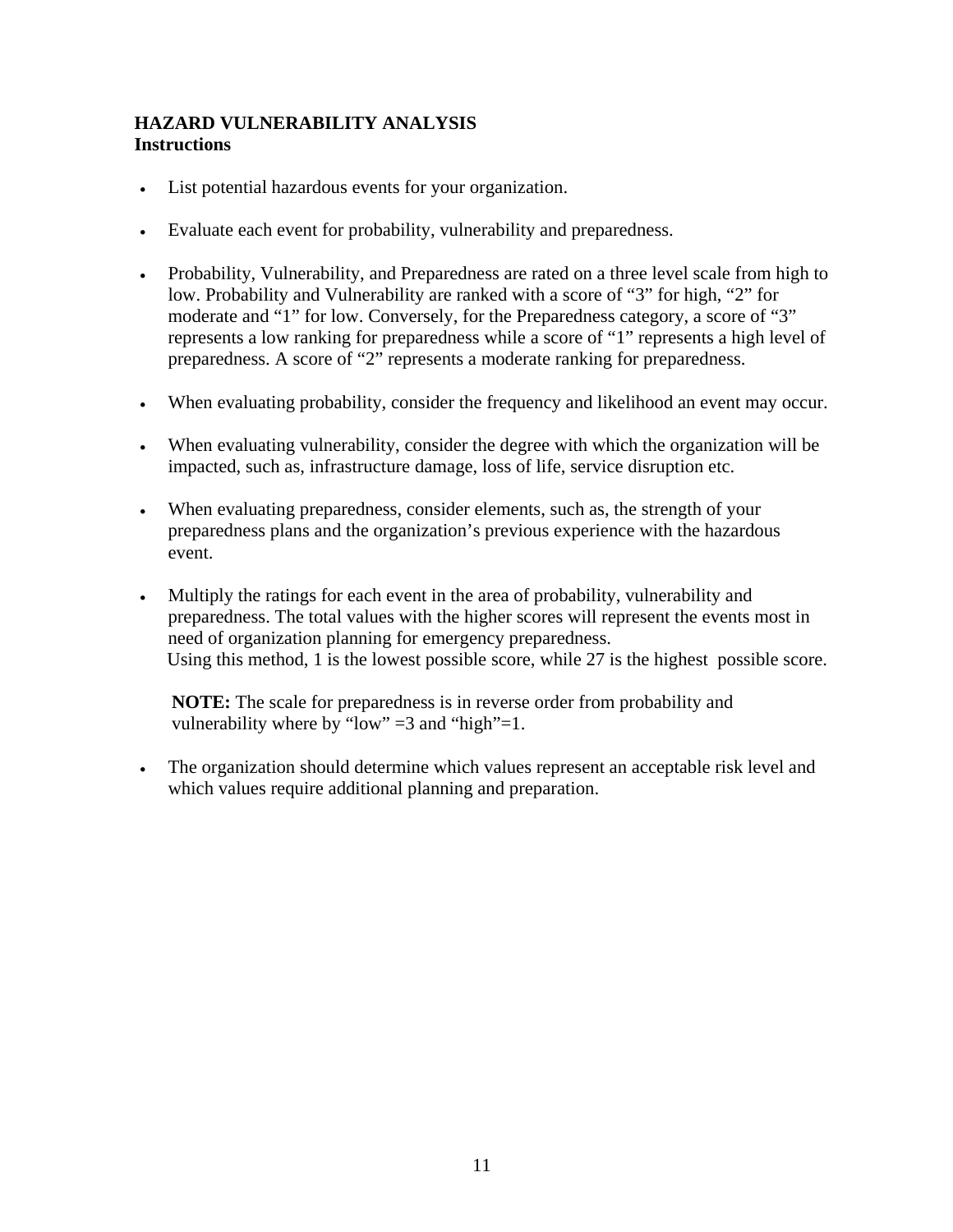### **Potential Hazards**

#### **Natural Disasters**

- Hurricanes
- Tornadoes
- Heavy thunder storms
- Flash flooding
- Flooding
- Mud/rock slides
- High winds
- Hail
- Severe winter weather
- Avalanche
- Extreme high heat
- Drought
- Wildfire
- Earthquake
- Volcano eruption
- Tidal wave/Tsunami

#### **Man-made Disasters**

- War (conventional, biological, chemical or nuclear)
- Toxic material emission/spill (from a train or nearby plant)
- Riot or other civil disorder
- Nuclear plant melt down or other nuclear disaster
- Terrorism
- Fire

#### **Technological Failures**

- Electrical
- Communications
- IT system
- $\bullet$  Heating /cooling

#### **Other**

- Disease outbreak
- Community infrastructure breakdown (bridges collapse, Dam breaks, etc.)
- Utility failure
- Transportation failure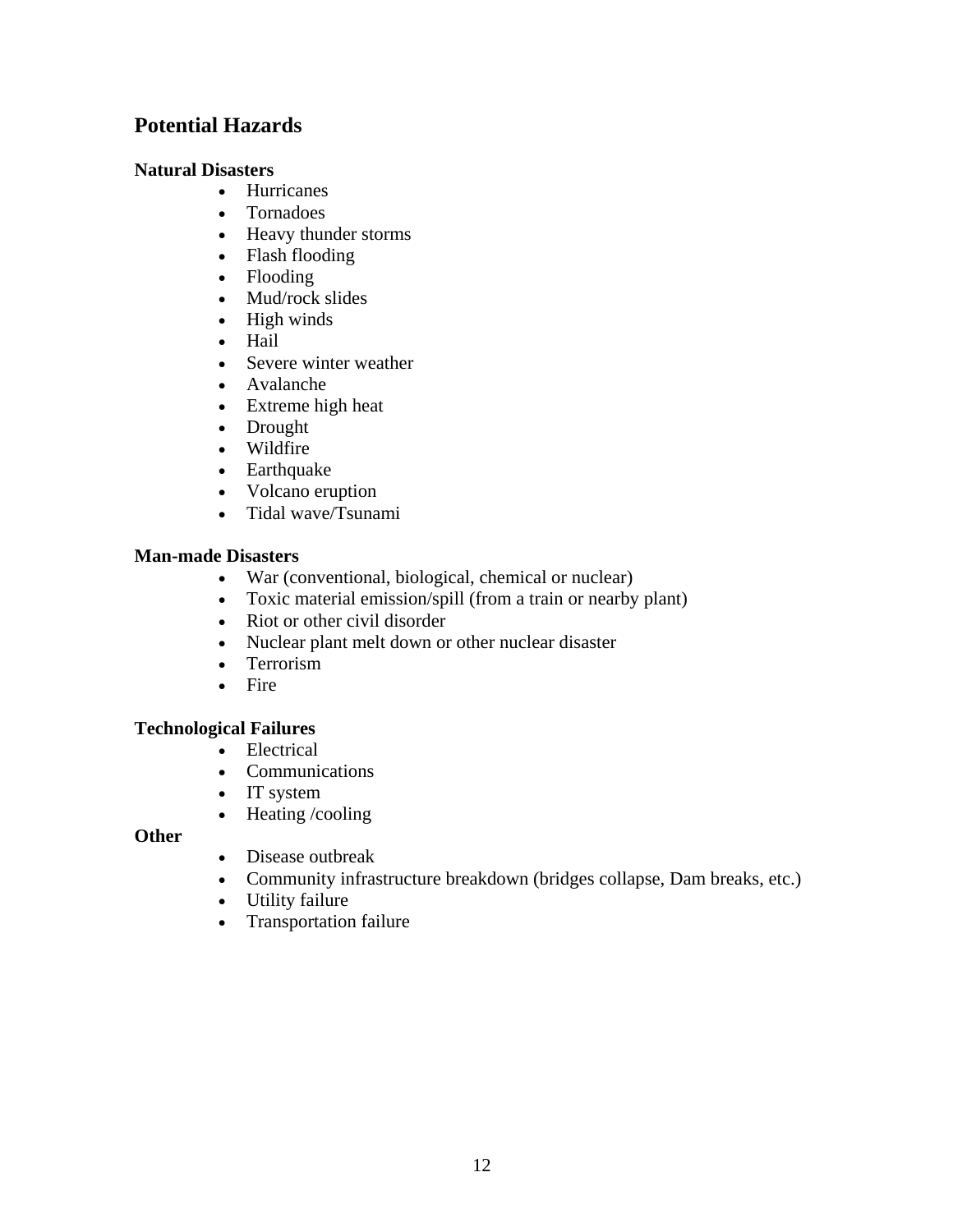#### **VI. The Home Health Agency Preparedness Assessment**

The Home Health Agency Emergency Preparedness Assessment can be broken down by assessing the agency's preparedness according to general categories for consideration. The agency identifies specific tasks to be completed under each category in order to mitigate the affects of any adverse event that might interfere with normal operations. Below are several categories for consideration when determining what tasks are to be employed and by whom.

- Administrative considerations:
- Supplies consideration:
- Utility considerations:
- Record protection
- Financial
- Communication
- Surge capacity
- **Staff**
- Patient education
- Transportation

Following are two examples of a home health agency emergency preparedness plan. Example "1" is a detailed checklist for agencies that are ready to implement a comprehensive emergency preparedness plan. Example "2" is a less detailed checklist and contains fewer, but important, activities under each category. This checklist will assist agencies that are in the beginning stages of developing plans for disaster preparedness.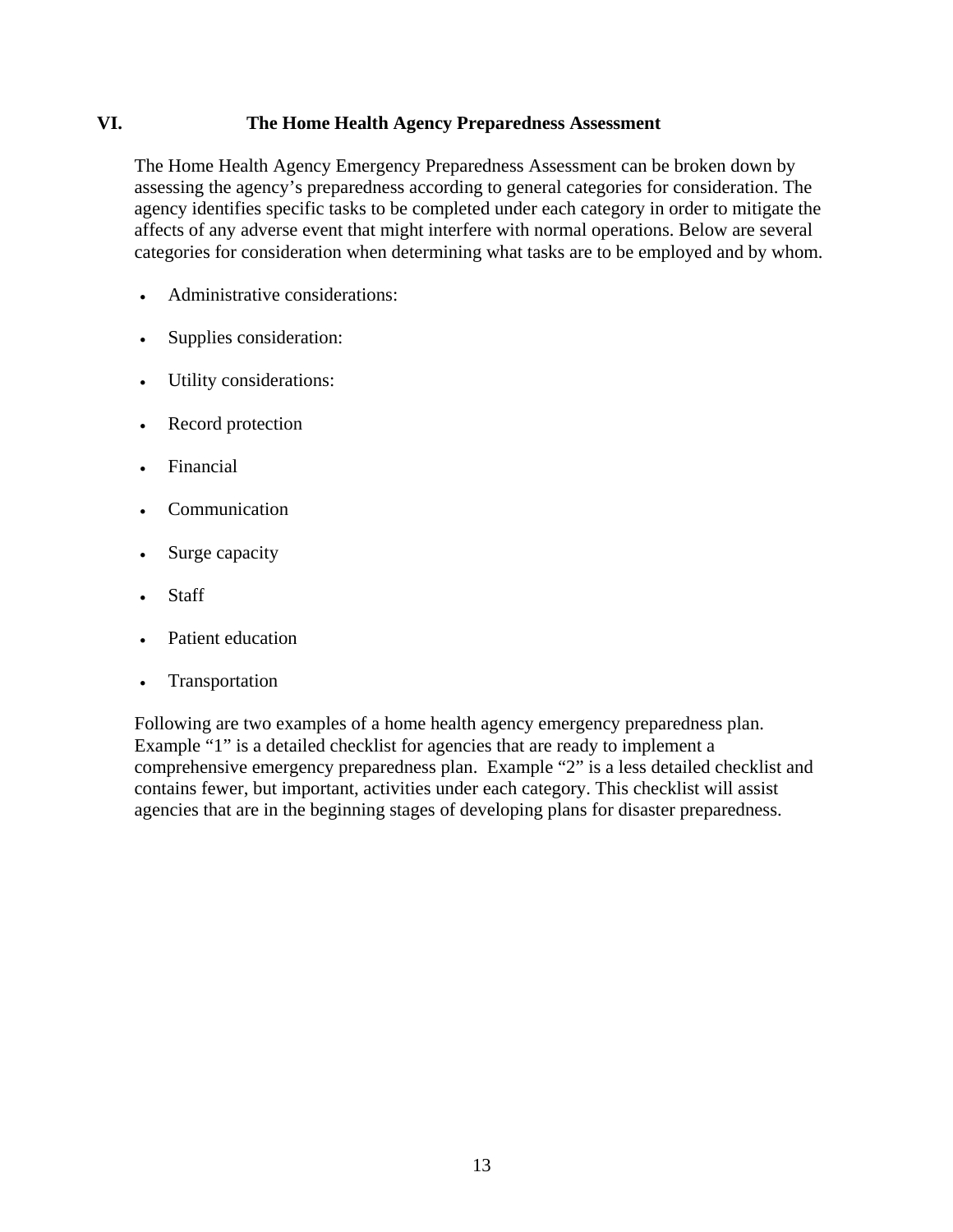| <b>HOME CARE EMERGENCY PREPAREDNESS AESSESSMENT</b> |                  |                 |                                   |  |  |  |
|-----------------------------------------------------|------------------|-----------------|-----------------------------------|--|--|--|
| (Example 1)                                         |                  |                 |                                   |  |  |  |
|                                                     | <b>Date</b>      | <b>Date</b>     | Name or Title of Individual (s)   |  |  |  |
|                                                     | <b>Completed</b> | <b>Reviewed</b> | <b>Responsible for Completion</b> |  |  |  |
| <b>Administrative</b>                               |                  |                 |                                   |  |  |  |
| <b>Incident Command Structure -</b>                 |                  |                 |                                   |  |  |  |
| Chain of command and lines                          |                  |                 |                                   |  |  |  |
| of authority established                            |                  |                 |                                   |  |  |  |
| Liaison established with State                      |                  |                 |                                   |  |  |  |
| and local Emergency                                 |                  |                 |                                   |  |  |  |
| <b>Management Coordinator</b>                       |                  |                 |                                   |  |  |  |
| (EMC) and emergency                                 |                  |                 |                                   |  |  |  |
| preparedness plans.                                 |                  |                 |                                   |  |  |  |
| Confirmed contacts on a                             |                  |                 |                                   |  |  |  |
| regular schedule (i.e.                              |                  |                 |                                   |  |  |  |
| quarterly)                                          |                  |                 |                                   |  |  |  |
| Alternate command center                            |                  |                 |                                   |  |  |  |
| established                                         |                  |                 |                                   |  |  |  |
| Identify a meeting place for all                    |                  |                 |                                   |  |  |  |
| personnel if agency is not<br>accessible            |                  |                 |                                   |  |  |  |
| Compact agreement with other                        |                  |                 |                                   |  |  |  |
| health care facilities                              |                  |                 |                                   |  |  |  |
| Established Memorandum of                           |                  |                 |                                   |  |  |  |
| Understanding with other                            |                  |                 |                                   |  |  |  |
| stakeholders                                        |                  |                 |                                   |  |  |  |
| Mock drill schedule and                             |                  |                 |                                   |  |  |  |
| performance assessment                              |                  |                 |                                   |  |  |  |
|                                                     |                  |                 |                                   |  |  |  |
| <b>Supplies</b>                                     |                  |                 |                                   |  |  |  |
| Vendor alternatives examined                        |                  |                 |                                   |  |  |  |
| Office supply inventory -- 3-5                      |                  |                 |                                   |  |  |  |
| days of supplies on hand                            |                  |                 |                                   |  |  |  |
| needed to continue operations                       |                  |                 |                                   |  |  |  |
|                                                     |                  |                 |                                   |  |  |  |
| <b>Utilities</b>                                    |                  |                 |                                   |  |  |  |
| Plan developed for loss of<br>water and power:      |                  |                 |                                   |  |  |  |
| - bottled water                                     |                  |                 |                                   |  |  |  |
| - generator                                         |                  |                 |                                   |  |  |  |
|                                                     |                  |                 |                                   |  |  |  |
| <b>Record Protection</b>                            |                  |                 |                                   |  |  |  |
| Plan developed to protect                           |                  |                 |                                   |  |  |  |
| medical records                                     |                  |                 |                                   |  |  |  |
|                                                     |                  |                 |                                   |  |  |  |
|                                                     |                  |                 |                                   |  |  |  |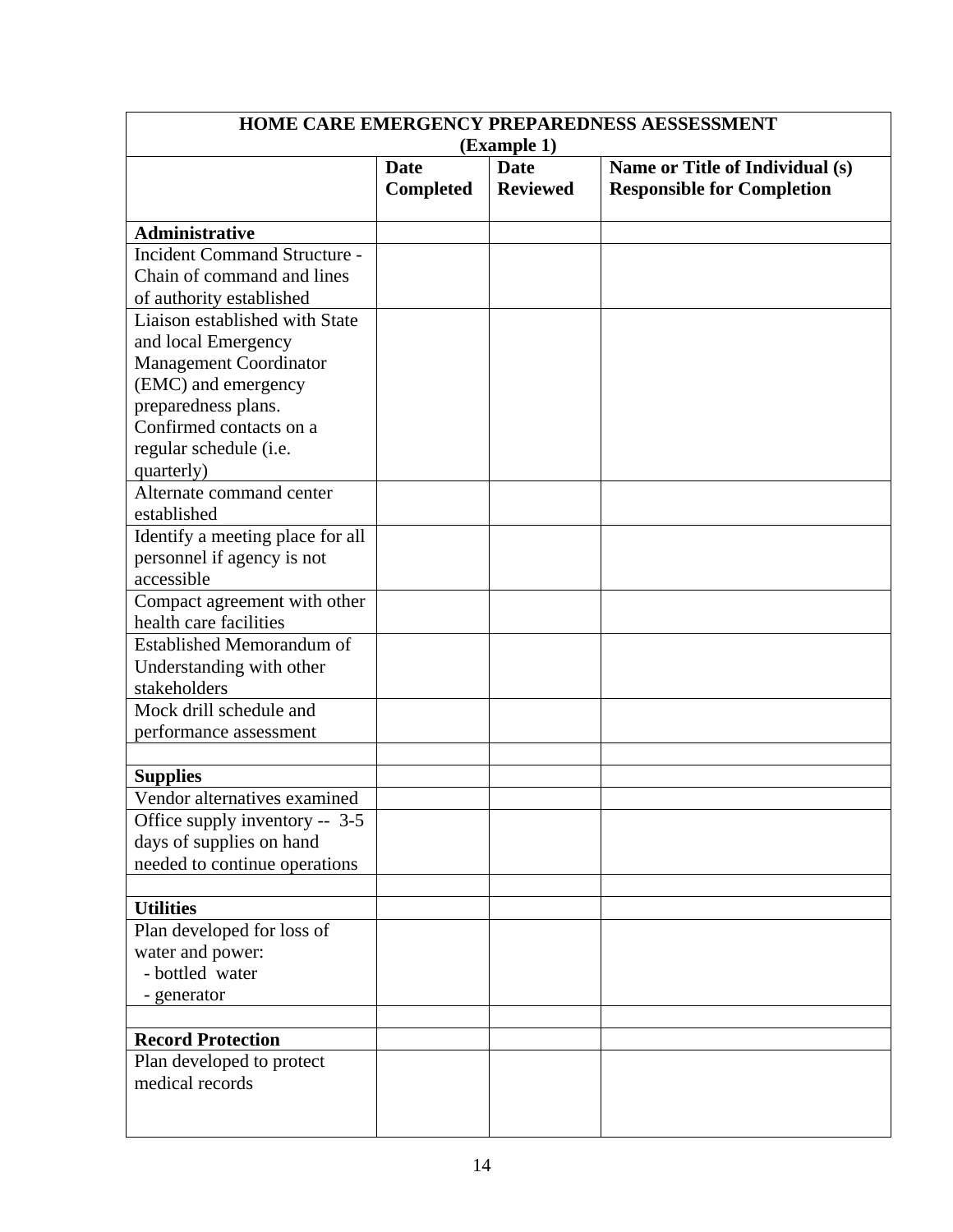|                                                          | <b>Date</b>      | Date            | Name or Title of Individual (s)   |
|----------------------------------------------------------|------------------|-----------------|-----------------------------------|
|                                                          | <b>Completed</b> | <b>Reviewed</b> | <b>Responsible for Completion</b> |
| Backup plan in place for electronic                      |                  |                 |                                   |
| records                                                  |                  |                 |                                   |
| Off-site/distance storage                                |                  |                 |                                   |
|                                                          |                  |                 |                                   |
| <b>Financial</b>                                         |                  |                 |                                   |
| Mechanism to track agency costs                          |                  |                 |                                   |
| during emergency or adverse<br>situations                |                  |                 |                                   |
| Business continuity plan developed                       |                  |                 |                                   |
|                                                          |                  |                 |                                   |
| Communication                                            |                  |                 |                                   |
| Alternate communication system in                        |                  |                 |                                   |
| place (cell phones, pagers, satellite                    |                  |                 |                                   |
| phones)                                                  |                  |                 |                                   |
| Coordination with local/State EMS                        |                  |                 |                                   |
| policy on communicating with                             |                  |                 |                                   |
| other health facilities                                  |                  |                 |                                   |
| Telephone tree established and                           |                  |                 |                                   |
| communicated to staff<br>Coordinate with local and State |                  |                 |                                   |
| EMC information dissemination in                         |                  |                 |                                   |
| the community (media releases,                           |                  |                 |                                   |
| general info etc.)                                       |                  |                 |                                   |
|                                                          |                  |                 |                                   |
| <b>Surge Capacity</b>                                    |                  |                 |                                   |
| Define surge capacity for your                           |                  |                 |                                   |
| agency:                                                  |                  |                 |                                   |
| - maximum caseload                                       |                  |                 |                                   |
| - scope of services                                      |                  |                 |                                   |
| Identify actions to increase surge                       |                  |                 |                                   |
| capacity                                                 |                  |                 |                                   |
| Patient classification/prioritization<br>list developed  |                  |                 |                                   |
| Identify which staff will be                             |                  |                 |                                   |
| available to the agency during an                        |                  |                 |                                   |
| emergency                                                |                  |                 |                                   |
| Communicate plans with local                             |                  |                 |                                   |
| health care facilities regarding scope                   |                  |                 |                                   |
| service and agency surge                                 |                  |                 |                                   |
|                                                          |                  |                 |                                   |
|                                                          |                  |                 |                                   |

## **HOME CARE EMERGENCY PREPAREDNESS AESSESSMENT (cont)**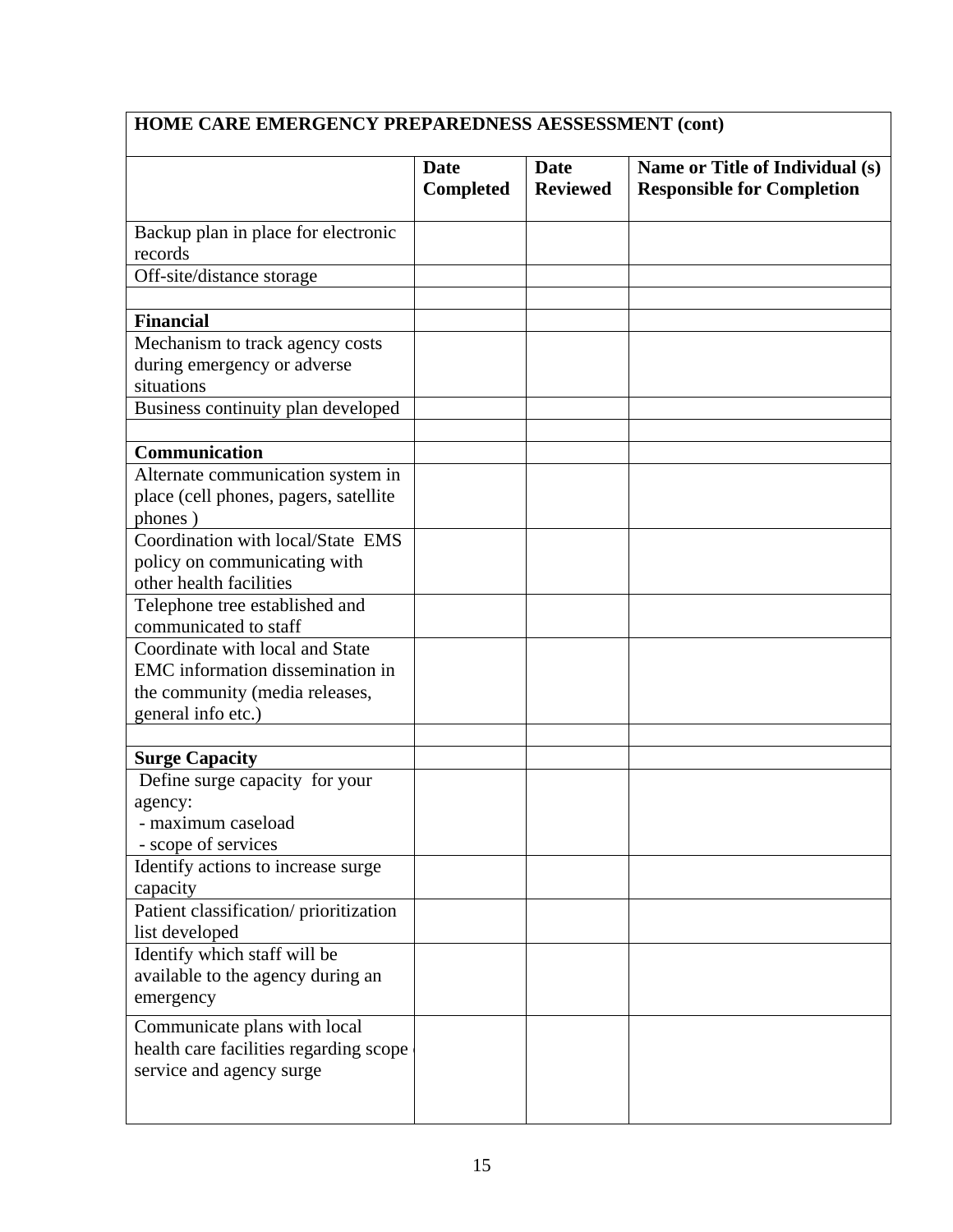|                                     | Date             | <b>Date</b>     | Name or Title of Individual (s)   |
|-------------------------------------|------------------|-----------------|-----------------------------------|
|                                     | <b>Completed</b> | <b>Reviewed</b> | <b>Responsible for Completion</b> |
| Current list of staff addresses on  |                  |                 |                                   |
| file to assign patients accordingly |                  |                 |                                   |
| Condensed admission packet          |                  |                 |                                   |
| developed                           |                  |                 |                                   |
| Patient tracking system             |                  |                 |                                   |
| developed and maintained            |                  |                 |                                   |
|                                     |                  |                 |                                   |
| <b>Staff</b>                        |                  |                 |                                   |
| EP orientation program              |                  |                 |                                   |
| developed for all staff             |                  |                 |                                   |
| Establish a continuing EP           |                  |                 |                                   |
| education schedule                  |                  |                 |                                   |
| Compile and maintain a current      |                  |                 |                                   |
| list of staff emergency contact     |                  |                 |                                   |
| numbers                             |                  |                 |                                   |
| Protocols for communication of      |                  |                 |                                   |
| field staff with office/            |                  |                 |                                   |
| supervisors established             |                  |                 |                                   |
| Altered job descriptions/duties     |                  |                 |                                   |
| identified for each discipline      |                  |                 |                                   |
| Instruct and assist staff to        |                  |                 |                                   |
| develop personal/family             |                  |                 |                                   |
| emergency plans                     |                  |                 |                                   |
| Plan for mental health services     |                  |                 |                                   |
| for employees                       |                  |                 |                                   |
|                                     |                  |                 |                                   |
| <b>Patient education</b>            |                  |                 |                                   |
| Patient educations materials are    |                  |                 |                                   |
| provided to assist patients         |                  |                 |                                   |
| prepare for emergencies and to      |                  |                 |                                   |
| provide self-care if agency         |                  |                 |                                   |
| personnel are not available         |                  |                 |                                   |
| Patients are informed of            |                  |                 |                                   |
| local/state evacuation plan         |                  |                 |                                   |
| Patients are instructed on the      |                  |                 |                                   |
| agency's triage system.             |                  |                 |                                   |
| Patients are instructed on the      |                  |                 |                                   |
| agency notification protocols for   |                  |                 |                                   |
| patients that relocate              |                  |                 |                                   |
|                                     |                  |                 |                                   |
|                                     |                  |                 |                                   |
|                                     |                  |                 |                                   |

## **HOME CARE EMERGENCY PREPAREDNESS AESSESSMENT (cont)**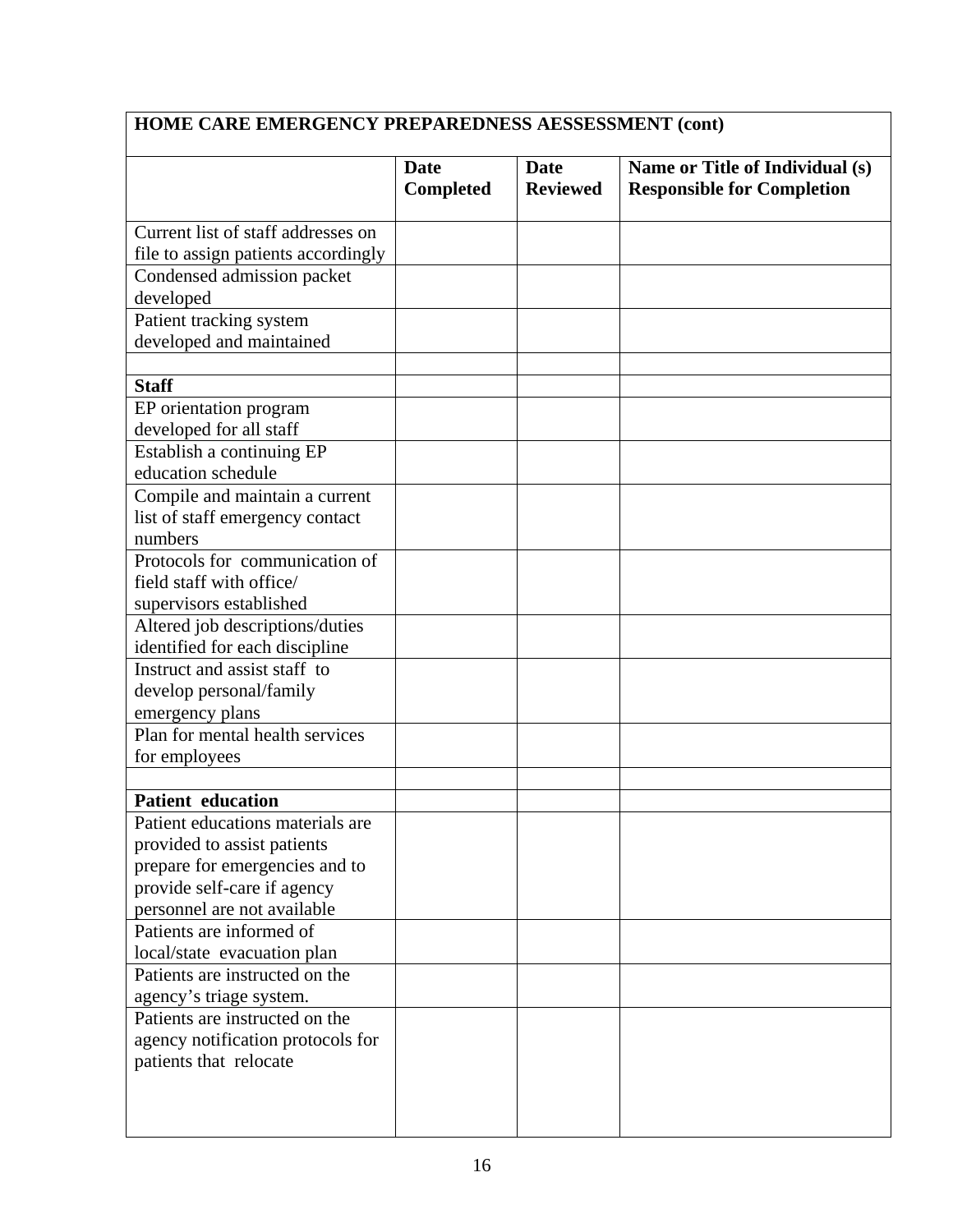| HOME CARE EMERGENCY PREPAREDNESS AESSESSMENT (cont) |                                                        |                 |                                   |  |  |  |
|-----------------------------------------------------|--------------------------------------------------------|-----------------|-----------------------------------|--|--|--|
|                                                     | Name or Title of Individual (s)<br>Date<br><b>Date</b> |                 |                                   |  |  |  |
|                                                     | <b>Completed</b>                                       | <b>Reviewed</b> | <b>Responsible for Completion</b> |  |  |  |
|                                                     |                                                        |                 |                                   |  |  |  |
| Patients are informed of the                        |                                                        |                 |                                   |  |  |  |
| potential for care to be deferred                   |                                                        |                 |                                   |  |  |  |
| in an emergency                                     |                                                        |                 |                                   |  |  |  |
|                                                     |                                                        |                 |                                   |  |  |  |
| <b>Transportation</b>                               |                                                        |                 |                                   |  |  |  |
| Plans for transportation                            |                                                        |                 |                                   |  |  |  |
| interruptions                                       |                                                        |                 |                                   |  |  |  |
| Alternate transportation arranged                   |                                                        |                 |                                   |  |  |  |
| Gasoline allocation plan                            |                                                        |                 |                                   |  |  |  |
| Mechanism developed to                              |                                                        |                 |                                   |  |  |  |
| identify staff as emergency                         |                                                        |                 |                                   |  |  |  |
| personnel                                           |                                                        |                 |                                   |  |  |  |
| Identify gas stations that can                      |                                                        |                 |                                   |  |  |  |
| operate during power outages                        |                                                        |                 |                                   |  |  |  |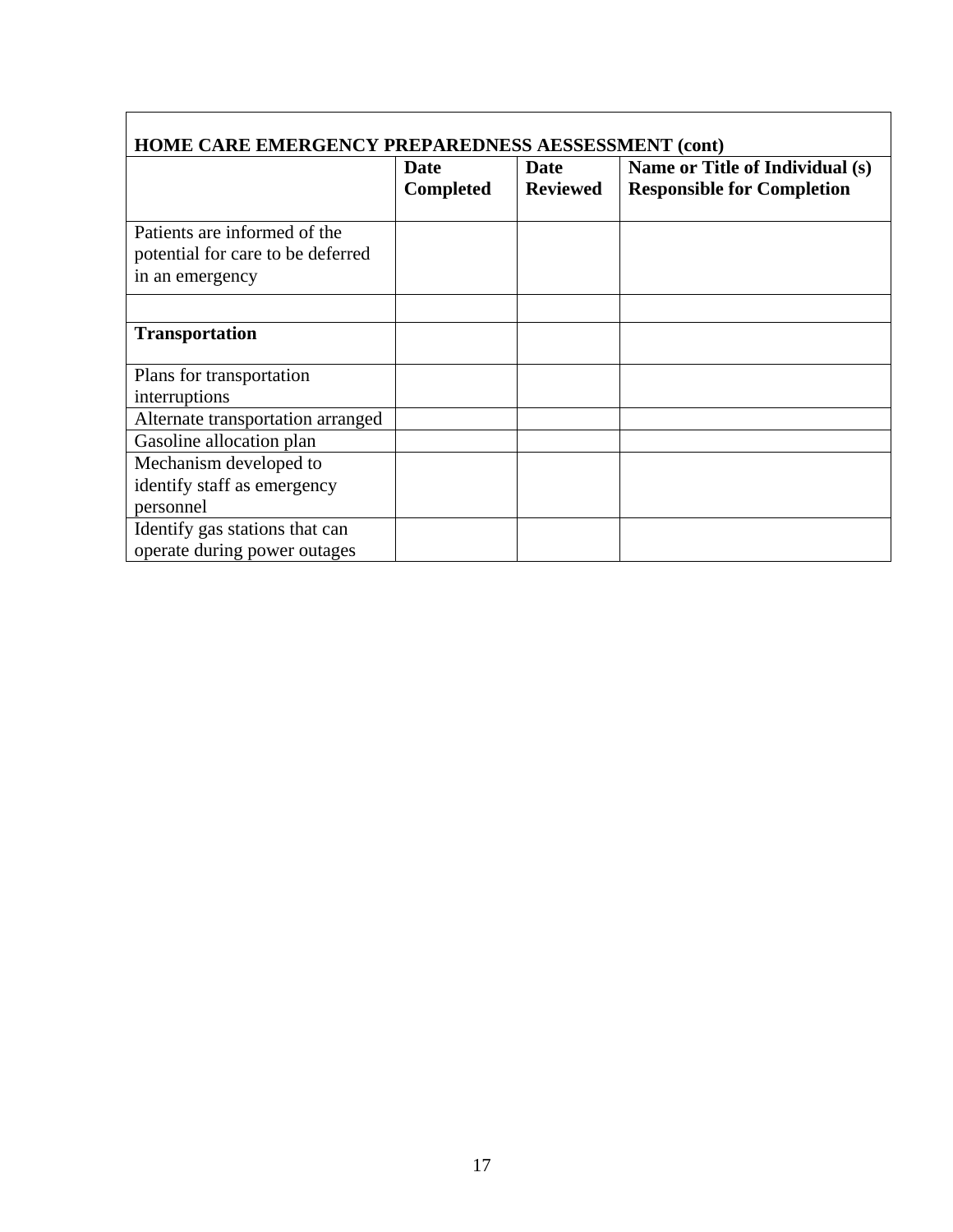| HOME CARE EMERGENCY PREPAREDNESS ASSESSMENT<br>(Example 2)                 |                          |                                |                                                                      |  |  |
|----------------------------------------------------------------------------|--------------------------|--------------------------------|----------------------------------------------------------------------|--|--|
|                                                                            | Date<br><b>Completed</b> | <b>Date</b><br><b>Reviewed</b> | Name or Title of Individual (s)<br><b>Responsible for Completion</b> |  |  |
| <b>Administration</b>                                                      |                          |                                |                                                                      |  |  |
| Establish a command<br>center                                              |                          |                                |                                                                      |  |  |
| Establishing liaisons with<br>community planners                           |                          |                                |                                                                      |  |  |
| Setting up memorandums<br>of understanding with<br>other providers         |                          |                                |                                                                      |  |  |
|                                                                            |                          |                                |                                                                      |  |  |
| <b>Supplies</b><br>Policy for supply<br>allocation during<br>emergencies   |                          |                                |                                                                      |  |  |
| Vendor contracts                                                           |                          |                                |                                                                      |  |  |
| Stockpiling supplies                                                       |                          |                                |                                                                      |  |  |
| <b>Utilities</b>                                                           |                          |                                |                                                                      |  |  |
| Plans for water and<br>electrical failures                                 |                          |                                |                                                                      |  |  |
| <b>Record Protections</b>                                                  |                          |                                |                                                                      |  |  |
| Back up procedure                                                          |                          |                                |                                                                      |  |  |
| Off-site storage                                                           |                          |                                |                                                                      |  |  |
| <b>Financial</b>                                                           |                          |                                |                                                                      |  |  |
| Identify funding sources<br>if normal payment<br>structure are interrupted |                          |                                |                                                                      |  |  |
|                                                                            |                          |                                |                                                                      |  |  |
| Communication                                                              |                          |                                |                                                                      |  |  |
| Alternate communication<br>devices in place                                |                          |                                |                                                                      |  |  |
| Establish a telephone tree                                                 |                          |                                |                                                                      |  |  |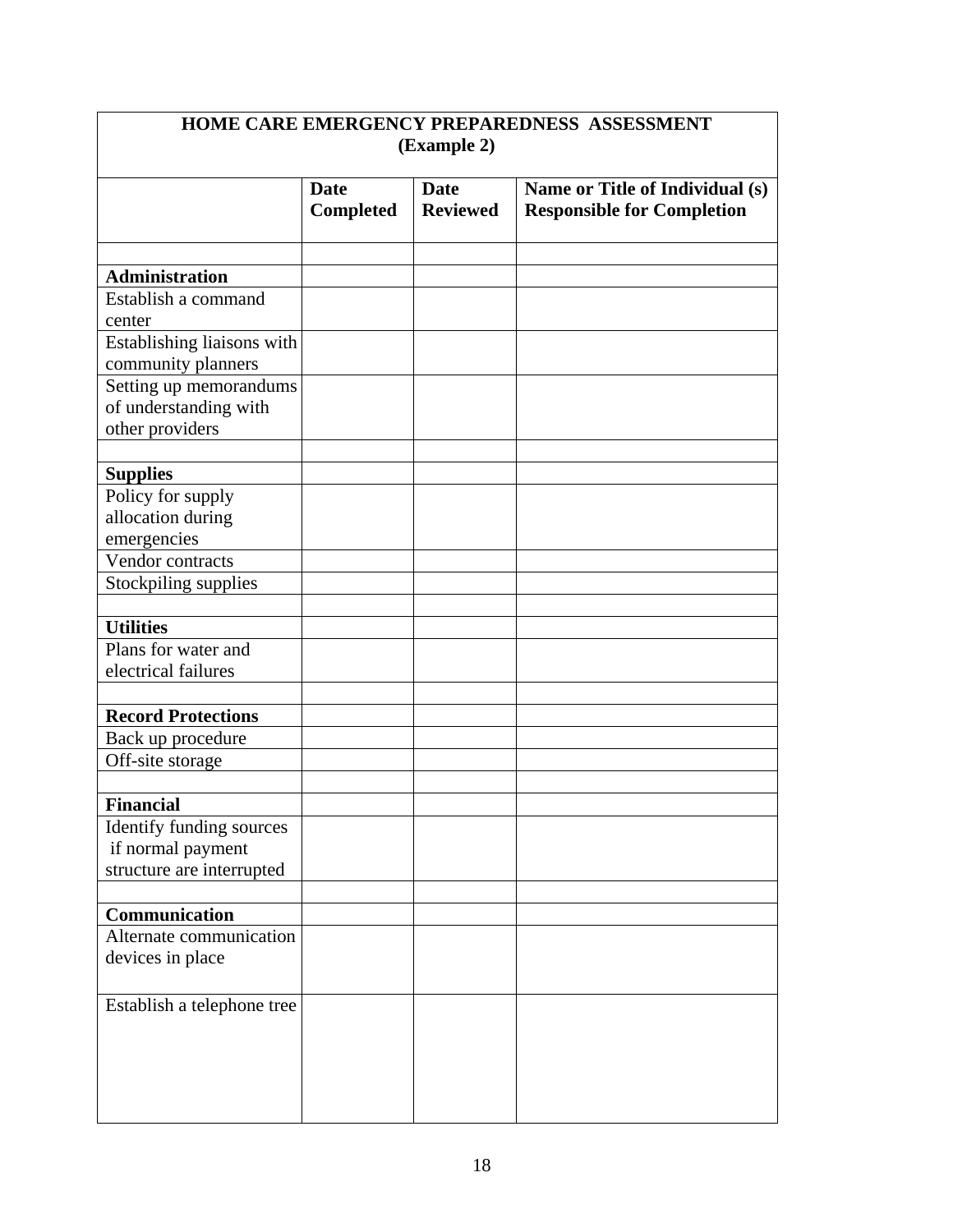|                                       | <b>Date</b><br>Completed | <b>Date</b><br><b>Reviewed</b> | Name or Title of Individual (s)<br><b>Responsible for Completion</b> |
|---------------------------------------|--------------------------|--------------------------------|----------------------------------------------------------------------|
| <b>Surge Capacity</b>                 |                          |                                |                                                                      |
| Define surge capacity for             |                          |                                |                                                                      |
| the agency                            |                          |                                |                                                                      |
| Identify actions to                   |                          |                                |                                                                      |
| increase surge capacity               |                          |                                |                                                                      |
| available staff                       |                          |                                |                                                                      |
| patient triage<br>procedure           |                          |                                |                                                                      |
|                                       |                          |                                |                                                                      |
| <b>Staff</b>                          |                          |                                |                                                                      |
| Instruct staff on agency              |                          |                                |                                                                      |
| EP plan at orientation                |                          |                                |                                                                      |
| and establish a training              |                          |                                |                                                                      |
| schedule                              |                          |                                |                                                                      |
| Current list of staff                 |                          |                                |                                                                      |
| emergency contact                     |                          |                                |                                                                      |
| phone numbers                         |                          |                                |                                                                      |
| Stress importance of                  |                          |                                |                                                                      |
| developing a family EP                |                          |                                |                                                                      |
| plan                                  |                          |                                |                                                                      |
| <b>Patient Education</b>              |                          |                                |                                                                      |
| Patient education                     |                          |                                |                                                                      |
| materials are developed               |                          |                                |                                                                      |
| to assist patients prepare            |                          |                                |                                                                      |
| for emergencies.                      |                          |                                |                                                                      |
| Patients are informed of              |                          |                                |                                                                      |
| local/state evacuation                |                          |                                |                                                                      |
| plan                                  |                          |                                |                                                                      |
| Patients are instructed               |                          |                                |                                                                      |
| on the agencies EP plan               |                          |                                |                                                                      |
|                                       |                          |                                |                                                                      |
| <b>Transportation</b>                 |                          |                                |                                                                      |
| Develop plans for                     |                          |                                |                                                                      |
| transportation<br>interruptions (road |                          |                                |                                                                      |
| closures, mass transit                |                          |                                |                                                                      |
| disruption, etc.)                     |                          |                                |                                                                      |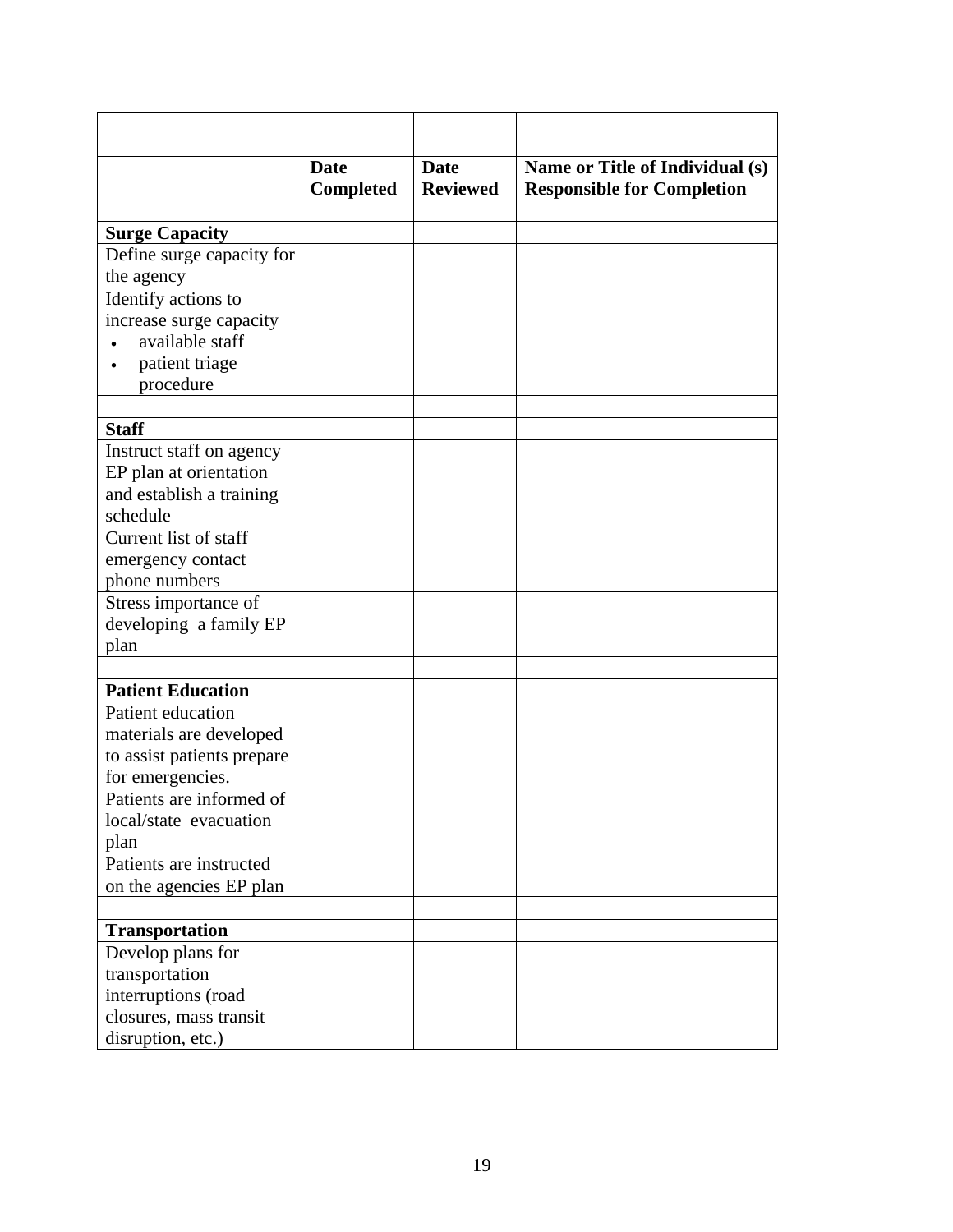### **VII. The Incident Command System**

The Incident Command System (ICS) document introduces the ICS and provides a description of the federal ICS structure and purpose. ICS is part of the broader incident management system outlined in the Department of Homeland Security's National Incident Management System (NIMS).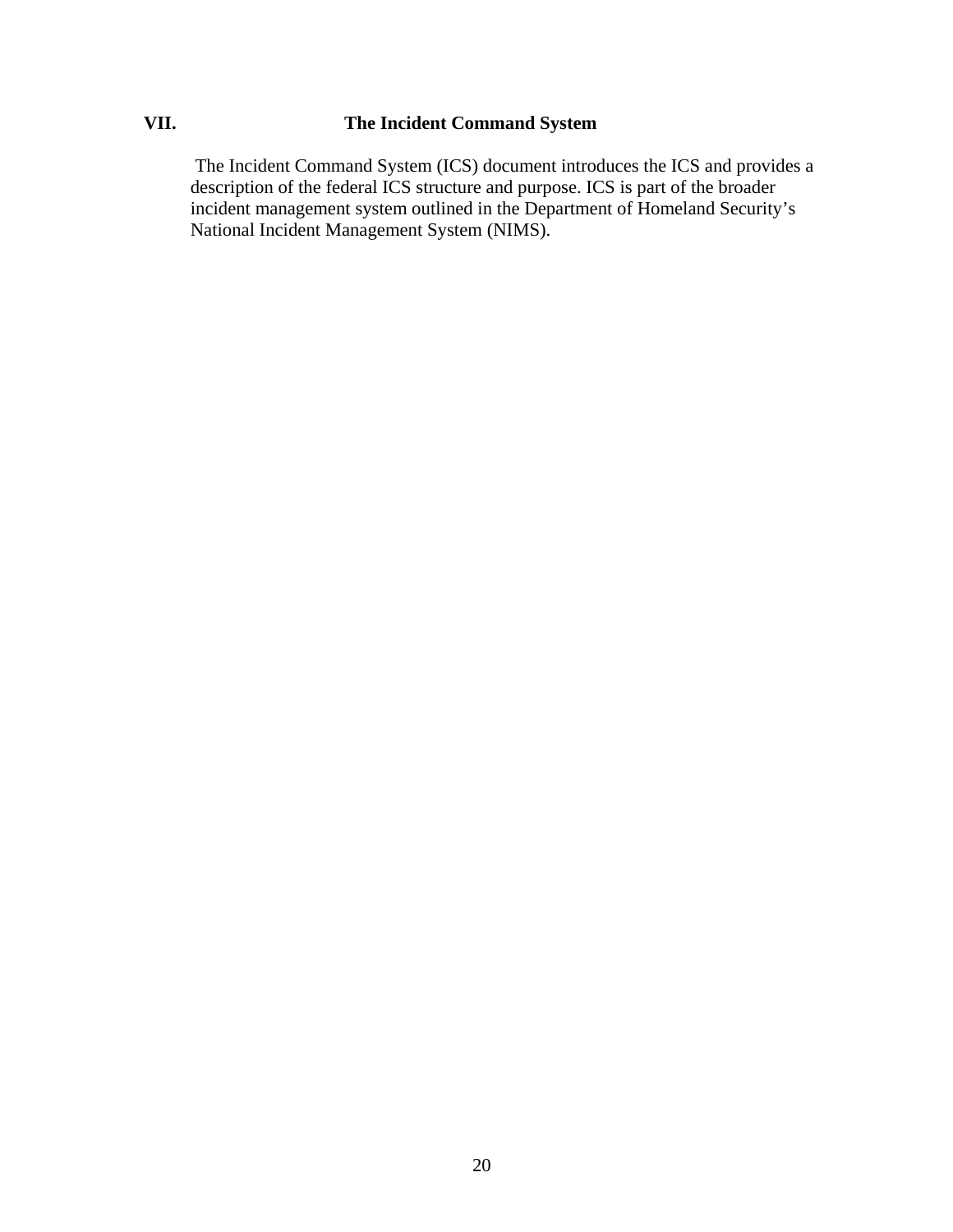## **Understanding the Incident Command System**

Federal, state and local governments have created universal emergency and disaster planning standards for health care organizations. Government units such as Homeland Security, the Federal Emergency Management Agency, and the Centers for Disease Control, in concert with State and County public health or health and human service units have developed these standards. Government expects health care organizations to adopt and implement a standard planning protocol so that in the event of a disaster or emergency resources are maximized to best respond to a specific incident. This can only be accomplished when we plan similarly and then integrate agency specific plans into the broader planning responses by officials.

### **National Incident Management System (NIMS)**

In response to attacks on September 11, 2001 President George W. Bush issued Homeland Security Presidential Directive 5 (HSPD-5) in February 2003.

HSPD-5 called for a National Incident Management System (NIMS) and identified steps for improved coordination of Federal, State, local, and private industry response to incidents and described the way these agencies will prepare for such a response.

The Secretary of the Department of Homeland Security announced the establishment of NIMS in March 2004. One of the key features of NIMS is the Incident Command System  $(ICS):$ 

- A comprehensive, national approach to incident management.
- Applicable across all jurisdictions and all types of emergency incidents (and nonemergency scenarios) regardless of size or complexity.
- Used to improve coordination and cooperation between public and private entities.
- Uses the Incident Command System to manage incidents.

Examples of incidents when standardized planning might be employed include:

- Fire, both structural and wild-land.
- Natural disasters, such as tornadoes, floods, ice storms or earthquakes.
- Human and animal disease outbreaks.
- Search and rescue missions.
- Hazardous materials incidents.
- Criminal acts and crime scene investigations.
- Terrorist incidents, including the use of weapons of mass destruction.
- National Special Security Events, such as Presidential visits or the Super Bowl.
- Other planned events, such as parades or demonstrations.

ICS may be used for small or large events. It can grow or shrink to meet the changing needs of an incident or event.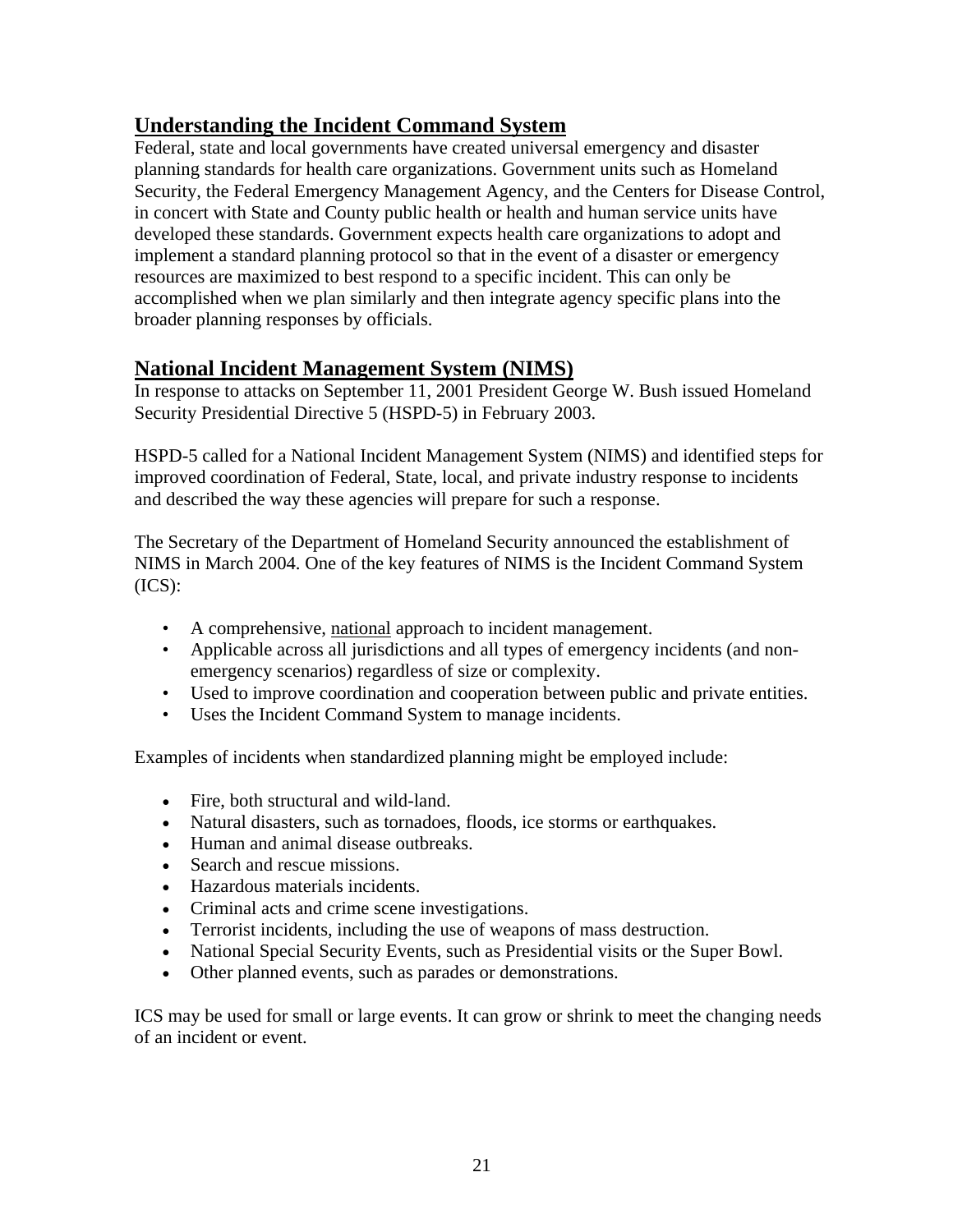Management of these incidents requires partnerships that often require local, State, Tribal, and Federal agencies. These partners must work together in a smooth, coordinated effort under the same management system.

## **ICS is Built on Best Practices**

ICS is:

- A proven management system based on successful business practices.
- The result of decades of lessons learned in the organization and management of emergency incidents.

ICS has been tested in more than 30 years of emergency and non-emergency applications, by all levels of government and in the private sector. It represents organizational "best practices," and as a component of NIMS has become the standard for emergency management across the country.

 NIMS requires that all levels of government, including Territories and Tribal Organizations, adopt ICS as a condition of receiving Federal preparedness funding*.* 

## **What ICS Is Designed To Do**

Designers of the system recognized early that ICS must be interdisciplinary and organizationally flexible to meet the following management challenges:

- Meet the needs of incidents of any kind or size.
- Allow personnel from a variety of agencies to meld rapidly into a common management structure.
- Provide logistical and administrative support to operational staff.
- Be cost effective by avoiding duplication of efforts.

ICS consists of procedures for controlling personnel, facilities, equipment, and communications. It is a system designed to be used or applied from the time an incident occurs until the requirement for management and operations no longer exists.

The Incident Command System, or ICS, is a standardized, on-scene, all-hazard incident management concept. ICS allows its users to adopt an integrated organizational structure to match the complexities and demands of single or multiple incidents without being hindered by jurisdictional boundaries.

ICS has considerable internal flexibility making it a cost effective and efficient management approach for both small and large situations.

### **Lessons Learned: Weaknesses in Incident Management** are often due to:

Lack of accountability, including unclear chains of command and supervision.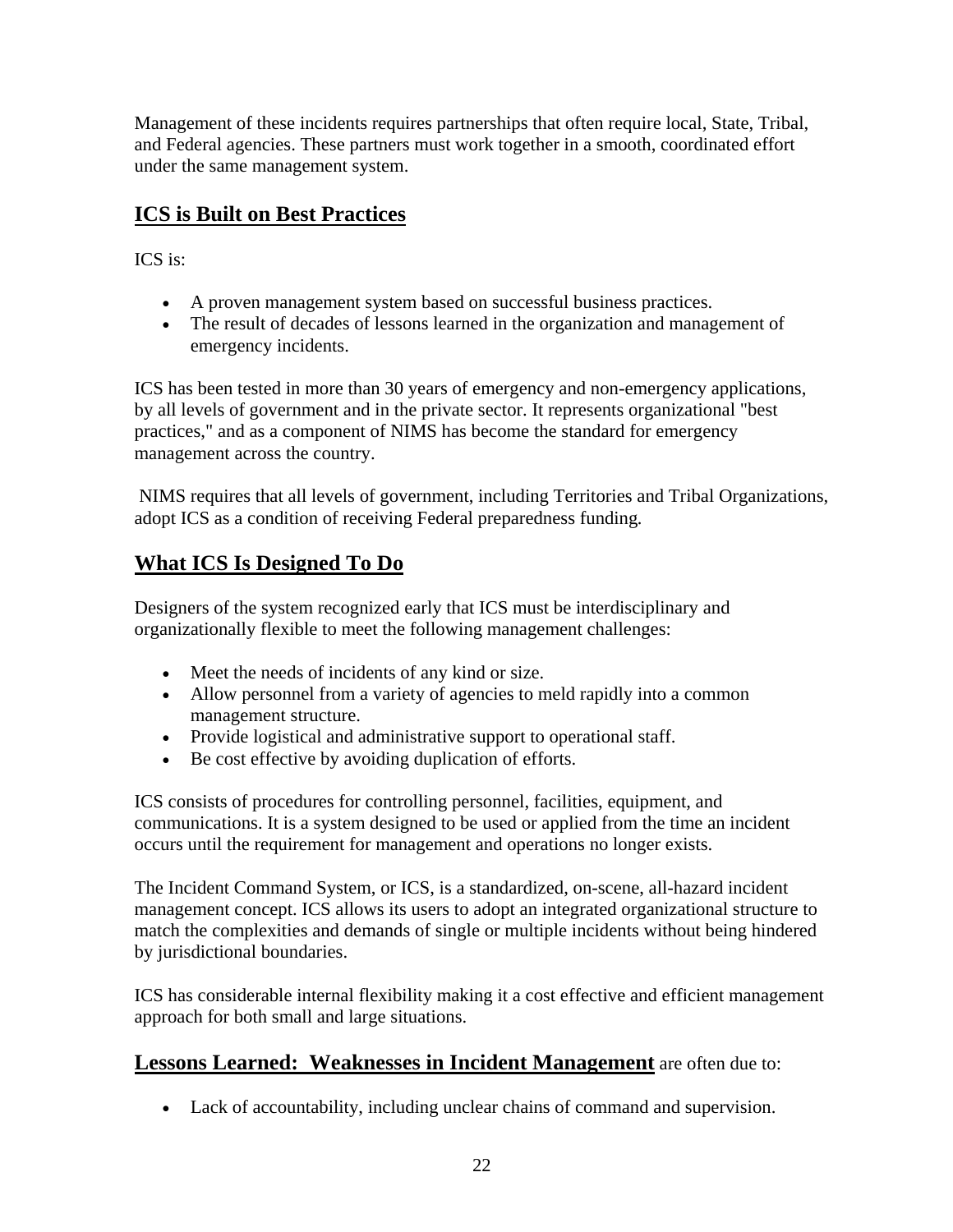- Poor communication due to both inefficient uses of available communications systems and conflicting codes and terminology.
- Lack of an orderly, systematic planning process.
- No common, flexible, pre-designed management structure that enables commanders to delegate responsibilities and manage workloads efficiently.
- No predefined methods to integrate interagency requirements into the management structure and planning process effectively.

A poorly managed incident response can be devastating to our economy and our health and safety. With so much at stake, we must effectively manage our response efforts. The Incident Command System allows us to do so. ICS is a proven management system based on successful business practices.

Emergency Management Limitations:

- Government cannot do everything for everyone.
- Assistance is not guaranteed.
- Prioritized response and recovery.
- Individuals must be prepared for self preservation for the system to work.

**Conclusion:** In every emergency or disaster these statements will always apply:

- Local governments are the first to arrive and the last to leave.
- Local governments are responsible for the community.
- Local governments are in charge.
- Local governments have resource limitations.
- Individuals and families must make emergency and disaster plans and review them periodically.
- Institutional and community based health care agencies must plan for emergencies and disasters in a uniform manner and then take steps to integrate them into the local government planning effort (s).

Emergency management, personal and family preparedness, and agency planning is a system of local, county, state and federal and private resources organized to mitigate, plan for, respond to and recover from emergencies and disasters.

## **This home health organization will network with state and county emergency management officials on an ongoing basis to integrate our agency-specific plan into the broader, formal community and municipal response to disasters and emergencies.**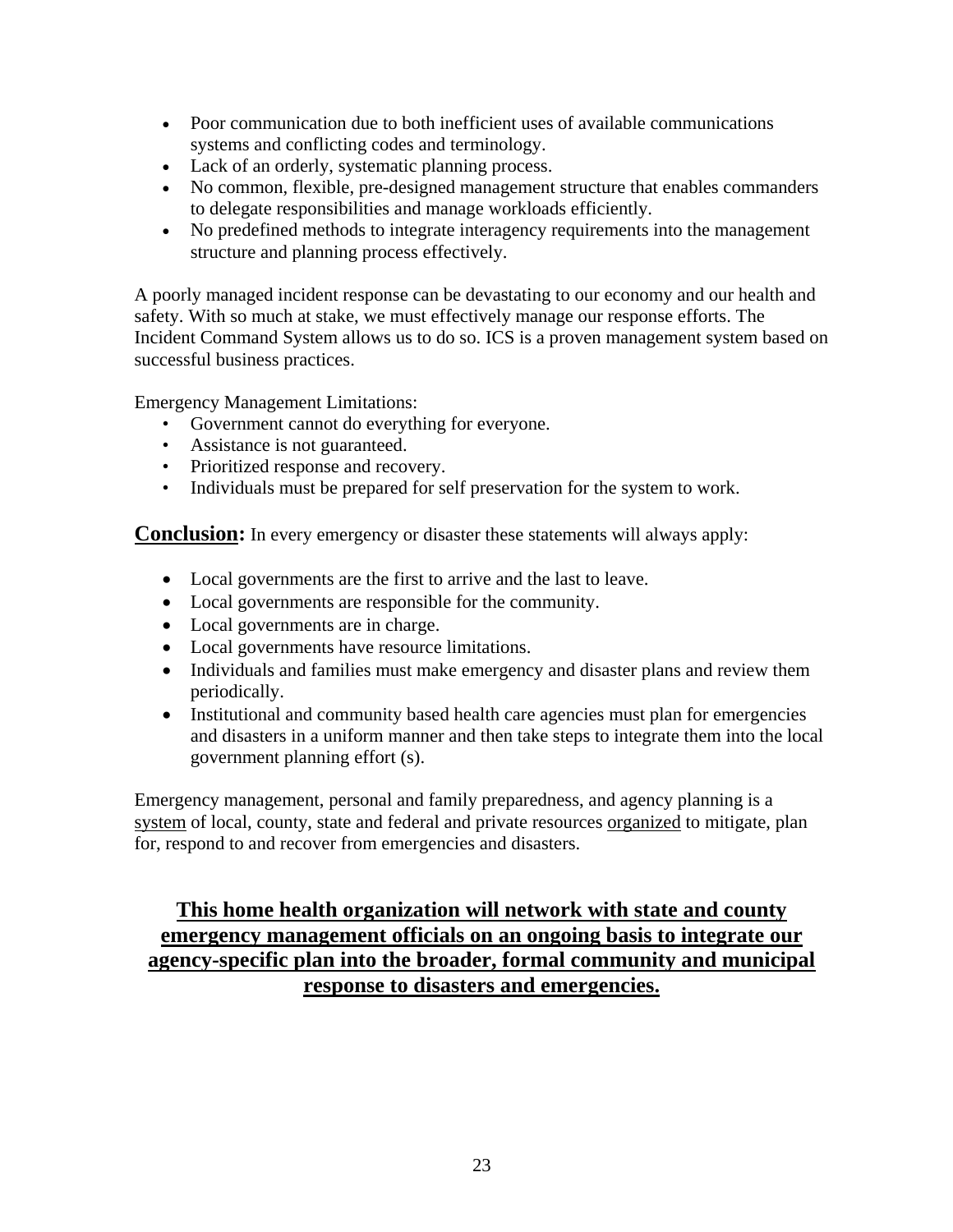#### **Additional Resources**

 FEMA - National Integration Center (NIC) Incident Management Systems Integration Division http://www.fema.gov/emergency/nims/index.shtm The Yale New Haven Center for Emergency Preparedness and Disaster Response Online

Education and Training: http://ynhhs.emergencyeducation.org/ NIMS online: http://www.nimsonline.com/

Basic Incident Command for Medical and Public Health Professionals: http://www.mcph.org/BT/BT%202.19.03/ICS%20for%20Maine%20PH.ppt#1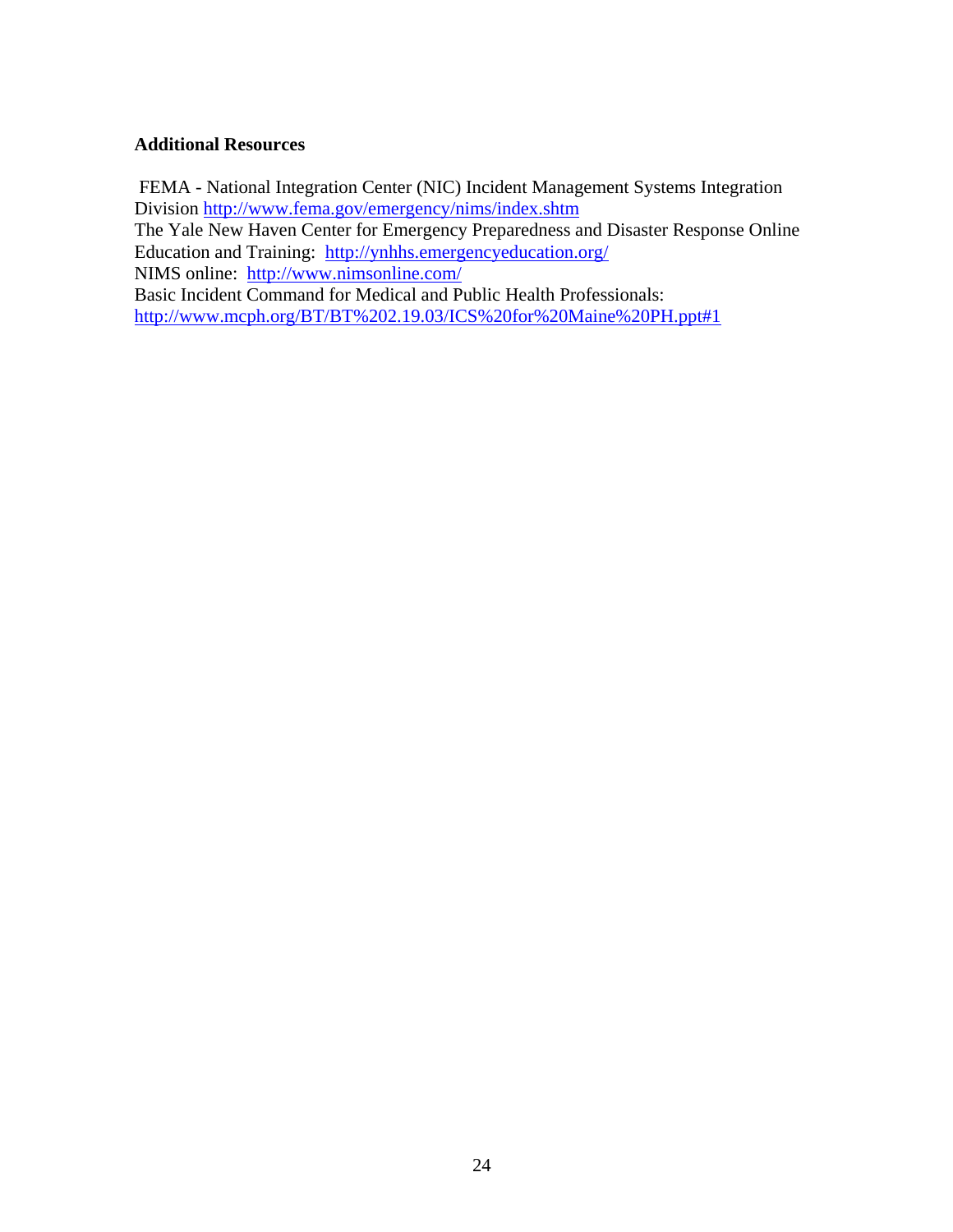#### **VIII. The Home Health Agency Emergency Preparedness Plan Agency XYZ**

The home health agency preparedness plan is detailed, all hazard, plan designed to guide for agencies when developing their emergency preparedness policies and procedures. Providers will need to tailor the plan to meet their agency's individual needs.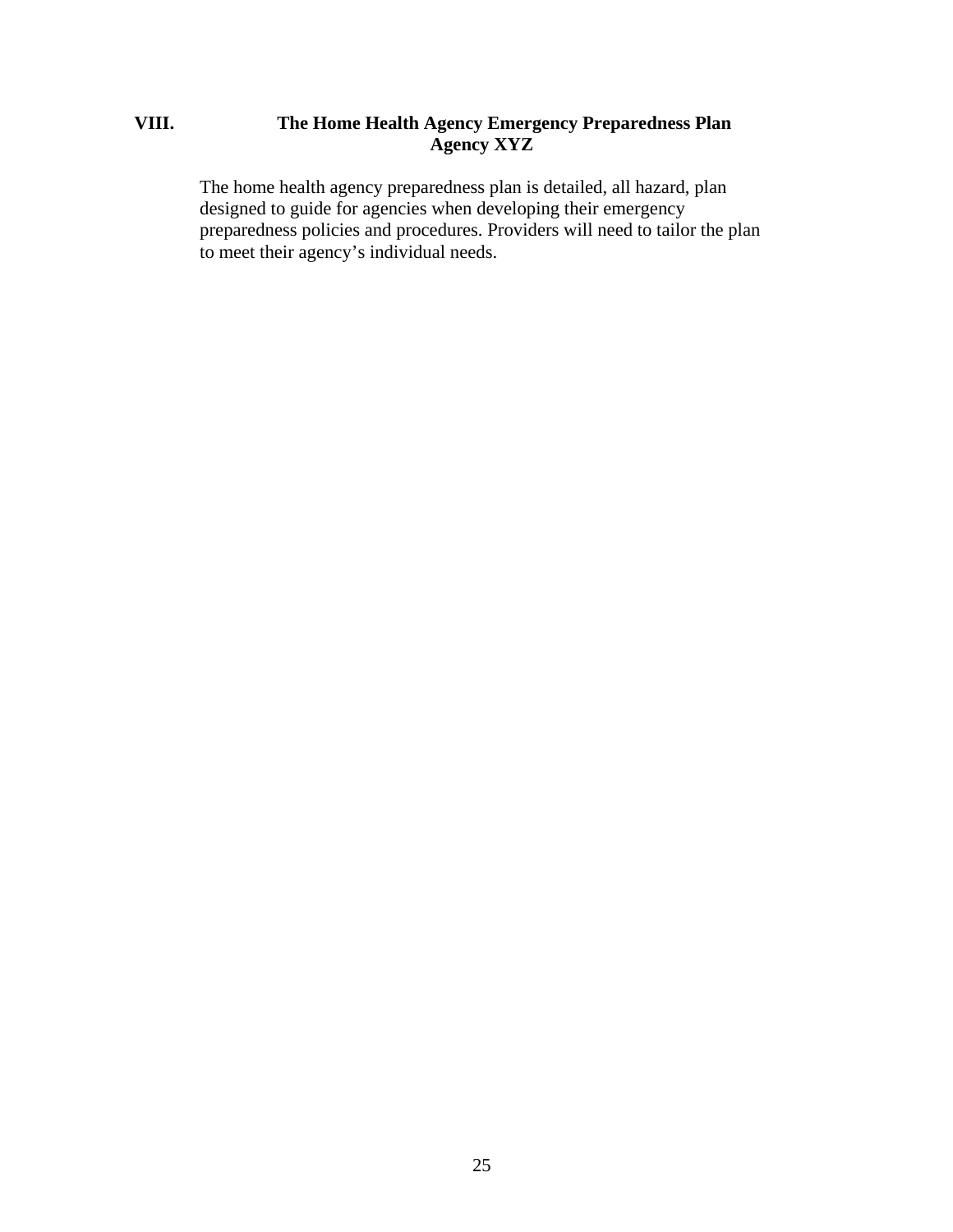## **XYZ Home Care Agency**

#### Emergency Preparedness Plan

#### All-Hazard Emergency Preparedness Policy

This plan uses the term "all hazard" to address all types of incidents. An incident is an occurrence, caused either by humans or by a natural phenomenon, which requires or may require action by home care and emergency service personnel to prevent or minimize loss of life or damage to property and/or the environment.

Examples of incidents include:

- Fire, both structural and wildfire
- Weather related emergencies including snow, ice storms, heat and flooding
- Hazardous materials accidents
- Power outages
- Transit and worker strikes
- Natural disasters
- Terrorist/WMD events.
- Incidents of naturally occurring disease outbreak
- Planned Public Events, such as political conventions, sports events

#### Plan Activation/Deactivation

The Director, who serves as the Incident Commander, has the authority to activate and deactivate this Emergency Preparedness Plan based on information known to her/him at the time which indicates such need. If the Director is not available, the Assistant Director, and then the Chief Clinical Officer will have the authority to activate the response plan.

Goal: Allow smooth transition of patient services and ensure continuity of care for all patients served by this agency.

#### **Objectives**

- To identify the chain of command /Incident Command System
- To identify primary and alternative command centers
- To allow for the timely identification of the patients who are affected in the case of an emergency.
- To provide those patients with the care and assistance that they need in the event of an emergency.
- To be readily available to assist emergency responder personnel in first aid care for those in the community.
- To assess patient's home environment for safety and assist them to a safe environment if needed.
- To coordinate Agency staff members in patient care and evaluation, as well as any Agency personnel assistance with care of those in the community who are affected by the emergency.
- To identify staff roles and responsibilities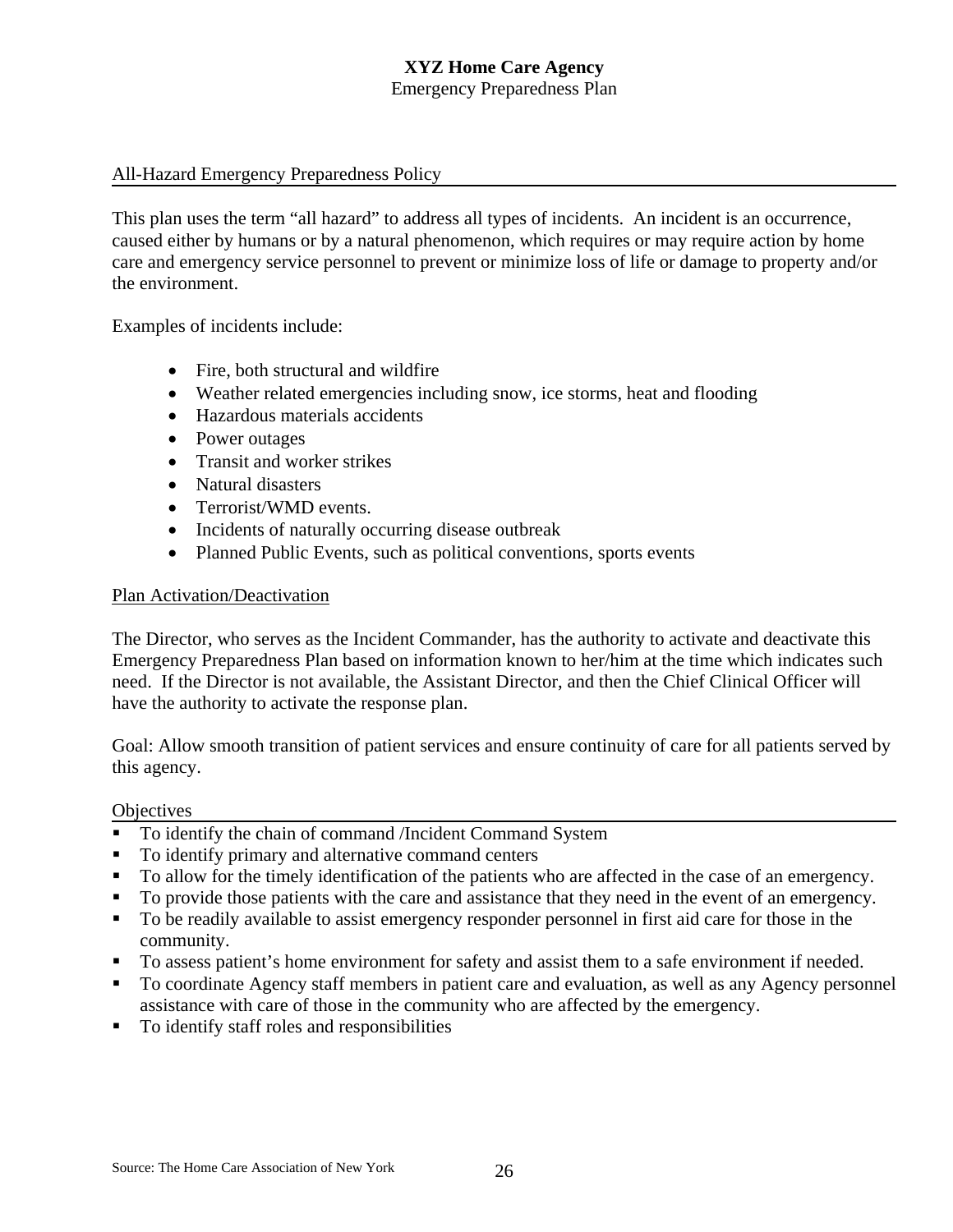## **XYZ Home Care Agency**

Emergency Preparedness Plan

#### Sample Organizational Chart for Disaster Response Team



### **ASSIGNMENT SHEET**

You can assign roles by person or by organizational role.

| <b>Position</b>           | <b>Examples of</b> | <b>Responsibilities</b> | <b>Assigned to</b> |
|---------------------------|--------------------|-------------------------|--------------------|
|                           | Organizational     |                         |                    |
|                           | Role               |                         |                    |
| <b>Incident Commander</b> | Administrator      | Establish/maintain      |                    |
| (IC)                      |                    | command                 |                    |
|                           |                    |                         |                    |
|                           |                    |                         |                    |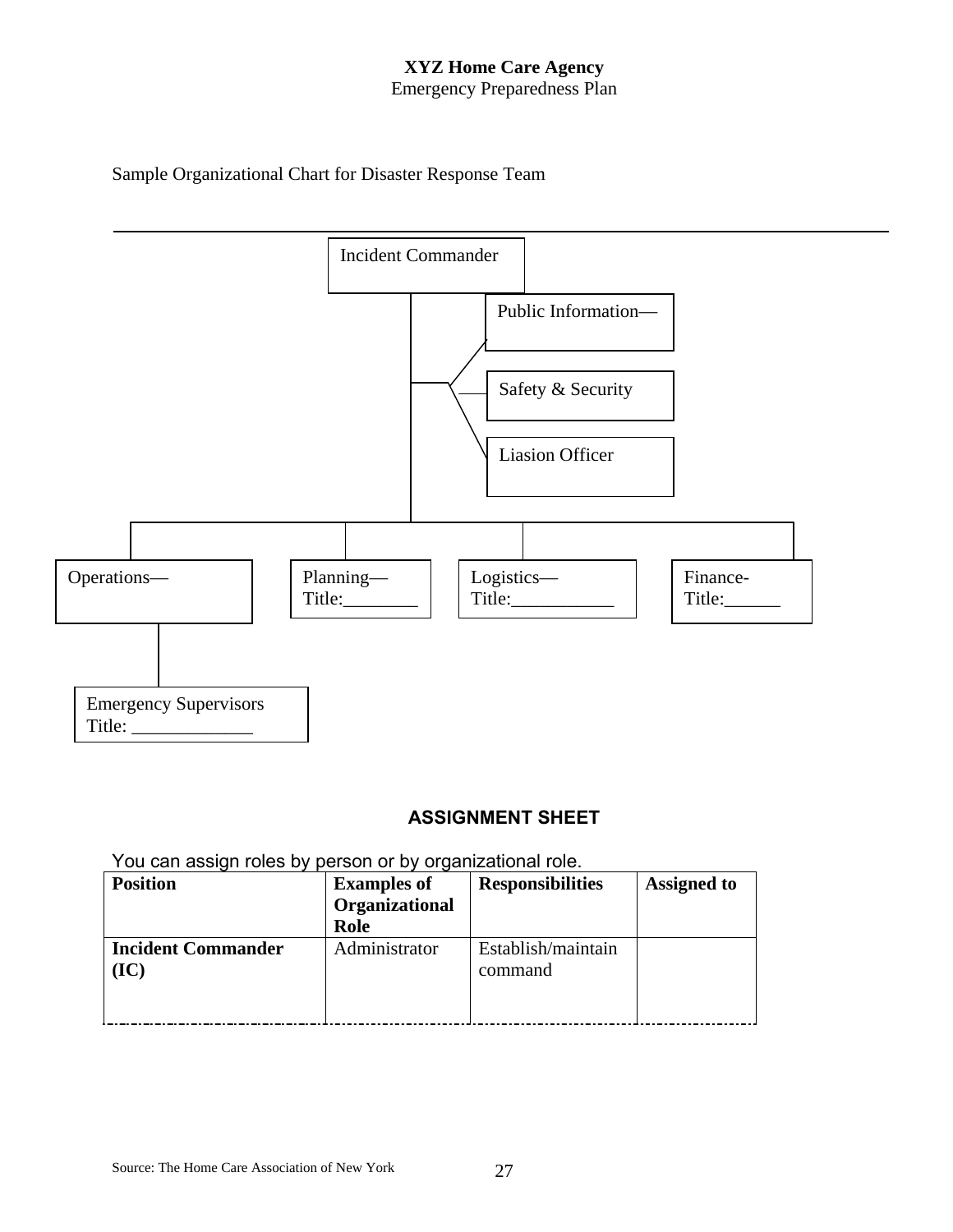| <b>Support Staff</b>                         |                      |                                 |  |
|----------------------------------------------|----------------------|---------------------------------|--|
|                                              |                      | <b>Central Point</b><br>$1_{-}$ |  |
| <b>Information Officer</b><br>1 <sub>1</sub> | 1.                   | for Information                 |  |
|                                              |                      | dissemination                   |  |
| Liaison Officer<br>2.                        | 2.                   | Point of<br>2.                  |  |
|                                              |                      |                                 |  |
|                                              |                      | Contact for                     |  |
| 3. Safety and Security                       | 3.                   | other agencies                  |  |
|                                              |                      | Anticipates,<br>3.              |  |
|                                              |                      | detects, and                    |  |
|                                              |                      | corrects unsafe                 |  |
|                                              |                      | situations                      |  |
| <b>Operations</b>                            | <b>VP</b> Operations | Directs all incident            |  |
|                                              |                      | tactical operations             |  |
| <b>Planning &amp; Intelligence</b>           | Deputy               | Collects, analyzes              |  |
|                                              | Administrator        | key information                 |  |
|                                              |                      | Formulates                      |  |
|                                              |                      | <b>Incident Action</b>          |  |
|                                              |                      | Plan; Maintains                 |  |
|                                              |                      | documents,                      |  |
|                                              |                      | prepares for                    |  |
|                                              |                      | demobilization                  |  |
| <b>Logistics</b>                             | Human                | Responsible for                 |  |
|                                              | Resources,           | acquisition and                 |  |
|                                              | facilities           | maintenance of                  |  |
|                                              | department           | facilities, staff,              |  |
|                                              |                      | equipment,                      |  |
|                                              |                      | materials                       |  |
| <b>Finance/Administration</b>                | Comptroller          | Monitors costs,                 |  |
|                                              |                      | contracts, financial            |  |
|                                              |                      | and time reporting              |  |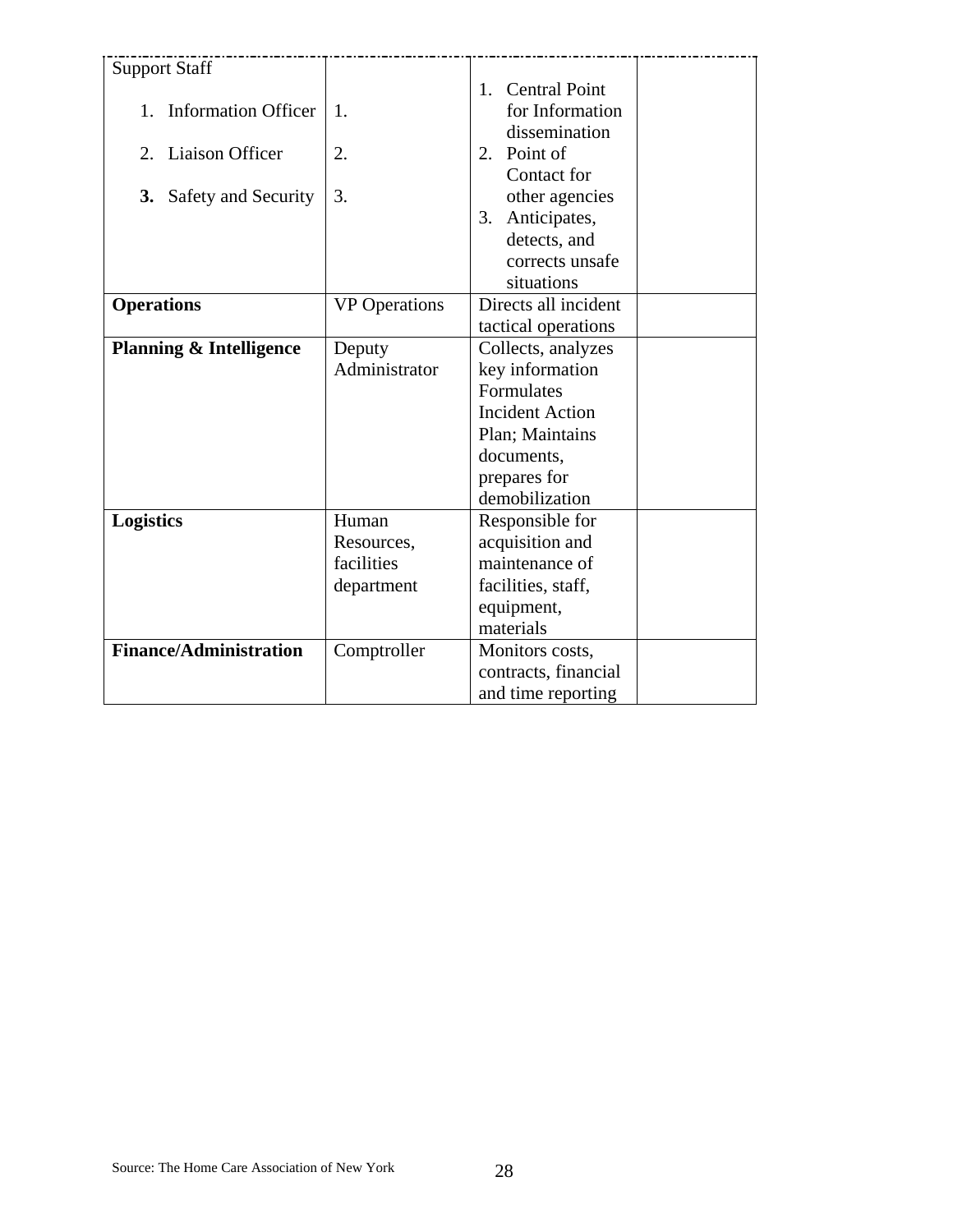#### Incident Command Center

Unless the emergency renders the agency office unusable, the Incident Command Center will be located at the main office (address). The alternative site will be at the branch office (address).

Both offices will maintain data backup through e-vaulting, hard-wired phones, emergency generators.

#### Planning

#### Administration

1. Each office will keep and maintain a current list of contact information for staff, staff family members, vendors, emergency services, hospitals and other appropriate community resources.

2. The Director will ensure the existence of an incident command system and team to respond to an emergency situation.

3. All staff shall receive emergency preparedness training appropriate for their position on a yearly basis.

#### Patient Care & Planning

• On admission, the admitting nurse will assign each patient a priority code, dictating that patient's emergency rating. The admitting nurse will obtain a list of contact numbers, and discuss emergency planning options with the patient and family. All information will be kept in the patient's chart and shall be kept in paper as well as electronic format.

 At that time, each patient will be given a list of items to have prepared and available for use in the event of an emergency.

- Any patients requiring power for life support equipment will be registered with the local utility companies and with local emergency offices. Each patient and family will receive education that will assist them in managing emergencies.
- A list of vendors who supply each patient's medical supplies will be obtained and kept in the patient's chart.

#### Plan Activation--Emergency Call Down Procedure (refer to Calling List)

Once the emergency response plan is activated, the Director will notify the Assistant Director and Office Manager to initiate the staff call down procedure.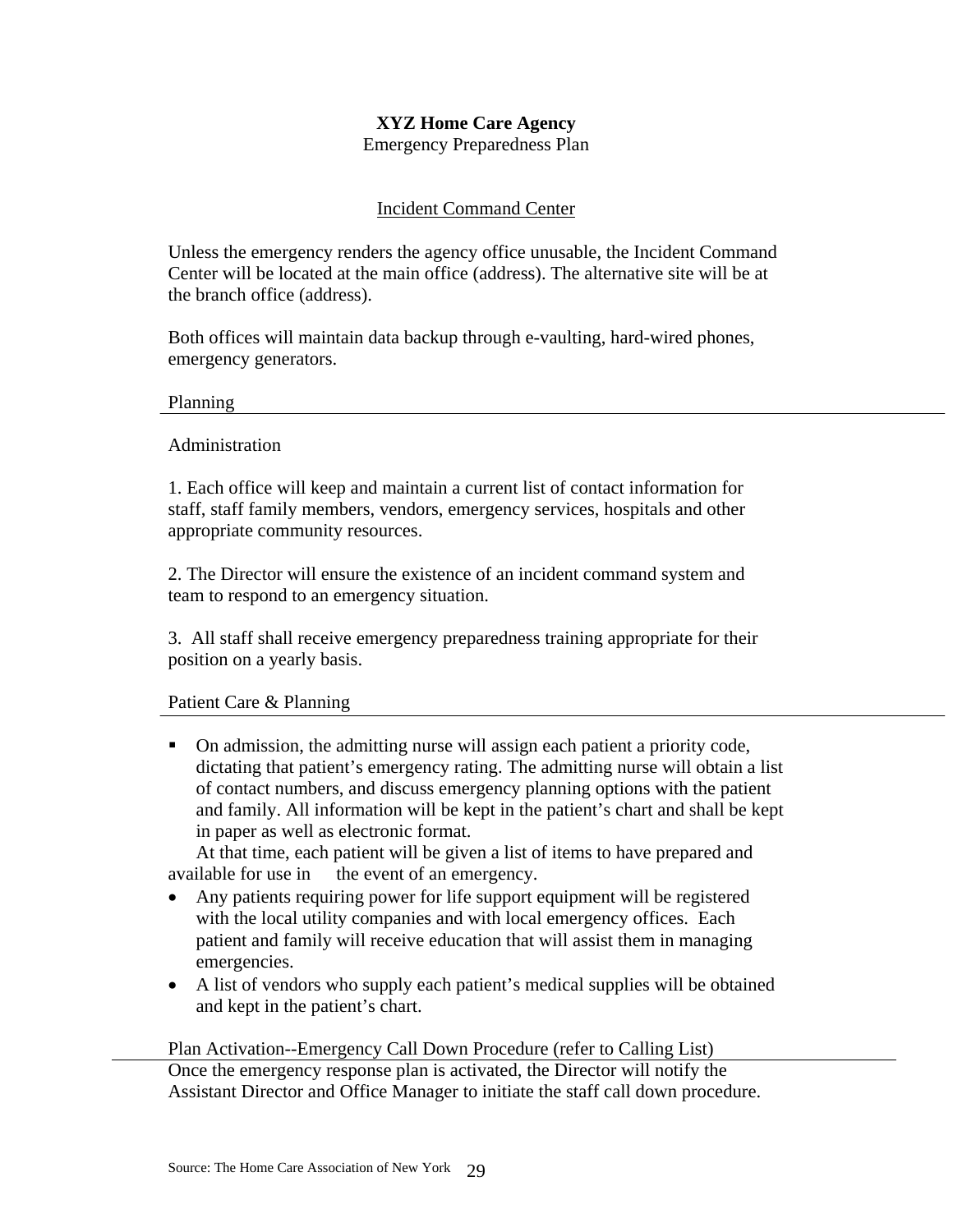Office Manager will notify Secretary, and then each will notify persons listed below them on the calling list. If they are unable to reach an employee on the telephone, they will proceed to the next listed person on the list. The Office Manager and Secretary will call the office and list the employees available for assistance then come to the office. Upon arrival, every five (5) minutes, Office Manager and Secretary will try those employees not found with the first call attempt and notify the Disaster Supervisor(s) of any other employees found to be available to be on standby. They will also manage calls upon arrival at the office. If Office Manager is not able to reach the Secretary, Office Manager will notify all persons under Secretary on the calling list.

If phones are not available, the information officer will contact two (2) prearranged radio stations ( xxxx;xxxx) with an announcement for staff and patients.

#### After Receiving Notification of an Emergency - Direct Care Staff

- Do not leave your home until you receive your assignment.
- Do not ask questions when you are called. This will only slow down the rate of calling and response time to the emergency.
- When you receive a call with your assignment, you will receive all of the necessary information about the emergency and those affected.
- **Please wear your nametag and Agency shirt so you can be easily recognized** by other cooperating agencies.
- Stay off the phone so your second call can come through uninterrupted.
- If phone lines are down listen to radio stations (xxxx; xxxx) for instructions.
- If there is no power, or phone lines, open the emergency kit provided to you by the agency which includes a battery operated radio, and bus/subway tokens which will enable you to go to your prearranged meeting area if you do not have your own transportation.

#### If You Are Away From Home When an Emergency Happens - Direct Care Staff

- Call the Agency office to let the Emergency Supervisors know that you are available to help. You will receive an assignment at that time.
- If there are no working telephones, either come to the triage site or to the Agency office (whichever is closest) for assignment. In the event that the telephones are not working, the Emergency Supervisors will be at the triage site and all assignments will be made from there.

#### If an Emergency Occurs During Working Hours - Direct Care Staff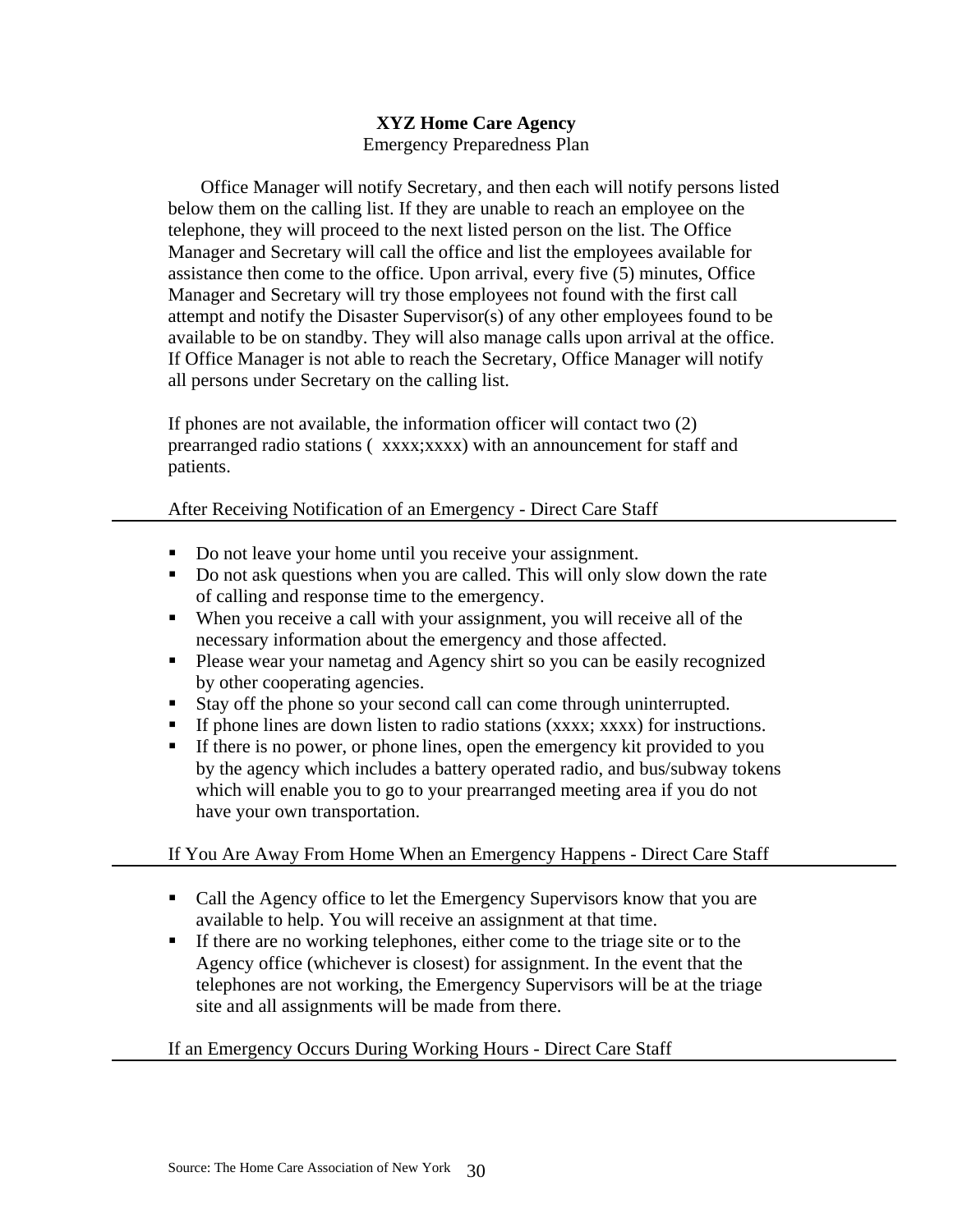When you report for assignment of emergency patients, give a list of those patients you have yet to see to the Emergency Supervisor. A decision will be made by one of the Emergency Supervisors as to whether you will be pulled to help with the emergency assessments, or be assigned to continue with your regular assignments or to assume some patients left from those nurses who are assigned to work on the emergency assessments. Those staff members who have had first aid training will be high priority to be assigned to emergency assessments.

#### **Assignments**

- The Chief Clinical Officer will have power to assign staff to specific tasks, and with the coordinator will work with appointed Team Leaders to assist in pinpointing patients affected by the emergency and assigning clinical staff members to check on those patients by utilizing the pre-arranged priority classification system (see last page).
- After Office Manager and Secretary have called and put a staff member on alert, that staff member will wait for an Emergency Supervisor to call back with their assignment and where to meet their partner or security escort, if assigned.

#### Security

- The Security Officer will make assessments regarding the security of the command center, the safety and travel conditions for staff and make arrangements for relocation of the command center, transportation and/or safety escorts as needed.
- The Security Officer will also ensure all staff have needed identifying badges and/or uniforms which will allow them access to their agency.

#### Public Information

• The Public Information Officer (PIO) will confer with the Incident Command Officer and other members of the Disaster Response Team to reach a joint decision regarding the information, if any, to be released to the media. The PIO will also be in charge of determining alternate means of contacting staff.

#### Regional Resource Center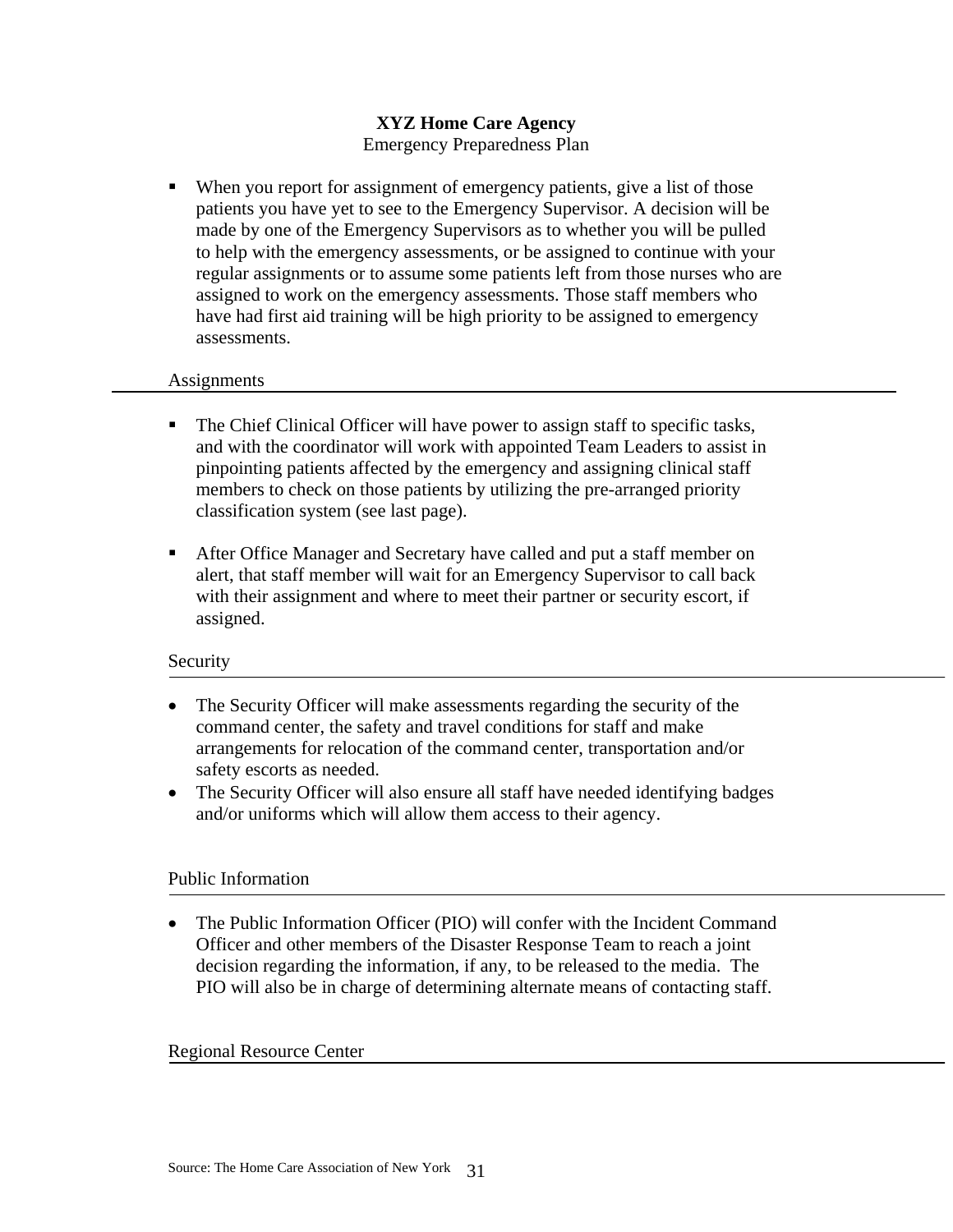# **XYZ Home Care Agency**

Emergency Preparedness Plan

 The Director will obtain and maintain a list of contacts for the local Regional Resource Center as well as a list of possible resources and supplies available through that center.

#### Emergency Assessments

- Each nurse or aide making home visits to patients must check in with the Agency office with an update \_\_\_\_\_\_\_\_\_\_\_\_\_\_ (frequency). Any new assignments will be made at that time. When the nurse has completed the list of patients assigned to them, they will be assigned to a community assistance first aid site to help with triage if needed, or will be assigned to specific patients from the regular caseload to complete that day's schedule. At least one (1) Emergency Supervisor will be present at the designated check in site to further assign Agency employees as they arrive and coordinate the staff members. If a patient needs to be moved to another site, the following procedure will be followed:
	- 1. If the patient is unharmed but the home is damaged or unsafe and the telephone system is working, contact family or friends that the patient may request and make arrangements for the patient's transportation. Keep track of where the patient is going and all necessary telephone numbers, or contact the Emergency Supervisor for arrangements to be made through the county emergency planners for transportation to an alternate care facility if other arrangements cannot be made.
	- 2. If the patient is injured and needs transport, contact an Emergency Supervisor for arrangements to be made through the county emergency planners for transport to a hospital/emergency room/triage site, depending on the need as determined by the county emergency planners. Be sure to have a complete list of the patient's needs when notifying the Emergency Supervisor.
- Remember-The official personnel who are at the site (police, ambulance personnel, etc.) have had training in handling emergencies, as well as potentially hazardous situations. If they tell you not to go to a certain area, don't go. In the event of damaged, blocked or impassable roads, staff members will take alternate routes or notify an Emergency Supervisor of inability to reach an area.

#### Unsafe Home Situation

Before entering a patient's home, determine if there is a safety issue possible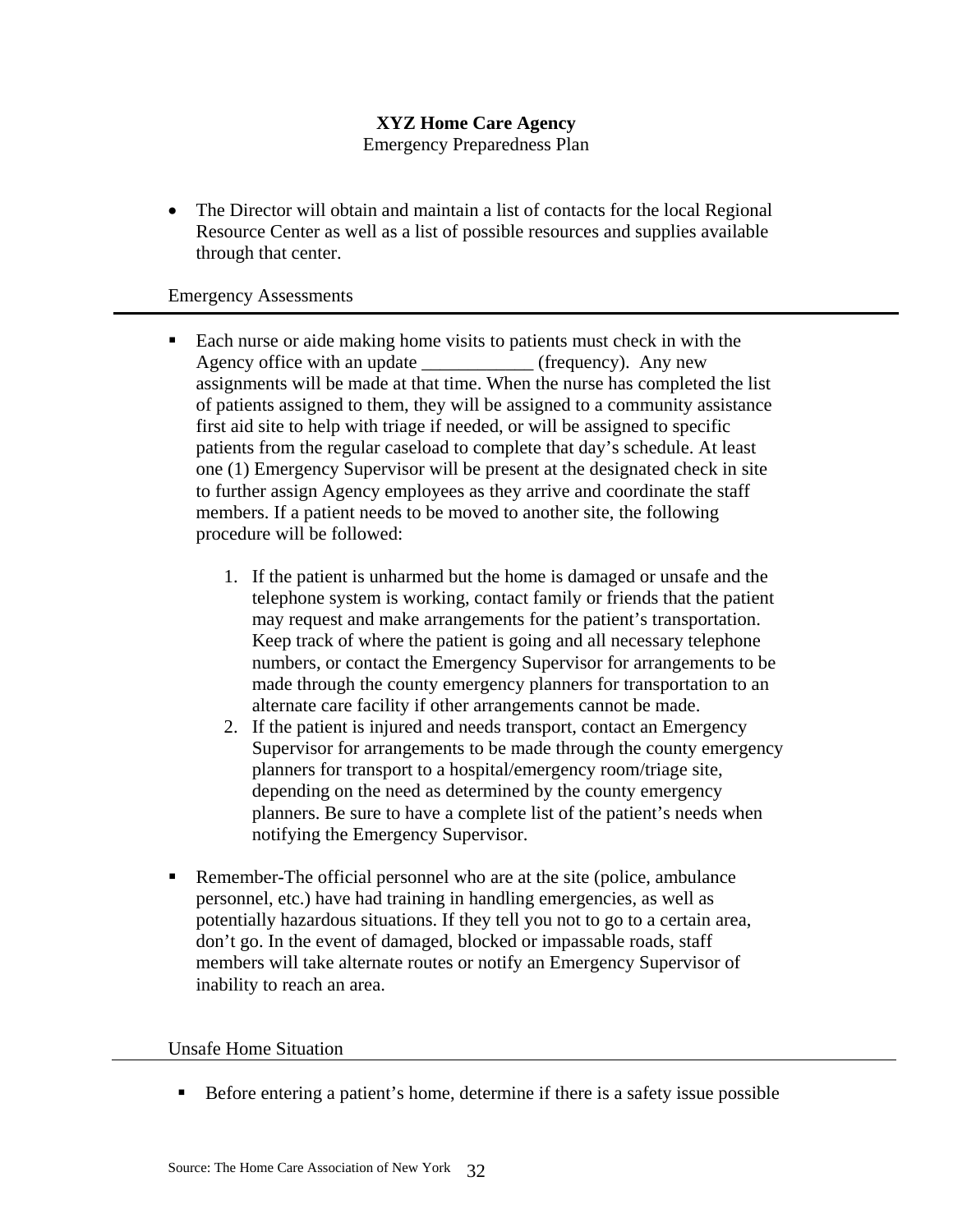## **XYZ Home Care Agency**

Emergency Preparedness Plan

gas leak, exposed electric wire, etc.). Assess the situation and report to an Emergency Supervisor, who will report to the county emergency planners for proper emergency personnel to secure that site.

#### Emergency Supply Storage Area

 An emergency supplies storage area will be maintained at the Agency office for employees during the time period that they are working in the event of an emergency, and will be updated and maintained by \_\_\_\_\_\_\_\_\_\_(assigned).

#### Emergency Supervisor Tasks

Each month, all Emergency Supervisors will get an updated copy of the emergency list and keep it at home for reference if an emergency occurs after hours, or if the Agency office is damaged or destroyed. When Director gets a call asking for assistance with an emergency, she will call Assistant Director and Office Manager. Both will then go to the Agency office immediately. Immediate tasks for the Emergency Supervisors will be:

- Determine the area struck and those patients of the Agency's affected by the emergency.
- The priority classification for each of these patients.
- An assignment list.
- While this is being determined, calls will be made to nursing homes and residential care facilities to determine the number of rooms which will be available for temporary placement of displaced patients and to local authorities to determine shelter options and locations. The Emergency Supervisors will also maintain a list of employees who have been notified and are available to assist in the emergency assessments. The patients who need assessments will be reassigned among the staff available and an Emergency Supervisor will then call each employee with assignments for who their team member is as well as the patient assignments.
- Calls will be made for prearranged transportation of patients in need of evacuation.

#### Emergency During Working Hours

 When the Director gets a call asking for assistance with a disaster, she will notify Assistant Director, as well as the Office Manager and Secretary to begin the calling chain. Director and Assistant Director will determine the patient and staff assignments and keep a list of those staff members the callers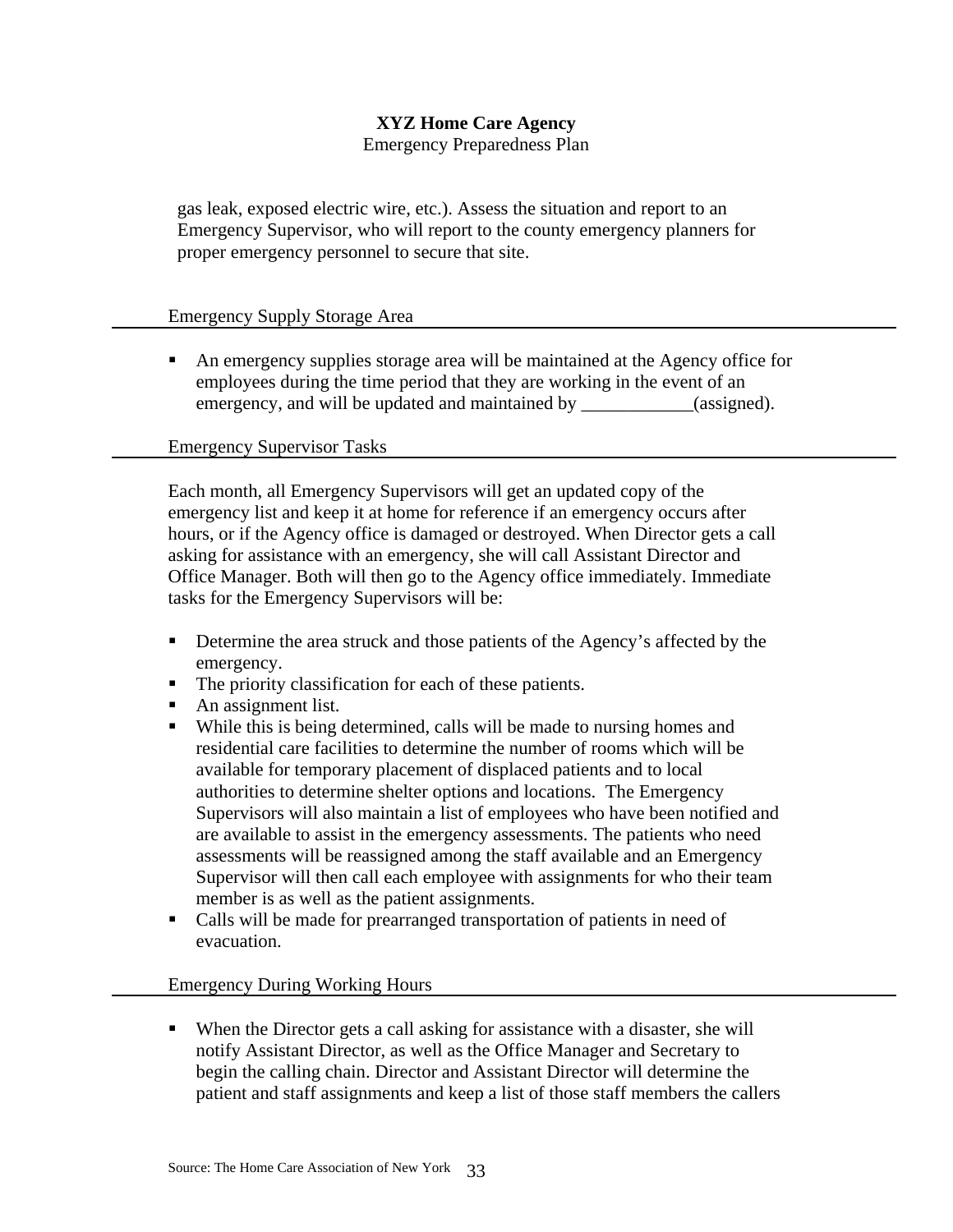have been able to contact, as well as a list of those patients each nurse has yet to see, so that any necessary redistribution of the patient assignments can be made.

- Office Staff will report to an Emergency Supervisor on those staff members that they have been able to contact, as well as which patients each of those nurses has yet to see. The Emergency Supervisors will in turn determine the assignments for those patients affected by the disaster. The teams will be notified of their assignments and the current patient caseload will also be assigned to the staff. Teams will need to meet their partner(s) at one of the three sites listed below:
	- 1. If the phone system is working and the disaster is local meet at the Agency and receive your disaster supplies packet from one of the Emergency Supervisors.
	- 2. If there is no phone system and the disaster is local, meet at the triage site and receive your disaster supplies packet from one of the Emergency Supervisors.
	- 3. If the disaster is at another town, meet at the triage site and receive your disaster supplies packet from one of the Emergency Supervisors or at an assigned location.
- The emergency supply packet will consist of various supplies that may be needed, as well as emergency worksheets.
- An Emergency Supervisor will then go to the triage site to coordinate any patient needs that may exist, for problem solving and coordination of our efforts with the Emergency Response personnel and the county emergency planners. If the phone system is working, Director or Assistant Director will remain at the office to manage information and coordinate calls from staff, family members, etc. If the phone system is not working, Director will also go to the triage site and Assistant Director will remain at the office to sign out other emergency supply packets and assist any staff members who may arrive.
- Each emergency assessment team will fill out the emergency worksheet and turn them in to the Emergency Supervisors at least hourly with a report on the condition of patients that they have assessed during that time frame. This emergency worksheet will enable the Emergency Supervisors to maintain a tracking list for identification of those patients assessed, their status and what location they were moved to, if necessary.
- If assistance is requested by the County Defense Director, those Emergency Supervisors who are at the triage site will coordinate Agency staff assignments for this. If our assistance is not requested, we will meet at the Agency office for a debriefing, allowing all involved to express their feelings, as well as ideas to improve for the next emergency plan implementation.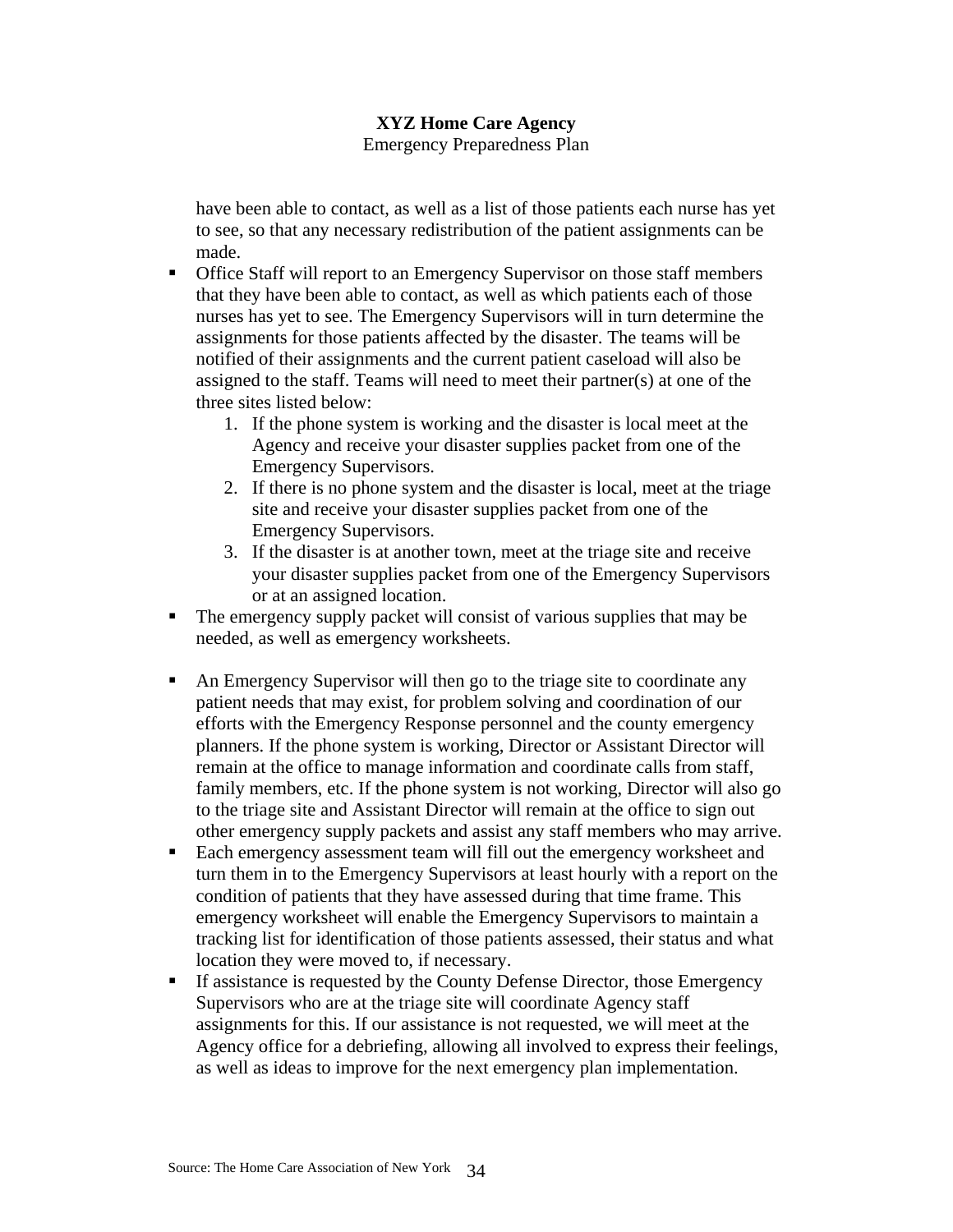## **XYZ Home Care Agency**  Emergency Preparedness Plan

#### Drills

Agency staff members will participate in an annual desktop drill to determine the effectiveness and efficiency of the current policy and any forms developed for use in a disaster.

## **Staff Phone Tree:**

| Role/Title | Name | Home | Cell | Email | Other<br><b>Numbers</b> |
|------------|------|------|------|-------|-------------------------|
|            |      |      |      |       |                         |
|            |      |      |      |       |                         |
|            |      |      |      |       |                         |
|            |      |      |      |       |                         |
|            |      |      |      |       |                         |
|            |      |      |      |       |                         |
|            |      |      |      |       |                         |
|            |      |      |      |       |                         |
|            |      |      |      |       |                         |
|            |      |      |      |       |                         |
|            |      |      |      |       |                         |
|            |      |      |      |       |                         |
|            |      |      |      |       |                         |
|            |      |      |      |       |                         |
|            |      |      |      |       |                         |

# **Emergency Contacts:**

| Organization   | Name | Phone | Cell | Email |
|----------------|------|-------|------|-------|
| Type           |      |       |      |       |
| Fire           |      |       |      |       |
| <b>EMS</b>     |      |       |      |       |
| Emergency      |      |       |      |       |
| Office         |      |       |      |       |
| Hazmat         |      |       |      |       |
| Department of  |      |       |      |       |
| Health         |      |       |      |       |
| Terrorism Tip  |      |       |      |       |
| Line           |      |       |      |       |
| Hospital:      |      |       |      |       |
| RRC:           |      |       |      |       |
| County Highway |      |       |      |       |
| Dept           |      |       |      |       |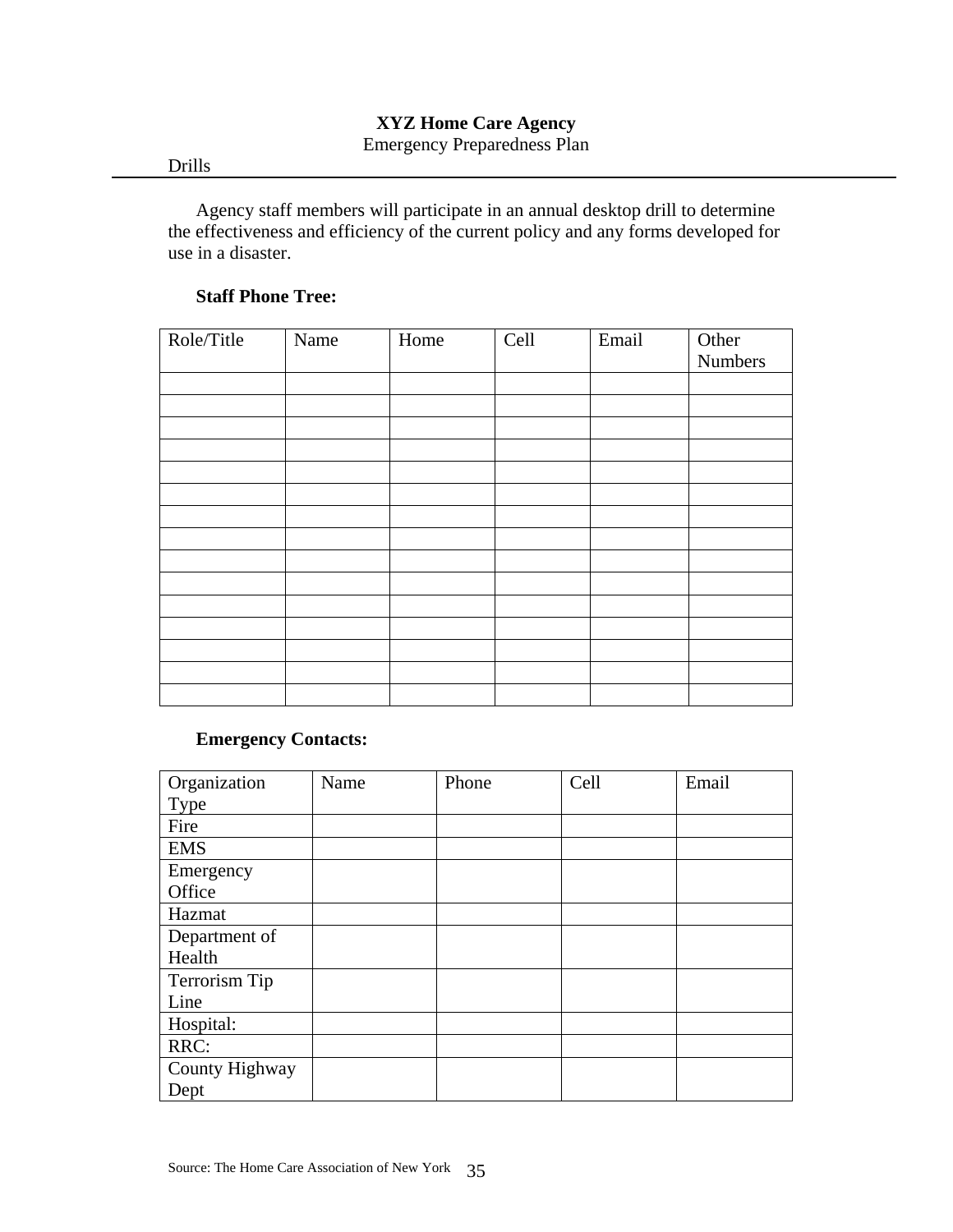## **XYZ Home Care Agency**  Emergency Preparedness Plan

| <b>Vendors</b> |  |  |
|----------------|--|--|
|                |  |  |
|                |  |  |
|                |  |  |
|                |  |  |
|                |  |  |
|                |  |  |
|                |  |  |
|                |  |  |
|                |  |  |
|                |  |  |
|                |  |  |
|                |  |  |
|                |  |  |
|                |  |  |
|                |  |  |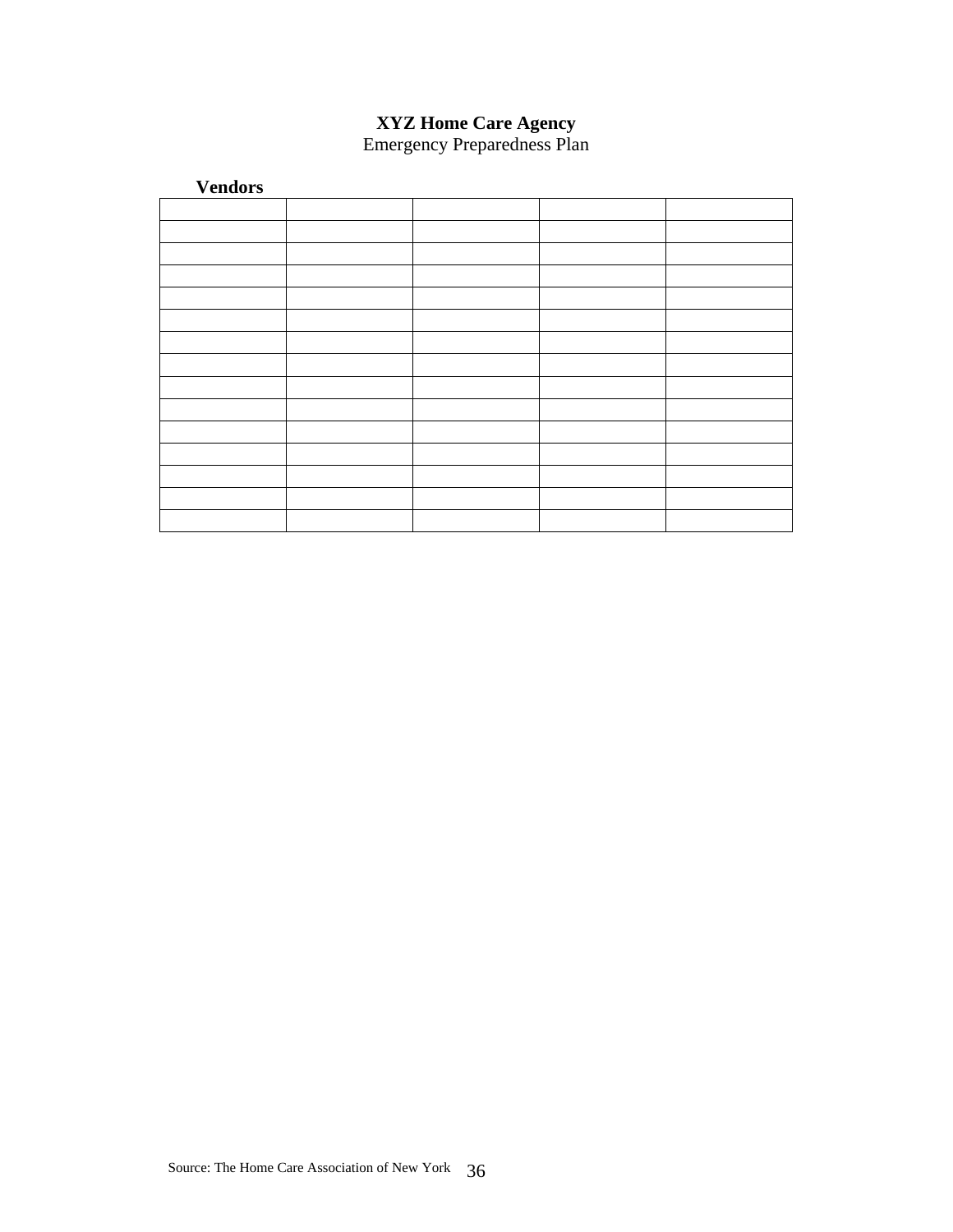### **Priority Classification**

 \***LEVEL 1 - High Priority.** Patients in this priority level need uninterrupted services. The patient must have care. In case of a disaster or emergency, every possible effort must be made to see this patient. The patient's condition is highly unstable and deterioration or inpatient admission is highly probable if the patient is not seen. Examples include patients requiring life sustaining equipment or medication, those needing highly skilled wound care, and unstable patients with no caregiver or informal support to provide care

**\*LEVEL 2 - Moderate Priority** Services for patients at this priority level may be postponed with telephone contact. A caregiver can provide basic care until the emergency situation improves. The patient's condition is somewhat unstable and requires care that should be provided that day but could be postponed without harm to the patient.

**\*LEVEL 3 - Low Priority** The patient may be stable and has access to informal resources to help them. The patient can safely miss a scheduled visit with basic care provided safely by family or other informal support or by the patient personally.

**\*\*LEVEL 4 - Lowest Priority** Visits may be postponed 72 hours or more with little or no adverse effects. Willing and able caregiver available or patient is independent in most ADLs.

\*Source: State of New York Department of Health: Letter to Home Care Service and Hospice Administrators from Antonia Novello, MD, May10, 2005

\*\* Contributed by the National Association for Home Care and Hospice Emergency Preparedness Expert Review Committee.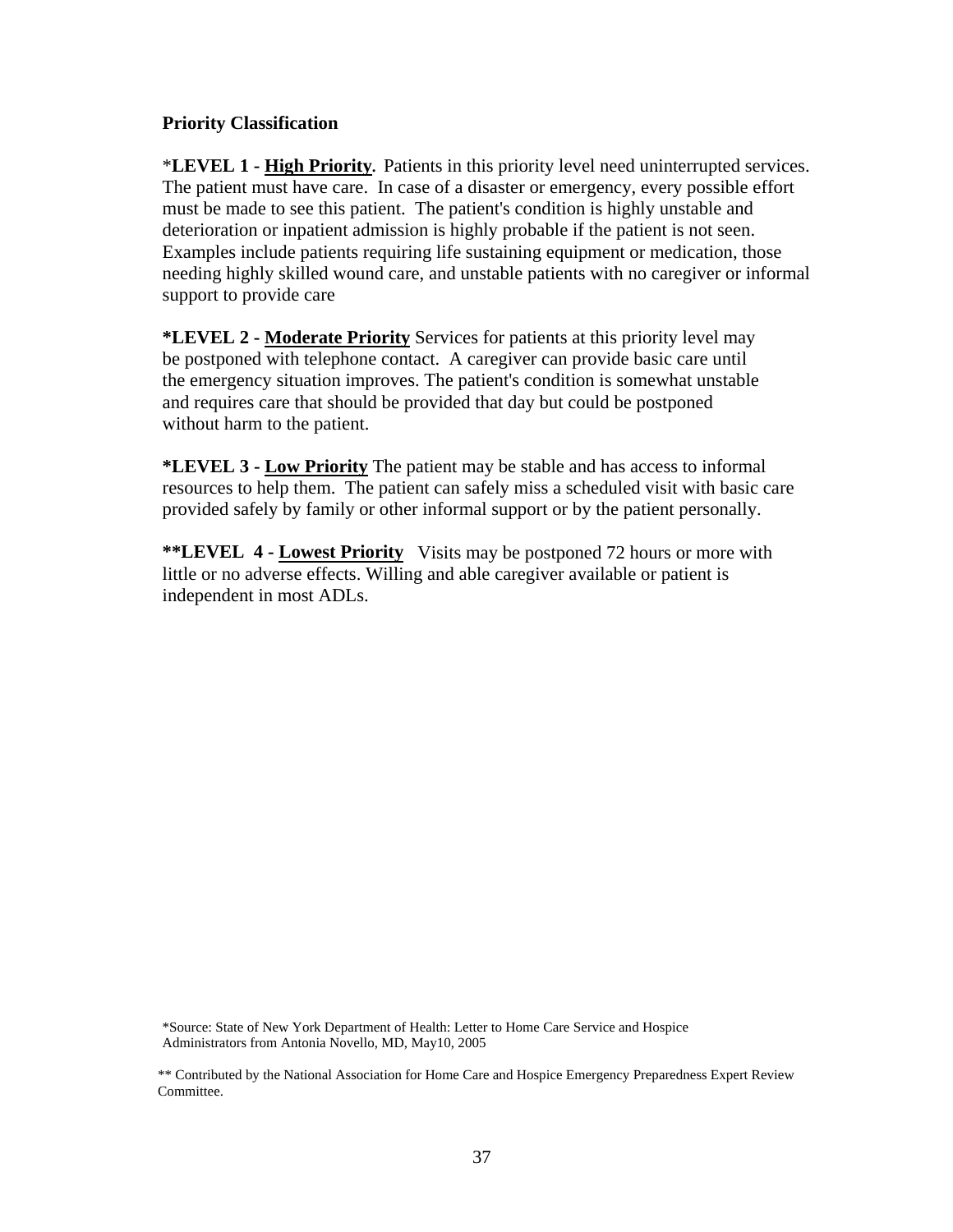## **Abbreviated Assessment Tools**

The following tools: Items to Consider for Admission, the Abbreviated Clinical Assessment, and the Abbreviated Outcome and Assessment Information Set (OASIS) were developed to assist providers compile a patient admission packet to be used during a declared public health emergency.

The Items to Consider for Admission document contains a list of elements necessary to complete an admission that will minimally be required.

The abbreviated Clinical Assessment and Abbreviated OASIS assessment reflect allowable deviations from the comprehensive assessment and OASIS assessment requirements during a declared public health emergency as outlined in the Centers for Medicare and Medicaid Services (CMS) memo to State Medicare Survey agencies.

CMS clarified in the memo, that during a public health emergency modifications to the comprehensive assessment regulation at 42 CFR § 484.55 may be made. An abbreviated assessment can be completed to assure the patient is receiving proper treatment and to facilitate appropriate payment. The OASIS assessment is abbreviated to include only the patient tracking items and items required for payment. The requirement to complete the OASIS in 5 days is also waived. In addition, the OASIS transmission requirement is suspended during a public health emergency. CMS will require providers to maintain adequate documentation to support provision of care and payment.

Agencies should consider working with their software vendors to develop software that will allow data entry of alternate assessment forms.

The following link is the Survey and Certification memo to the State Survey Directors. http://www.cms.hhs.gov/SurveyCertificationGenInfo/PMSR/itemdetail.asp?filterType=none &filterByDID=- 99&sortByDID=4&sortOrder=ascending&itemID=CMS1204638&intNumPerPage=2000

38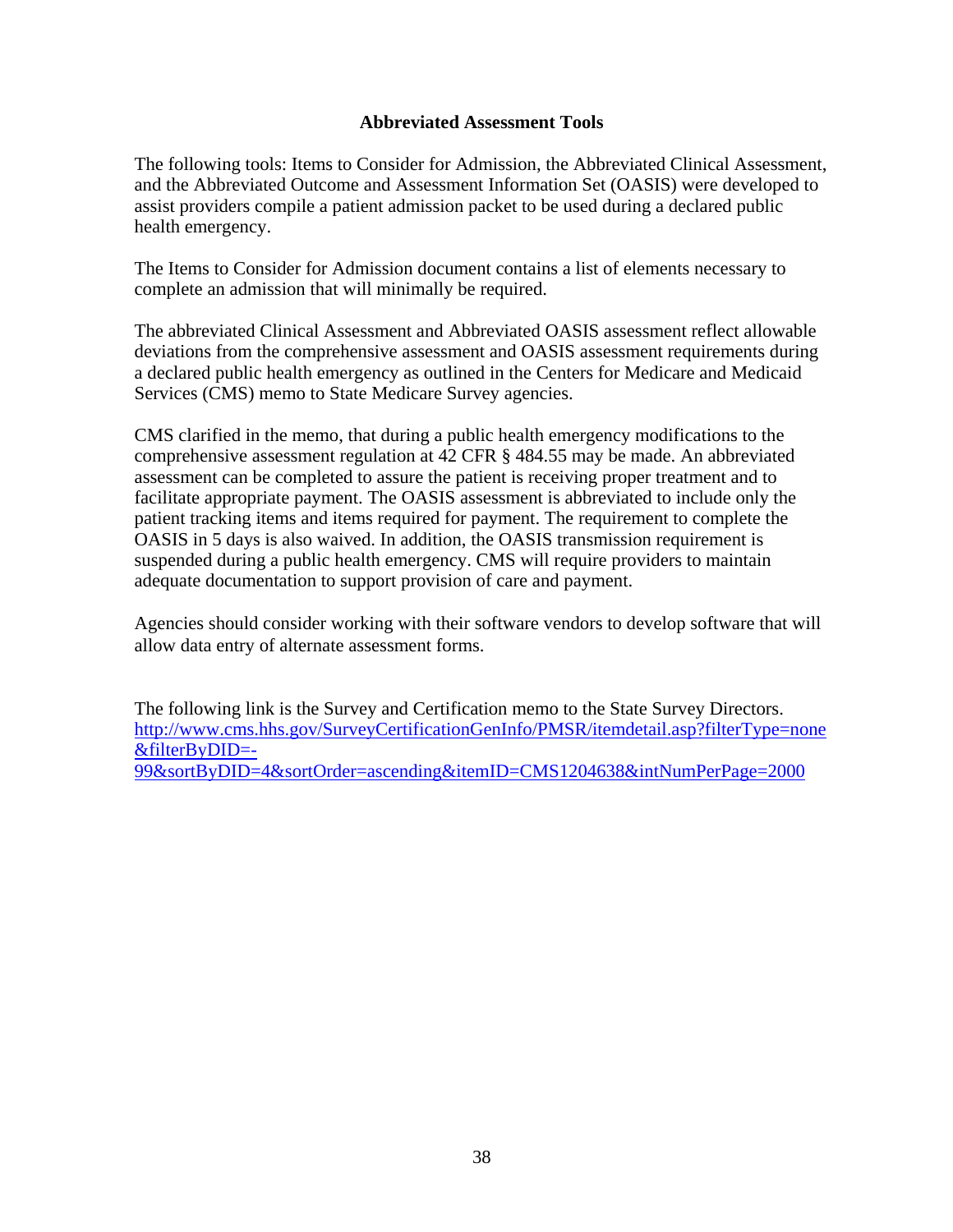## **Items to Consider in Creating a Rapid Patient Assessment**

## **1. Conditions of Participation**

#### **a. Patient Rights-** Consents/Advance Directives/Payment for care/Complaints

#### **b. Comprehensive assessment**- Utilize abbreviated systems review

- **•** Demographics/patient identifiers
- Verify eligibility for home care/homebound status
- Determine immediate care needs
- Determine support care needs
- Drug regimen review

## **c. Plan of Care/orders for care**

- physician/hospital info diagnoses
- **nd** mental status
- $\blacksquare$  services
- $\blacksquare$  equipment/supplies
- visit frequency/duration
- **prognosis**
- **rehab potential**
- **functional limitations**
- **activities permitted**
- nutritional requirements
- meds and treatments/allergies
- safety
- **the treatment/modality orders**
- **d. OASIS-** patient tracking sheet items and the "M00" items required for payment
- **e. Coordination of care**-document contacts/referrals

#### **2. Accepted Standards of Care/ State Licensing Regulations**

- a. Vital Signs-assessment
- b. system review
- c. care plan
- d. treatment
- e. pain
- f. meds administered
- g. transfer info/referral as needed

 h. infection control considerations- including appropriate measures when dealing with "high risk bodies"(i.e. communicable diseases)

Source: The Home Care Association of New Jersey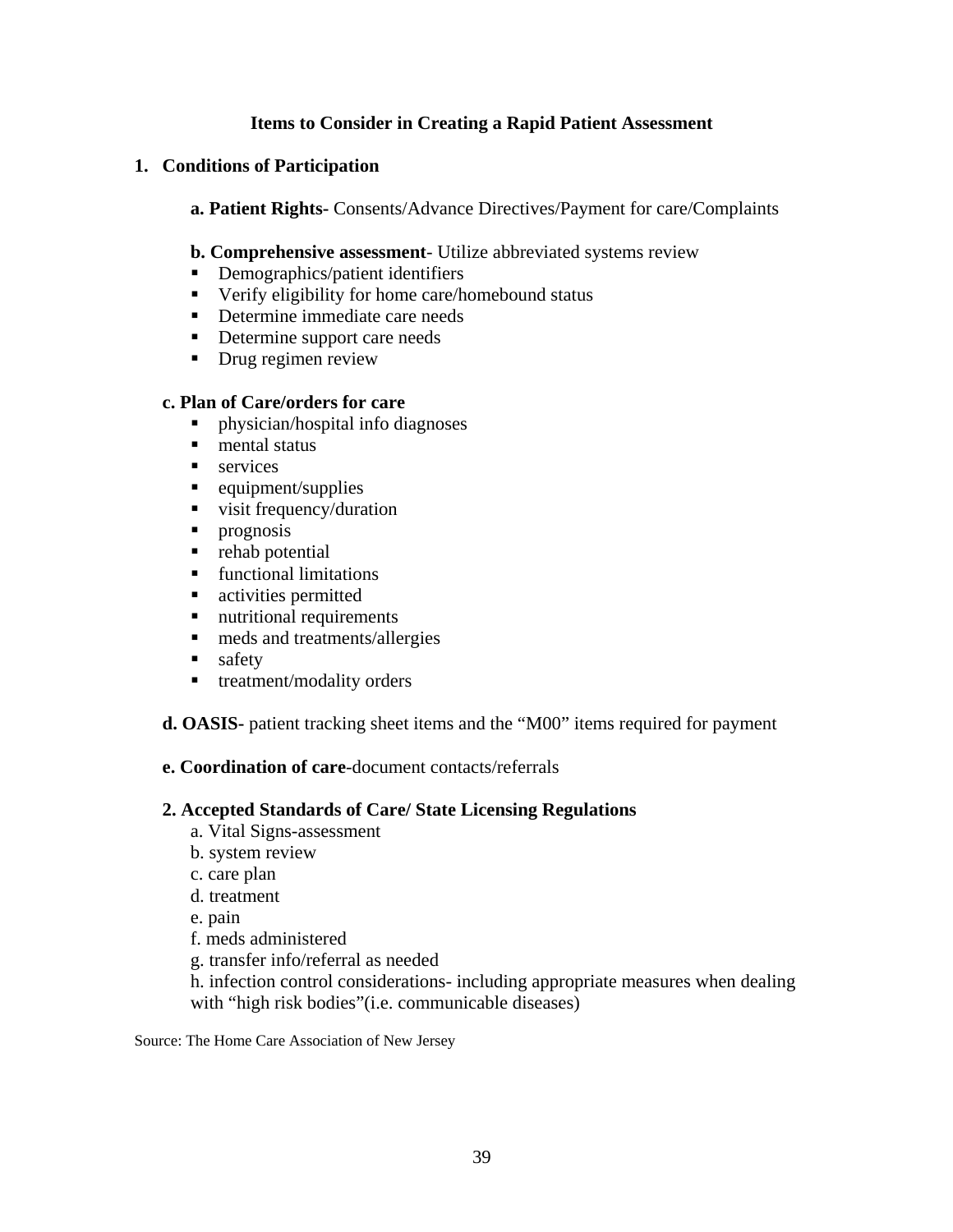#### **AGENCY NAME**

#### **Abbreviated Assessment**

| Date:_______________                    |                                                                          |                                                                              |
|-----------------------------------------|--------------------------------------------------------------------------|------------------------------------------------------------------------------|
|                                         |                                                                          |                                                                              |
|                                         |                                                                          |                                                                              |
| (M0066) D.O.B: ____________             |                                                                          | (M0069) Gender: __________                                                   |
|                                         |                                                                          |                                                                              |
|                                         |                                                                          |                                                                              |
|                                         |                                                                          |                                                                              |
| <b>Assessment:</b>                      | Temp: _______ HR: _______Rhythm __________BP_________ Resp: _______      |                                                                              |
|                                         | Lung Sounds: __________ SOB_____________ Edema__________ Pain:__________ |                                                                              |
| Location: __________                    |                                                                          |                                                                              |
|                                         |                                                                          | Infection control precautions: MRSA____ C-dif_______ VRE ______ Other ______ |
| Type of precautions:                    | Standard _________ Airborne___________ Contact _______                   |                                                                              |
| <b>Other Pertinent Finding:</b>         |                                                                          |                                                                              |
|                                         |                                                                          |                                                                              |
| Mental Status:_________________________ |                                                                          | Functional Status/Activities: ____________                                   |
| <b>Clinician Signature/Title/Date:</b>  |                                                                          |                                                                              |
|                                         |                                                                          |                                                                              |
|                                         |                                                                          |                                                                              |
|                                         |                                                                          |                                                                              |
|                                         |                                                                          |                                                                              |
| Equipment: ________________             |                                                                          | Homebound Status: ________________                                           |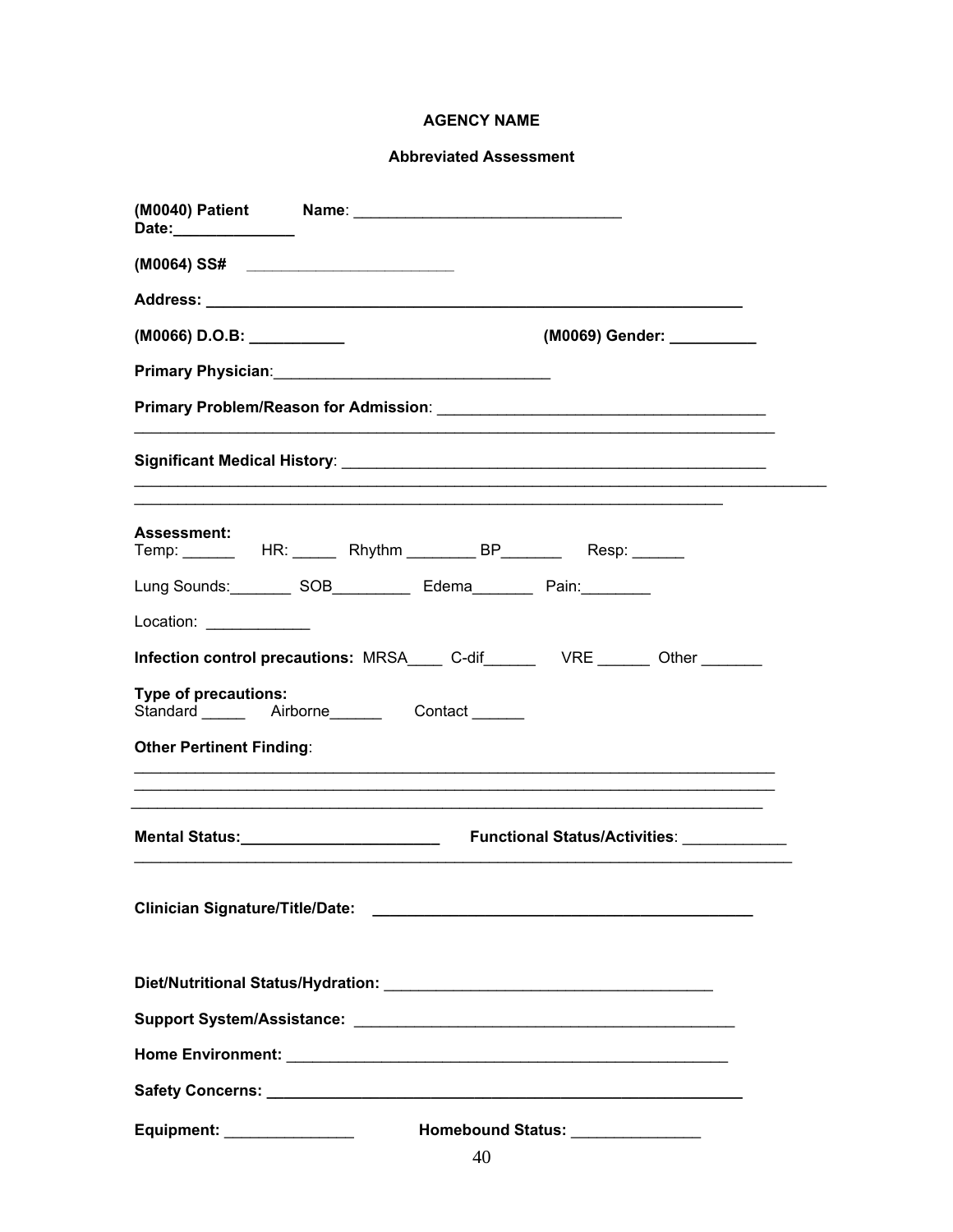| <b>Drug</b> | <b>Dosage</b> | Frequency | Route |
|-------------|---------------|-----------|-------|
|             |               |           |       |
|             |               |           |       |
|             |               |           |       |
|             |               |           |       |
|             |               |           |       |
|             |               |           |       |
|             |               |           |       |
|             |               |           |       |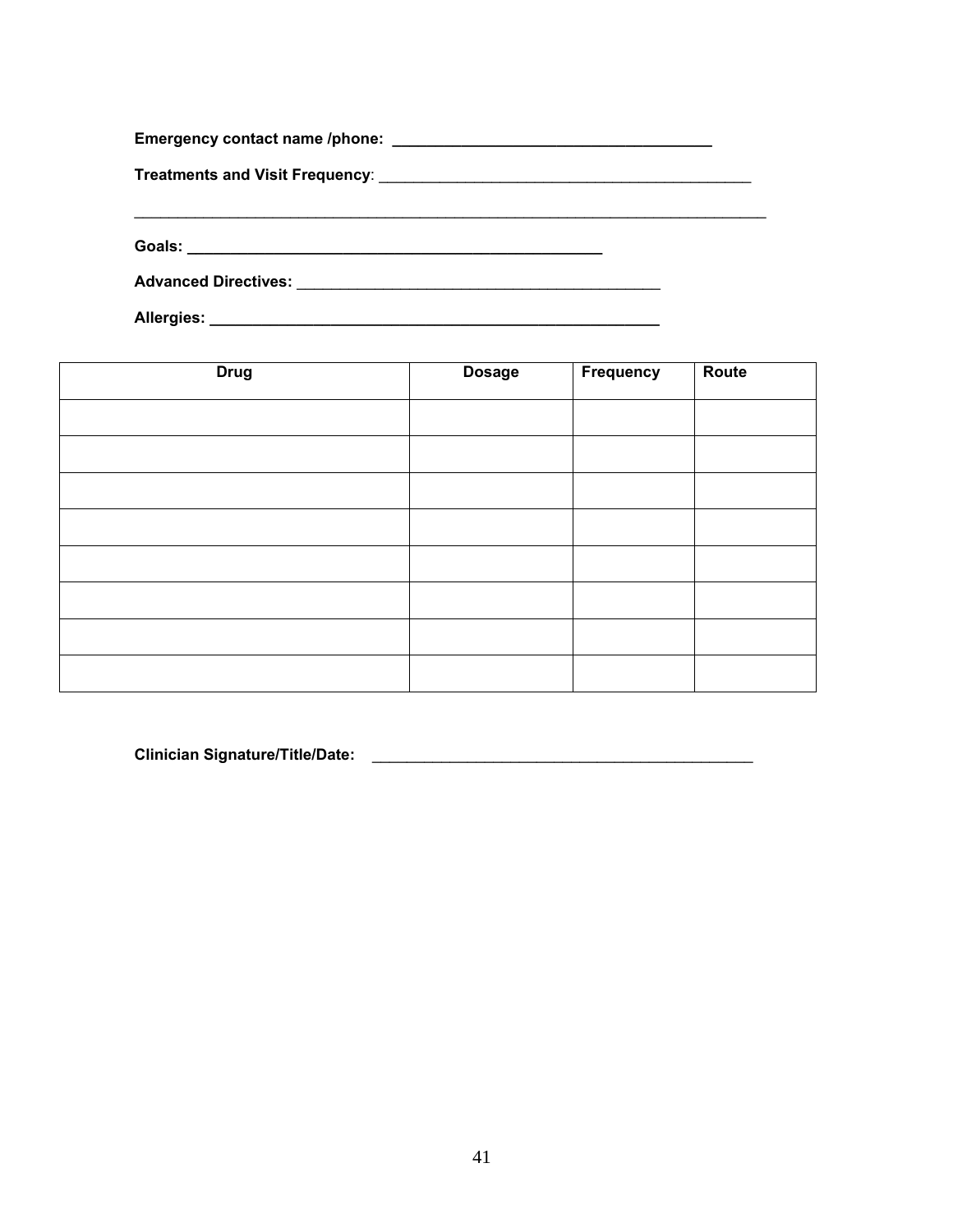OMB #0938-0760 Expiration date 7/31/2012

**Home Health Patient Tracking Sheet** 

| (M0010) C M S Certification Number: _ _ _ _ _ _ _                                                                 |                         |
|-------------------------------------------------------------------------------------------------------------------|-------------------------|
| (M0014) Branch State:                                                                                             |                         |
| (M0016) Branch I D Number: __ _ _ _ _ _ _ _ _ _ _                                                                 |                         |
| (M0018) National Provider Identifier (N P I) for the attending physician who has signed the plan of care:         |                         |
| $\Box$ UK - Unknown or Not Available                                                                              |                         |
|                                                                                                                   |                         |
| (M0030) Start of Care Date: __ _/__ _/__ __ /__ __<br>month / day / year                                          |                         |
| (M0032) Resumption of Care Date: $\underline{\qquad \qquad }$ / _ _ / _ _ _ _ _ _ NA - Not Applicable             |                         |
| month / day / year                                                                                                |                         |
| (M0040) Patient Name:                                                                                             |                         |
| (First) (M I) (Last) (Suffix)                                                                                     |                         |
| (M0050) Patient State of Residence: __ _                                                                          |                         |
| (M0060) Patient Zip Code: _ _ _ _ _ _ _ _ _ _                                                                     |                         |
| (M0063) Medicare Number: _ _ _ _ _ _ _ _ _ _ _ _ _<br>(including suffix)                                          | $\Box$ NA – No Medicare |
| (M0064) Social Security Number: __ __ __ - __ _ _ _ __ __ __ _ _ UK - Unknown or Not Available                    |                         |
| (M0065) Medicaid Number: _ _ _ _ _ _ _ _ _ _ _ _ _ _ _                                                            | □ NA - No Medicaid      |
| (M0066) Birth Date: $\underbrace{\qquad \qquad }_{\text{month } \wedge \text{ day } \wedge \text{ year }} \cdots$ |                         |
| (M0069) Gender:                                                                                                   |                         |
| $\Box$ 1 - Male                                                                                                   |                         |
| $\square$ 2 - Female                                                                                              |                         |
| (M0140) Race/Ethnicity: (Mark all that apply.)                                                                    |                         |
| □ 1 - American Indian or Alaska Native                                                                            |                         |
| $\Box$ 2 - Asian                                                                                                  |                         |
| □ 3 - Black or African-American                                                                                   |                         |
| $\Box$ 4 - Hispanic or Latino                                                                                     |                         |
| $\Box$ 5 - Native Hawaiian or Pacific Islander                                                                    |                         |
| $\Box$ 6 - White                                                                                                  |                         |
| Á                                                                                                                 |                         |

Centers for Medicare & Medicaid Services - August 2009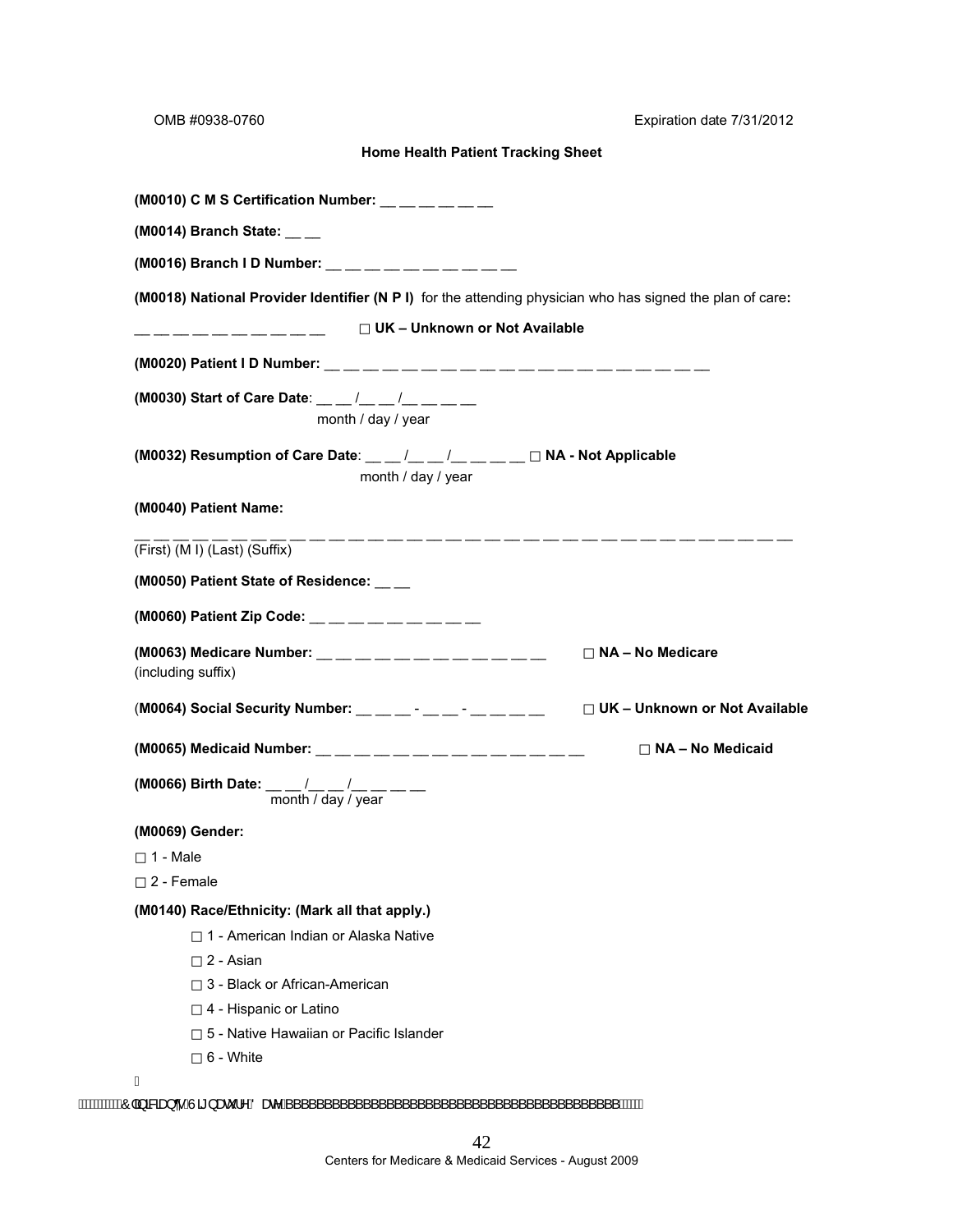#### **(M0150) Current Payment Sources for Home Care: (Mark all that apply.)**

- □ 0 None; no charge for current services
- □ 1 Medicare (traditional fee-for-service)
- □ 2 Medicare (HMO/managed care/Advantage plan)
- □ 3 Medicaid (traditional fee-for-service)
- $\Box$  4 Medicaid (HMO/managed care)
- □ 5 Workers' compensation
- $\Box$  6 Title programs (e.g., Title III, V, or XX)
- □ 7 Other government (e.g., TriCare, VA, etc.)
- □ 8 Private insurance
- □ 9 Private HMO/managed care
- ⃞ 10 Self-pay
	- 11 Other (specify) UK - Unknown

Clinician's Signature/Date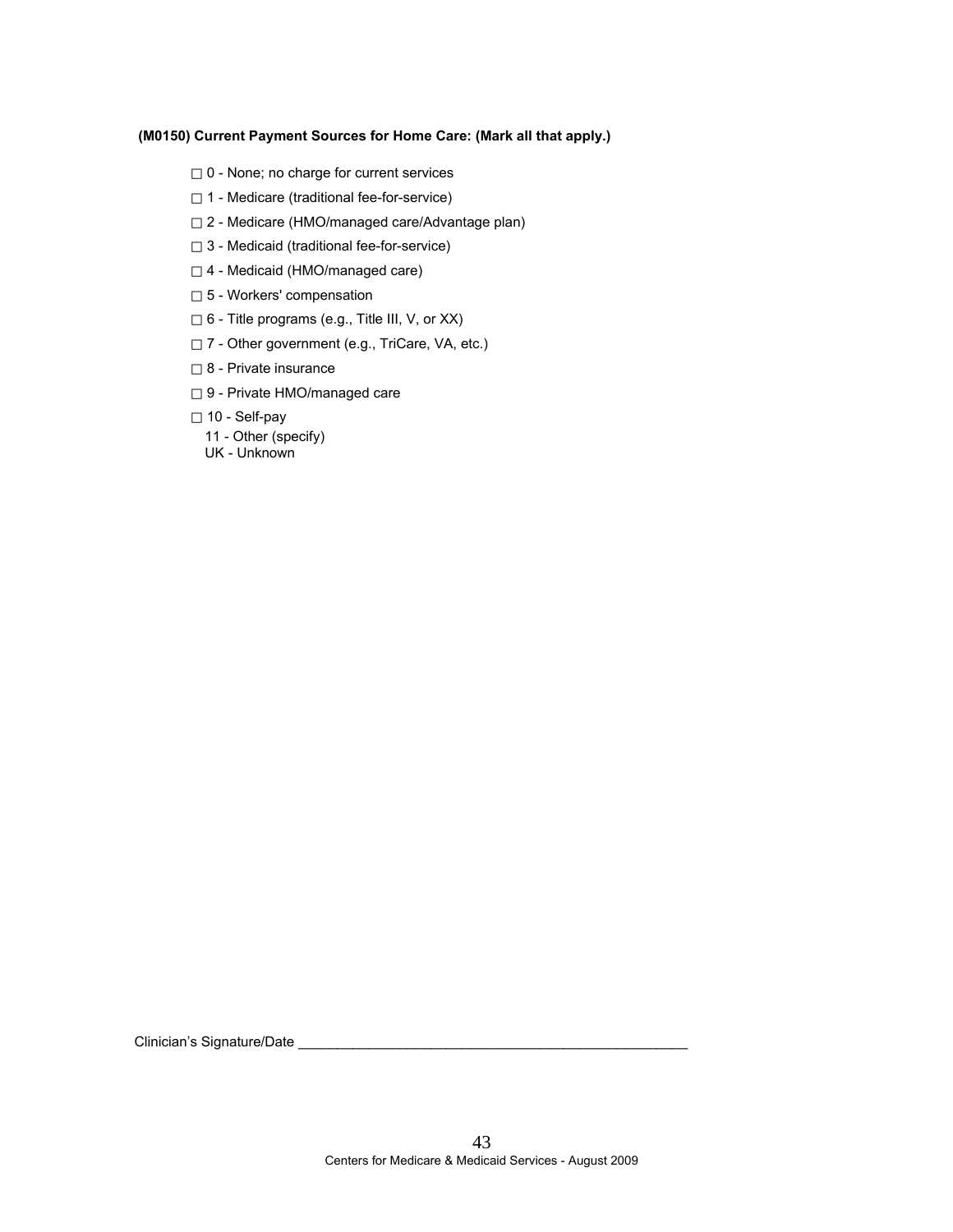#### **OASIS-C Assessment Items Required for Payment**

- **(M0110) Episode Timing:** Is the Medicare home health payment episode for which this assessment will define a case mix group an "early" episode or a "later" episode in the patient's current sequence of adjacent Medicare home health payment episodes?
	- 1 Early
	- 2 Later
	- UK Unknown

NA - Not Applicable: No Medicare case mix group to be defined by this assessment.

| (M1020) Primary Diagnosis & (M1022) Other Diagnoses                                                                                                 |                                                                                                                                                                    | (M1024) Payment Diagnoses (OPTIONAL)                                                                                   |                                                                                                                                                                           |  |
|-----------------------------------------------------------------------------------------------------------------------------------------------------|--------------------------------------------------------------------------------------------------------------------------------------------------------------------|------------------------------------------------------------------------------------------------------------------------|---------------------------------------------------------------------------------------------------------------------------------------------------------------------------|--|
| Column 1                                                                                                                                            | Column <sub>2</sub>                                                                                                                                                | Column 3                                                                                                               | Column 4                                                                                                                                                                  |  |
| Diagnoses (Sequencing of<br>diagnoses should reflect the<br>seriousness of each condition and<br>support the disciplines and<br>services provided.) | ICD-9-C M and symptom<br>control rating for each<br>condition.<br>Note that the sequencing<br>of these ratings may not<br>match the sequencing of<br>the diagnoses | Complete if a V-code is<br>assigned under certain<br>circumstances to Column<br>2 in place of a case mix<br>diagnosis. | Complete only if the V-<br>code in Column 2 is<br>reported in place of a<br>case mix diagnosis that is<br>a multiple coding<br>situation (e.g., a<br>manifestation code). |  |
| Description                                                                                                                                         | ICD-9-C M / Symptom<br><b>Control Rating</b>                                                                                                                       | Description/ ICD-9-CM                                                                                                  | Description/ ICD-9-C M                                                                                                                                                    |  |
| (M1020) Primary Diagnosis<br>a.                                                                                                                     | (V-codes are allowed)<br>0 1 2 3 4                                                                                                                                 | (V- or E-codes NOT<br>allowed)<br>a. $($ <sub>__</sub> __ . __ __ )                                                    | (V- or E-codes NOT<br>allowed)<br>$a. ($ $-- -- )$                                                                                                                        |  |
| (M1022) Other Diagnoses                                                                                                                             | (V- or E-codes are<br>allowed)                                                                                                                                     | (V- or E-codes NOT<br>allowed)                                                                                         | (V- or E-codes NOT<br>allowed)                                                                                                                                            |  |
| b.                                                                                                                                                  | $b. ($ $\_\_$ $\_\_$ $\_$<br>$0 \t1 \t2 \t3 \t4$                                                                                                                   | $b.$ ( $\qquad \qquad$                                                                                                 | $b.$ ( $\qquad \qquad$                                                                                                                                                    |  |
| C.                                                                                                                                                  | c. (<br>0 1 2 3 4                                                                                                                                                  | C <sub>1</sub>                                                                                                         | C <sub>1</sub>                                                                                                                                                            |  |
| d.                                                                                                                                                  | $d.$ ( $\qquad \qquad$<br>$0$ 1 2 3 4                                                                                                                              | $d_{\perp}$                                                                                                            | $d_{\cdot}$                                                                                                                                                               |  |
| e.                                                                                                                                                  | e. (<br>$0$ 1 2 3 4                                                                                                                                                | e.                                                                                                                     | $e_{i}$                                                                                                                                                                   |  |
| f.                                                                                                                                                  | f. $($<br>$1\quad2\quad3$<br>$\Omega$                                                                                                                              | $f_{\cdot}$                                                                                                            | f.                                                                                                                                                                        |  |

**(M1030) Therapies** the patient receives at home: **(Mark all that apply.)** 

- 1 Intravenous or infusion therapy (excludes TPN)
- 2 Parenteral nutrition (TPN or lipids)
- 3 Enteral nutrition (nasogastric, gastrostomy, jejunostomy, or any other artificial entry into the alimentary canal)
- 4 None of the above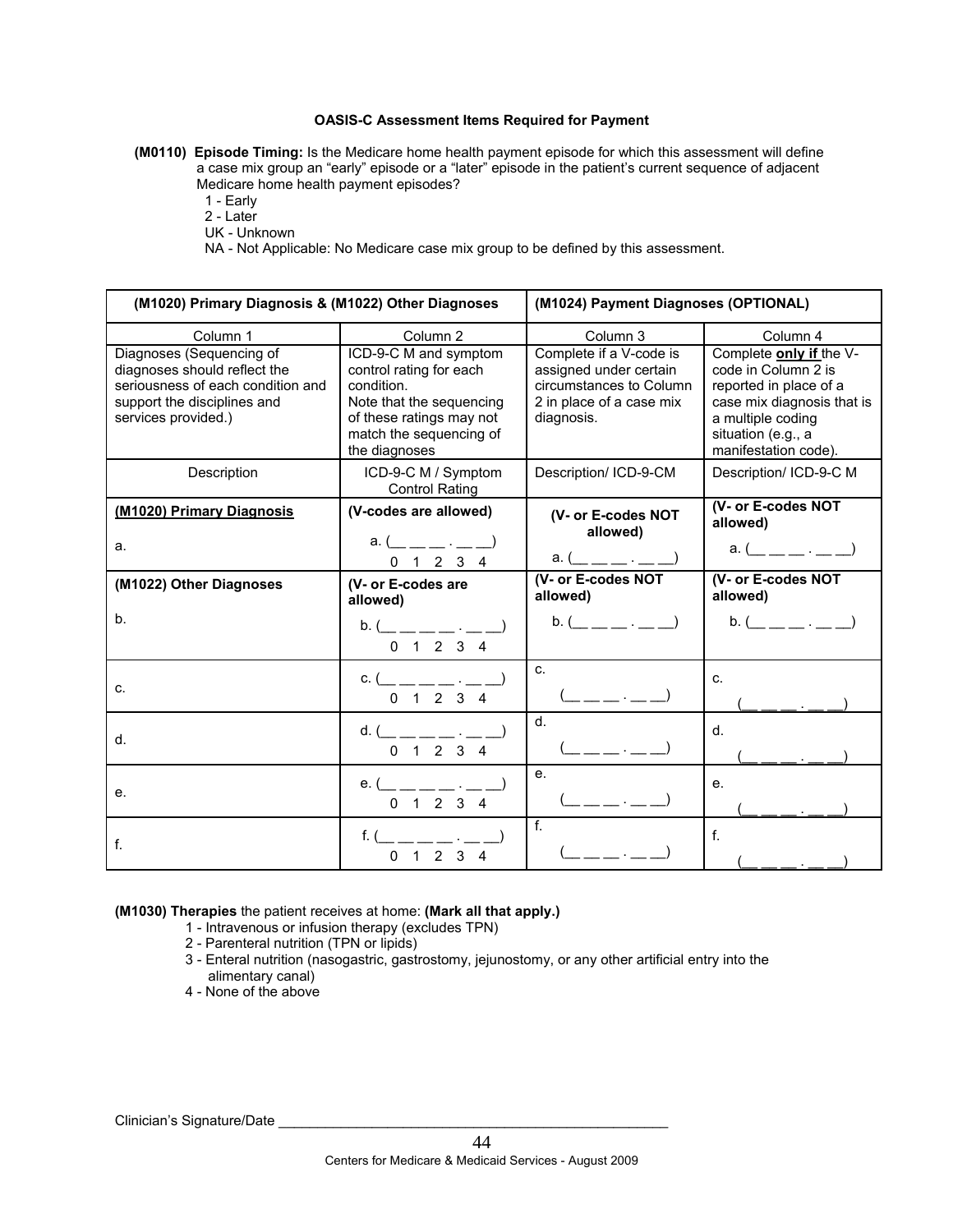#### **(M1200) Vision** (with corrective lenses if the patient usually wears them):

- 0 Normal vision: sees adequately in most situations; can see medication labels, newsprint.
- 1 Partially impaired: cannot see medication labels or newsprint, but can see obstacles in path, and the surrounding layout; can count fingers at arm's length.
- 2 Severely impaired: cannot locate objects without hearing or touching them or patient nonresponsive.

#### **(M1242) Frequency of Pain Interfering** with patient's activity or movement:

- 0 Patient has no pain
- 1 Patient has pain that does not interfere with activity or movement
- 2 Less often than daily
- 3 Daily, but not constantly
- 4 All of the time

| (M1308) Current Number of Unhealed (non-epithelialized)<br>Pressure Ulcers at Each Stage: (Enter "0" if none; excludes Stage I<br>pressure ulcers) Column 1<br>Complete at SOC/ROC/FU & D/C                                                  |  |                                 | Column 2<br>Complete at FU & D/C                                                                |
|----------------------------------------------------------------------------------------------------------------------------------------------------------------------------------------------------------------------------------------------|--|---------------------------------|-------------------------------------------------------------------------------------------------|
| Stage description – unhealed pressure ulcers                                                                                                                                                                                                 |  | <b>Number Currently Present</b> | Number of those listed in Column<br>1 that were present on admission<br>(most recent SOC / ROC) |
| Stage II: Partial thickness loss of dermis presenting<br>as a shallow open ulcer with red pink wound bed,<br>without slough. May also present as an intact or<br>open/ruptured serum-filled blister.                                         |  |                                 |                                                                                                 |
| Stage III: Full thickness tissue loss. Subcutaneous<br>fat may be visible but bone, tendon, or muscles are<br>not exposed. Slough may be present but does not<br>obscure the depth of tissue loss. May include<br>undermining and tunneling. |  |                                 |                                                                                                 |
| Stage IV: Full thickness tissue loss with visible bone,<br>tendon, or muscle. Slough or eschar may be<br>present on some parts of the wound bed. Often<br>includes undermining and tunneling.                                                |  |                                 |                                                                                                 |
| Unstageable: Known or likely but unstageable due<br>to non-removable dressing or device                                                                                                                                                      |  |                                 |                                                                                                 |
| Unstageable: Known or likely but unstageable due<br>to coverage of wound bed by slough and/or eschar.                                                                                                                                        |  |                                 |                                                                                                 |
| Unstageable: Suspected deep tissue injury in<br>evolution.                                                                                                                                                                                   |  |                                 |                                                                                                 |

#### **(M1322) Current Number of Stage I Pressure Ulcers:** Intact skin with non-blanchable redness of a localized area usually over a bony prominence. The area may be painful, firm, soft, warmer or cooler as compared to adjacent tissue.

0 1 2 3 4 or more

#### **(M1324) Stage of Most Problematic Unhealed (Observable) Pressure Ulcer:**

- 1 Stage I
- 2 Stage II
- 3 Stage III
- 4 Stage IV

NA - No observable pressure ulcer or unhealed pressure ulcer

Clinician's Signature/Date \_\_\_\_\_\_\_\_\_\_\_\_\_\_\_\_\_\_\_\_\_\_\_\_\_\_\_\_\_\_\_\_\_\_\_\_\_\_\_\_\_\_\_\_\_\_\_\_\_\_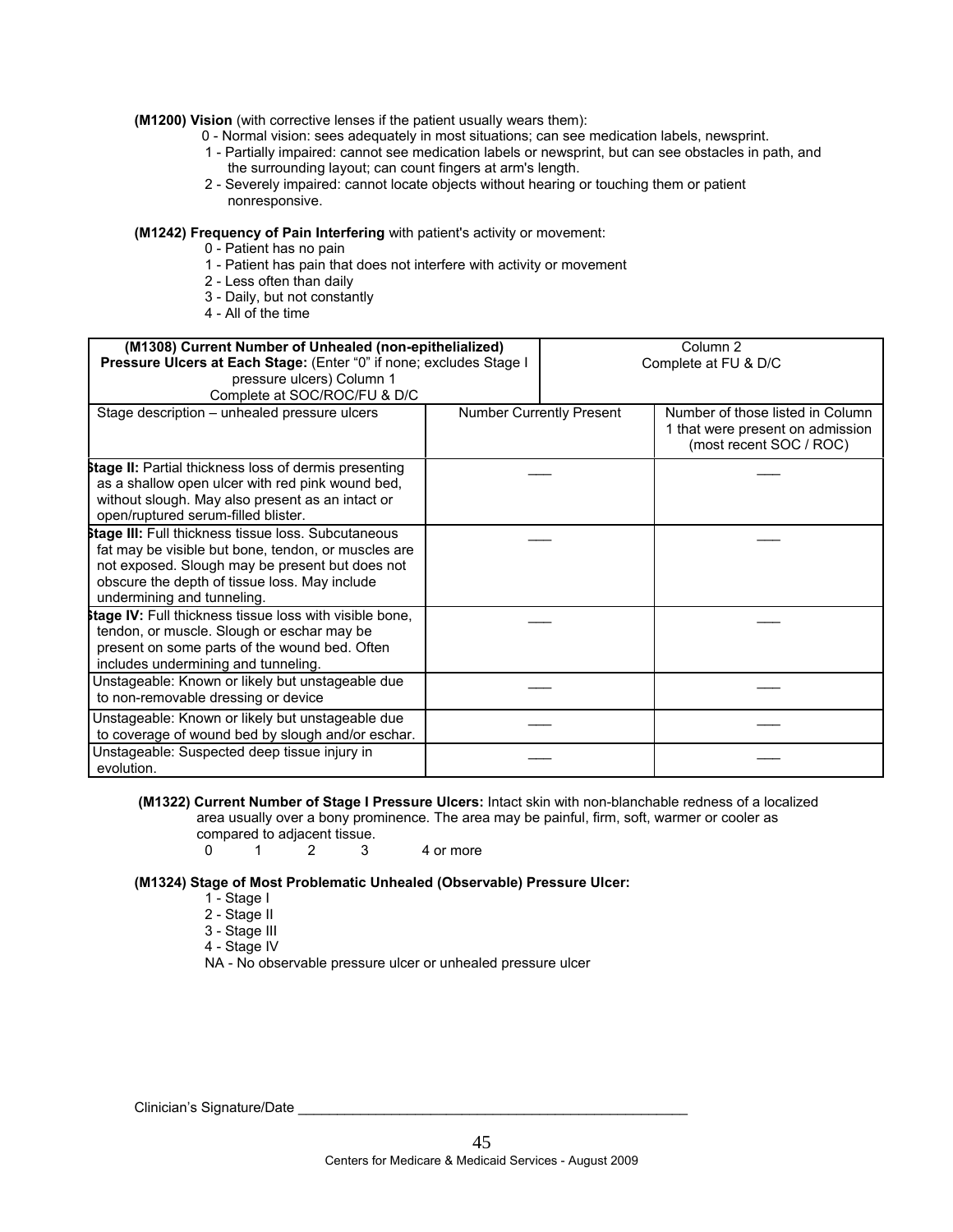#### **(M1330)** Does this patient have a **Stasis Ulcer**?

- 0 No [ *Go to M1340* ]
- 1 Yes, patient has BOTH observable and unobservable stasis ulcers
- 2 Yes, patient has observable stasis ulcers ONLY
- 3 Yes, patient has unobservable stasis ulcers ONLY (known but not observable due to nonremovable dressing) *[ Go to M1340* ]

#### **(M1332) Current Number of (Observable) Stasis Ulcer(s):**

- 1 One
- 2 Two
- 3 Three
- 4 Four or more

#### **(M1334) Status of Most Problematic (Observable) Stasis Ulcer:**

- 0 Newly epithelialized
- 1 Fully granulating
- 2 Early/partial granulation
- 3 Not healing

#### **(M1342) Status of Most Problematic (Observable) Surgical Wound:**

- 0 Newly epithelialized
- 1 Fully granulating
- 2 Early/partial granulation
- 3 Not healing

#### **(M1400) When is the patient dyspneic or noticeably Short of Breath**?

- 0 Patient is not short of breath
- 1 When walking more than 20 feet, climbing stairs
- 2 With moderate exertion (e.g., while dressing, using commode or bedpan, walking distances less than 20 feet)
- 3 With minimal exertion (e.g., while eating, talking, or performing other ADLs) or with agitation
- 4 At rest (during day or night)

Clinician's Signature/Date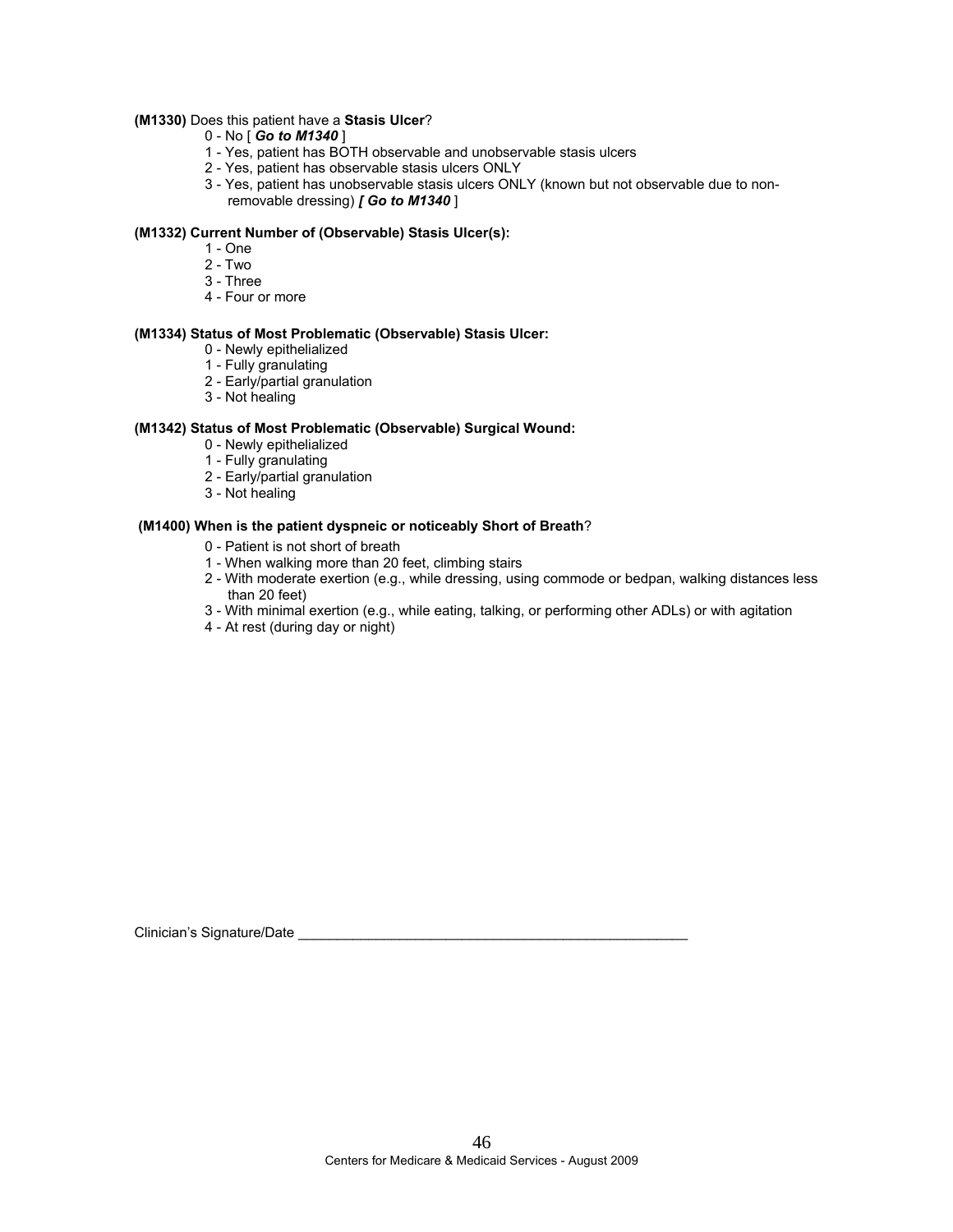#### **(M1610) Urinary Incontinence or Urinary Catheter Presence:**

- 0 No incontinence or catheter (includes anuria or ostomy for urinary drainage)
- 1 Patient is incontinent
- 2 Patient requires a urinary catheter (i.e., external, indwelling, intermittent, suprapubic)

#### **(M1620) Bowel Incontinence Frequency:**

- 0 Very rarely or never has bowel incontinence
- 1 Less than once weekly
- 2 One to three times weekly
- 3 Four to six times weekly
- 4 On a daily basis
- 5 More often than once daily
- NA Patient has ostomy for bowel elimination
- UK Unknown **[Omit "UK" option on FU, DC]**
- **(M1630) Ostomy for Bowel Elimination:** Does this patient have an ostomy for bowel elimination that (within the last 14 days): a) was related to an inpatient facility stay, or b) necessitated a change in medical or treatment regimen?
	- 0 Patient does not have an ostomy for bowel elimination.
	- 1 Patient's ostomy was not related to an inpatient stay and did not necessitate change in medical or treatment regimen.
	- 2 The ostomy was related to an inpatient stay or did necessitate change in medical or treatment regimen.

#### **(M1810)** Current **Ability to Dress Upper Body** safely (with or without dressing aids) including undergarments, pullovers, front-opening shirts and blouses, managing zippers, buttons, and snaps:

- 0 Able to get clothes out of closets and drawers, put them on and remove them from the upper body without assistance.
- 1 Able to dress upper body without assistance if clothing is laid out or handed to the patient.
- 2 Someone must help the patient put on upper body clothing.
- 3 Patient depends entirely upon another person to dress the upper body.
- **(M1820)** Current **Ability to Dress Lower Body** safely (with or without dressing aids) including undergarments, slacks, socks or nylons, shoes:
	- 0 Able to obtain, put on, and remove clothing and shoes without assistance.
	- 1 Able to dress lower body without assistance if clothing and shoes are laid out or handed to the patient.
	- 2 Someone must help the patient put on undergarments, slacks, socks or nylons, and shoes.
	- 3 Patient depends entirely upon another person to dress lower body.

#### **(M1830) Bathing:** Current ability to wash entire body safely. **Excludes grooming (washing face, washing hands, and shampooing hair).**

- 0 Able to bathe self in shower or tub independently, including getting in and out of tub/shower.
- 1 With the use of devices, is able to bathe self in shower or tub independently,
- 2 Able to bathe in shower or tub with the intermittent assistance of another person:
	- (a) for intermittent supervision or encouragement or reminders, OR
	- (b) to get in and out of the shower or tub, OR
	- (c) for washing difficult to reach areas.
- 3 Able to participate in bathing self in shower or tub, but requires presence of another person throughout the bath for assistance or supervision.
- 4 Unable to use the shower or tub, but able to bathe self independently with or without the use of devices at the sink, in chair, or on commode.
- 5 Unable to use the shower or tub, but able to participate in bathing self in bed, at the sink, in bedside chair, or on commode, with the assistance or supervision of another person throughout the bath.
- 6 Unable to participate effectively in bathing and is bathed totally by another person.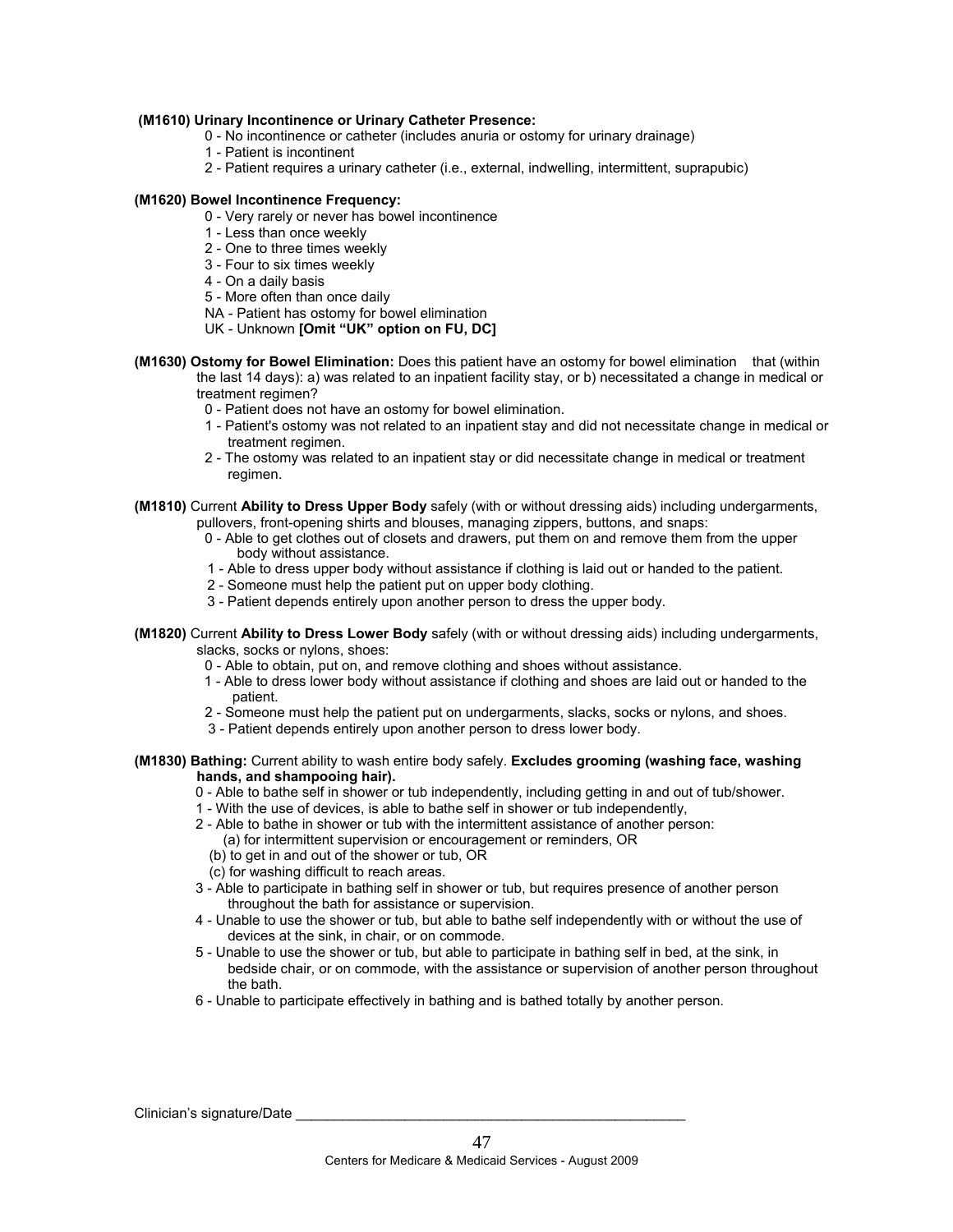- **(M1840) Toilet Transferring:** Current ability to get to and from the toilet or bedside commode safely and transfer on and off toilet/commode.
	- 0 Able to get to and from the toilet and transfer independently with or without a device.
	- 1 When reminded, assisted, or supervised by another person, able to get to and from the toilet and transfer.
	- 2 Unable to get to and from the toilet but is able to use a bedside commode (with or without assistance).
	- 3 Unable to get to and from the toilet or bedside commode but is able to use a bedpan/urinal independently.
	- 4 Is totally dependent in toileting.
- **(M1850) Transferring:** Current ability to move safely from bed to chair, or ability to turn and position self in bed if patient is bedfast.
	- 0 Able to independently transfer.
	- 1 Able to transfer with minimal human assistance or with use of an assistive device.
	- 2 Able to bear weight and pivot during the transfer process but unable to transfer self.
	- 3 Unable to transfer self and is unable to bear weight or pivot when transferred by another person.
	- 4 Bedfast, unable to transfer but is able to turn and position self in bed.
	- 5 Bedfast, unable to transfer and is unable to turn and position self.

**(M1860) Ambulation/Locomotion:** Current ability to walk safely, once in a standing position, or use a wheelchair, once in a seated position, on a variety of surfaces.

- 0 Able to independently walk on even and uneven surfaces and negotiate stairs with or without railings (i.e., needs no human assistance or assistive device).
- 1 With the use of a one-handed device (e.g. cane, single crutch, hemi-walker), able to independently walk on even and uneven surfaces and negotiate stairs with or without railings.
- 2 Requires use of a two-handed device (e.g., walker or crutches) to walk alone on a level surface and/or requires human supervision or assistance to negotiate stairs or steps or uneven surfaces.
- 3 Able to walk only with the supervision or assistance of another person at all times.
- 4 Chairfast, unable to ambulate but is able to wheel self independently.
- 5 Chairfast, unable to ambulate and is unable to wheel self.
- 6 Bedfast, unable to ambulate or be up in a chair.

Clinician's signature/Date \_\_\_\_\_\_\_\_\_\_\_\_\_\_\_\_\_\_\_\_\_\_\_\_\_\_\_\_\_\_\_\_\_\_\_\_\_\_\_\_\_\_\_\_\_\_\_\_\_\_

j j j j j j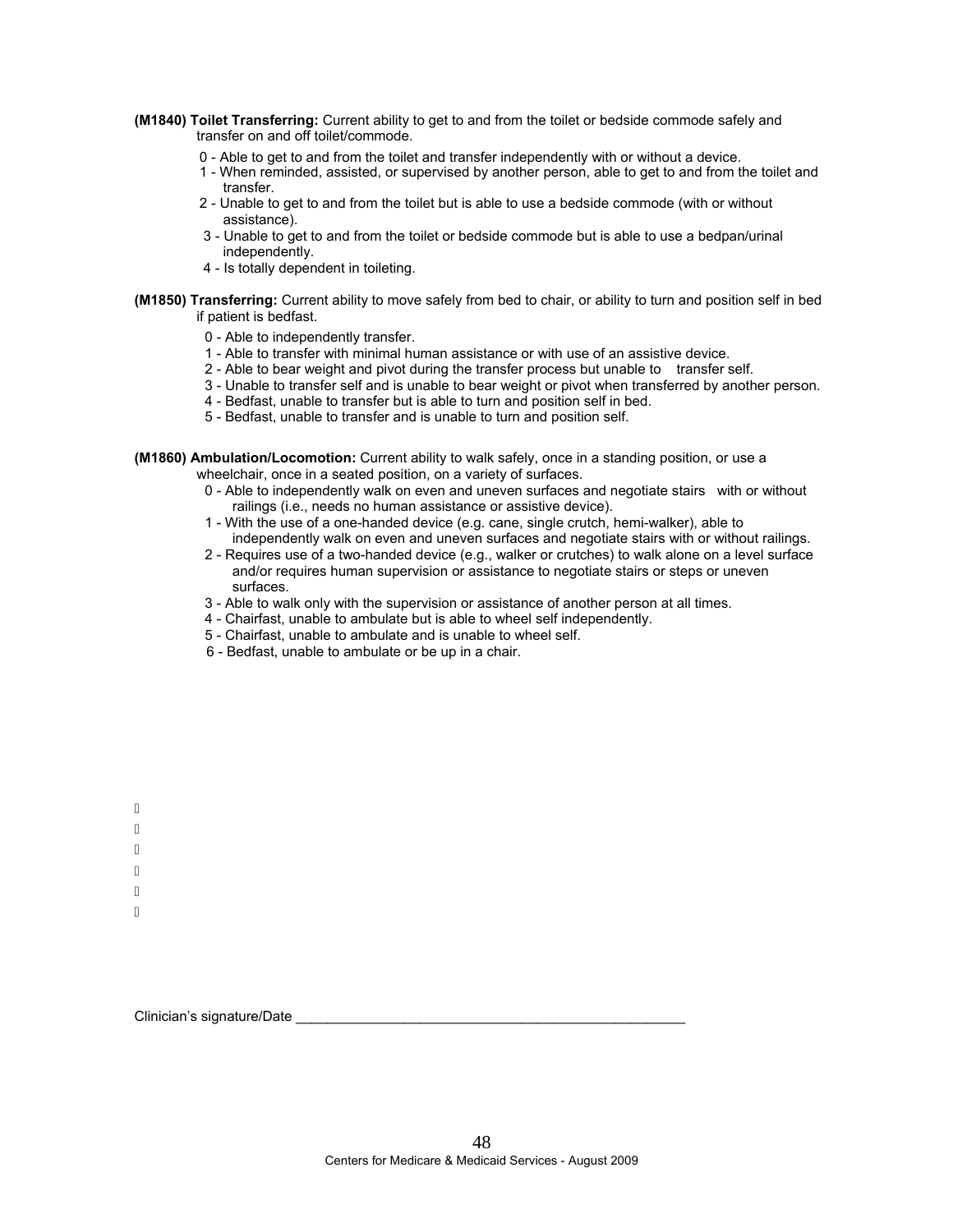- **(M2030) Management of Injectable Medications:** Patient's current ability to prepare and take all prescribed injectable medications reliably and safely, including administration of correct dosage at the appropriate times/intervals. **Excludes IV medications.** 
	- 0 Able to independently take the correct medication(s) and proper dosage(s) at the correct times.
	- 1 Able to take injectable medication(s) at the correct times if:
	- (a) individual syringes are prepared in advance by another person; OR
	- (b) another person develops a drug diary or chart.
	- 2 Able to take medication(s) at the correct times if given reminders by another person based on the frequency of the injection
	- 3 Unable to take injectable medication unless administered by another person.
	- NA No injectable medications prescribed.
- **(M2200) Therapy Need:** In the home health plan of care for the Medicare payment episode for which this assessment will define a case mix group, what is the indicated need for therapy visits (total of reasonable and necessary physical, occupational, and speech-language pathology visits combined)? **(Enter zero [ "000" ] if no therapy visits indicated.)** 
	- (1) Number of therapy visits indicated (total of physical, occupational and speech-language pathology combined).
	- NA Not Applicable: No case mix group defined by this assessment.

Clinician's signature/Date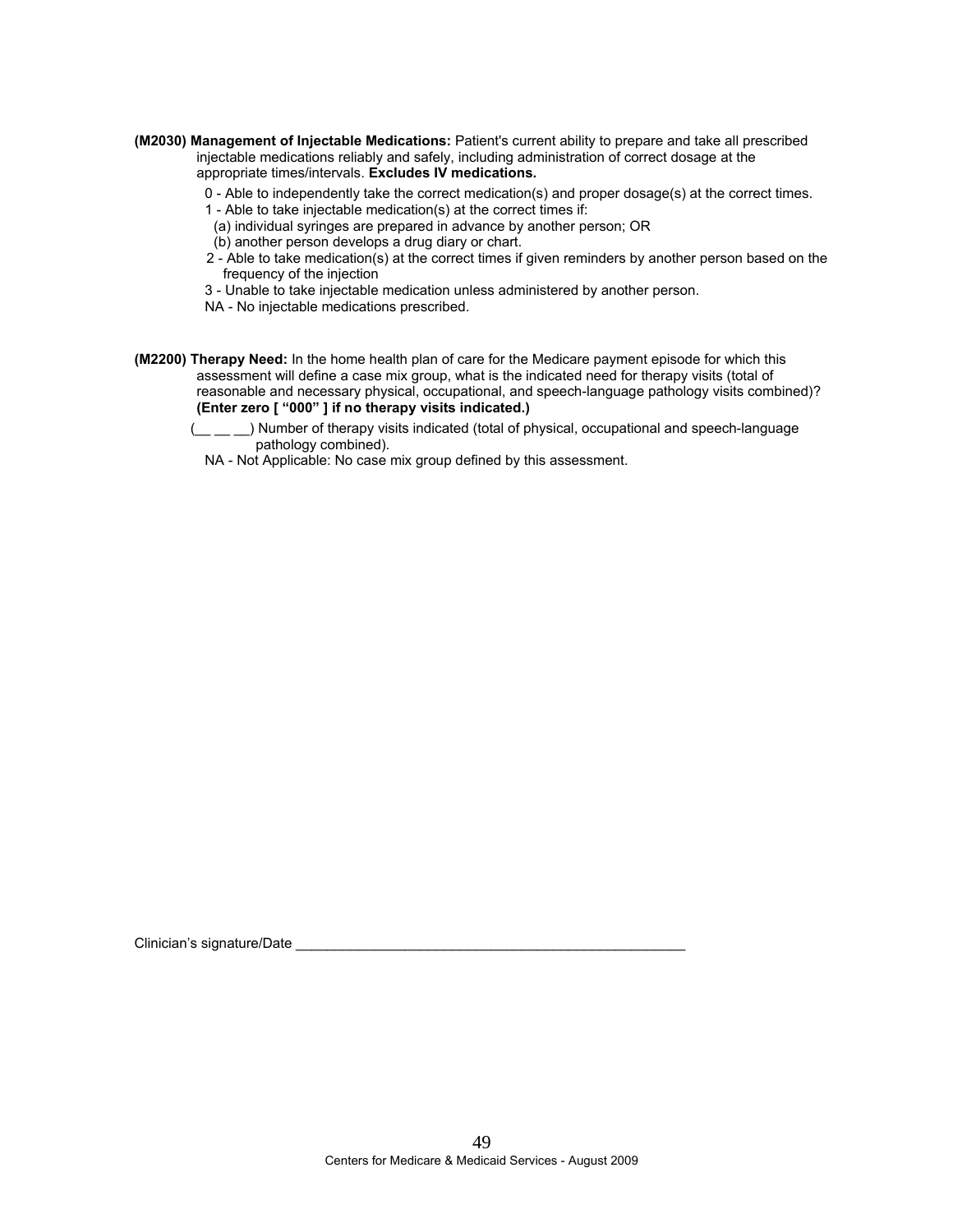# **X**. **Memorandum of Understanding**

A memorandum of understanding (MOU) is a document describing an agreement between two or more parties, indicating an intended common line of action. It most often is used in cases where parties do not intend to imply a legal commitment. It is a more formal alternative to a gentlemen's agreement.

Source: Wikipedia the free encyclopedia, retrieved June 4, 2008.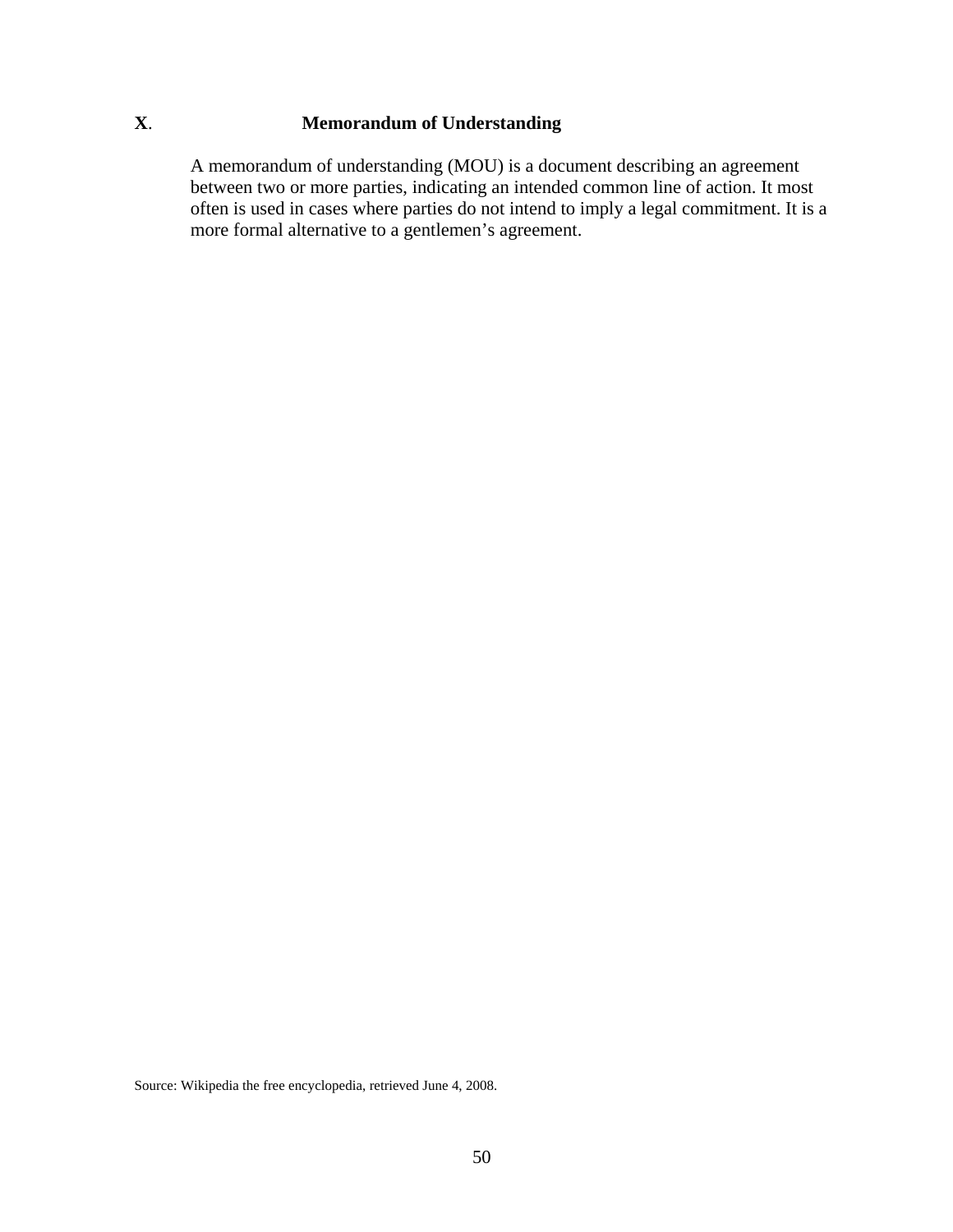## **Memorandum of Understanding Between**  *Your Organization*  **And**  *Partnering Organization*

This Memorandum of Understanding (MOU) establishes a *type of partnership* between *your organization* and *partner organization*.

## **I. Mission**

Brief description of your organization's mission. You might want to also include a sentence about the specific program if applicable.

Brief description of the partnering organization's mission.

Together, The Parties enter into this Memorandum of Understanding to mutually promote *describe efforts that this partnership will promote*. Accordingly, *your organization and the partnering organization.* operating under this MOU agree as follows:

## **II. Purpose and Scope**

*Your organization* and *partnering organization* – describe the intended results or effects that the organizations hope to achieve, and the area(s) that the specific activities will cover.

- 1. Why are the organizations forming a collaboration? Benefits for the organization.
- 2. Who is the target population?
- 3. How does the target population benefit

Include issues of funding if necessary. For example, "Each organization of this MOU is responsible for its own expenses related to this MOU. There will/will not be an exchange of funds between the parties for tasks associated with this MOU".

# **III. Responsibilities**

Each party will appoint a person to serve as the official contact and coordinate the activities of each organization in carrying out this MOU. The initial appointees of each organization are:

*List contact persons with address and telephone information*  The organizations agree to the following task for this MOU: *Your organization* will: *List tasks of your organization as bullet points*

*Your Partnering organization* will: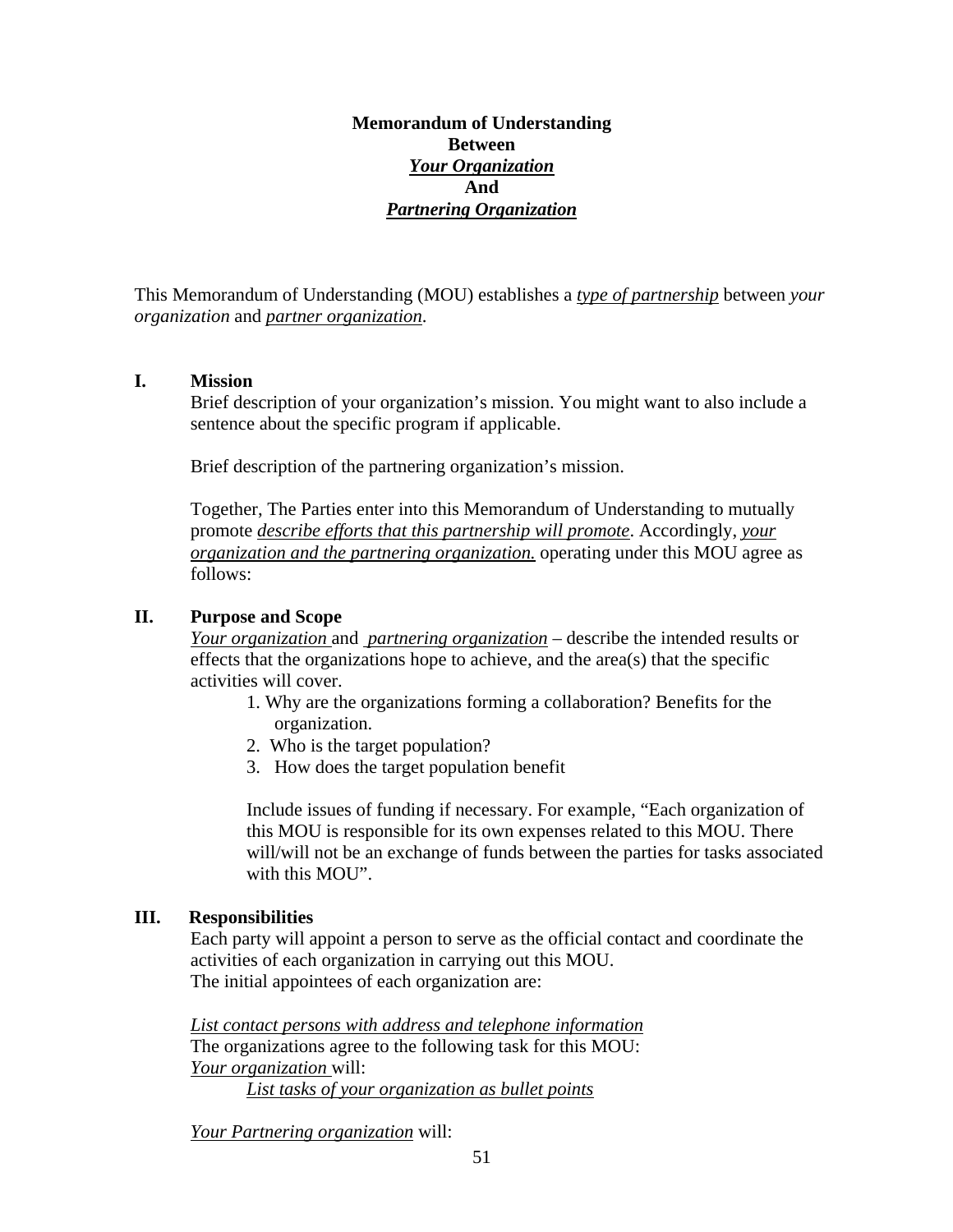## *List tasks of your organization as bullet points*

*Your organization and partnering organization* will: *List tasks of your organization as bullet points*

## **IV. Terms of Understanding**

The term of this MOU is for the period of *insert length of MOU ,* from the effective date of this agreement and may be extended upon written mutual agreement. It shall be reviewed at least *insert how often* to ensure that it is fulfilling its purpose and to make any necessary revisions.

 Either organization may terminate this MOU upon 30 days written notice without penalty or liabilities.

#### **Authorization**

 The signing of this MOU is not a formal undertaking. It implies that the signatures will strive to reach, to the best of their ability, the objectives stated in the MOU.

 On behalf of the organization I represent, I wish to sign this MOU and contribute to its future development.

*Your Organization: Name: Title : Signature: Date:* 

| Partnering Organization: |       |
|--------------------------|-------|
| Name:                    |       |
| Title:                   |       |
| Signature:               | Date: |

Source: United States Department of Housing and Urban Development, Neighborhood Networks, Regional Technical Assistance Project (RTAP)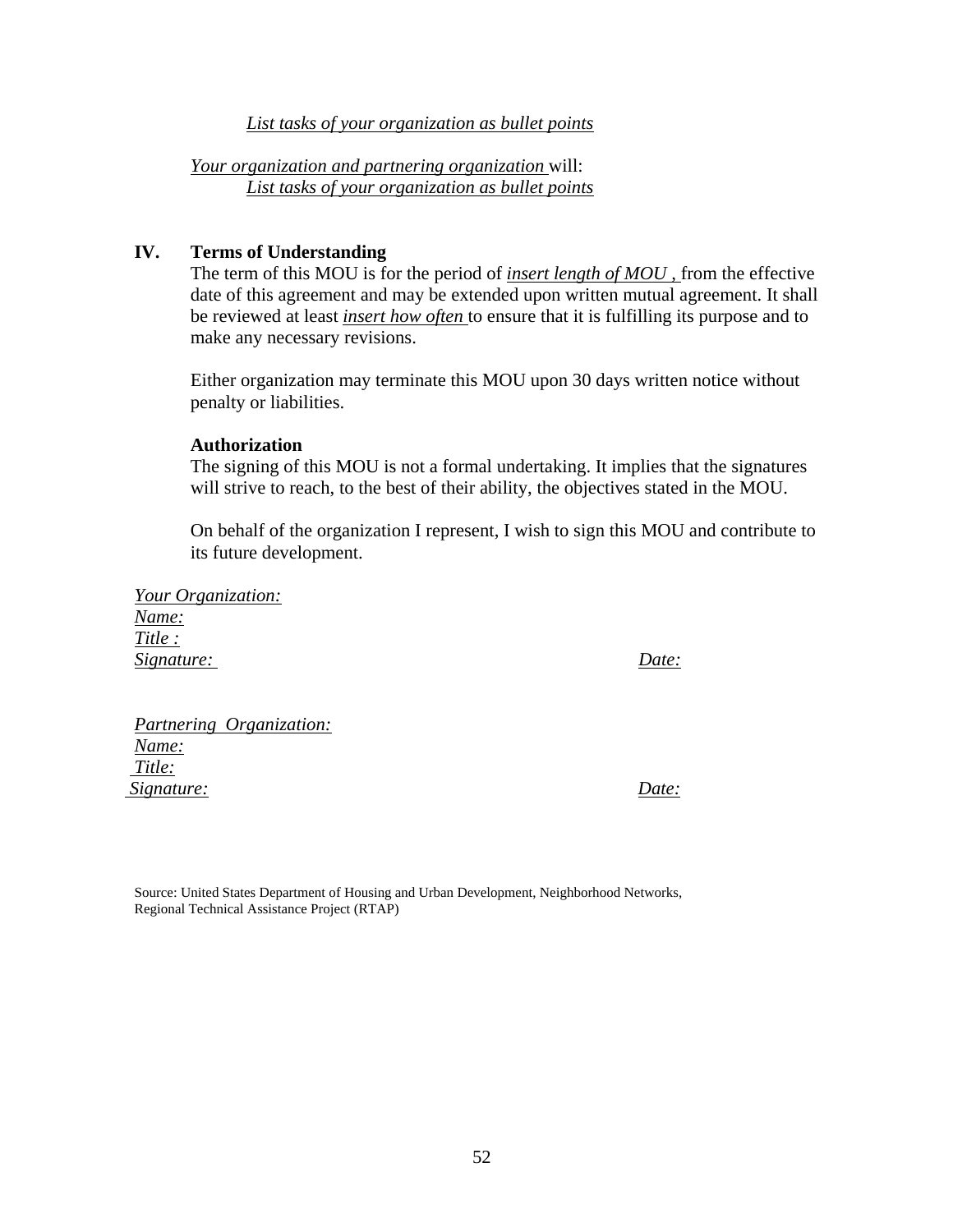# **Resources**

The U.S. Department of Housing and Urban Development, Neighbor Networks http://www.hud.gov/offices/hsg/mfh/nnw/partnerships/partnershipsresources/nnwpartnermou. pdf

The Department of Homeland Security, SAFECOM, Writing Guide for a Memorandum of Understanding.

http://www.safecomprogram.gov/SAFECOM/library/interoperabilitybasics/1288\_writingguid e.htm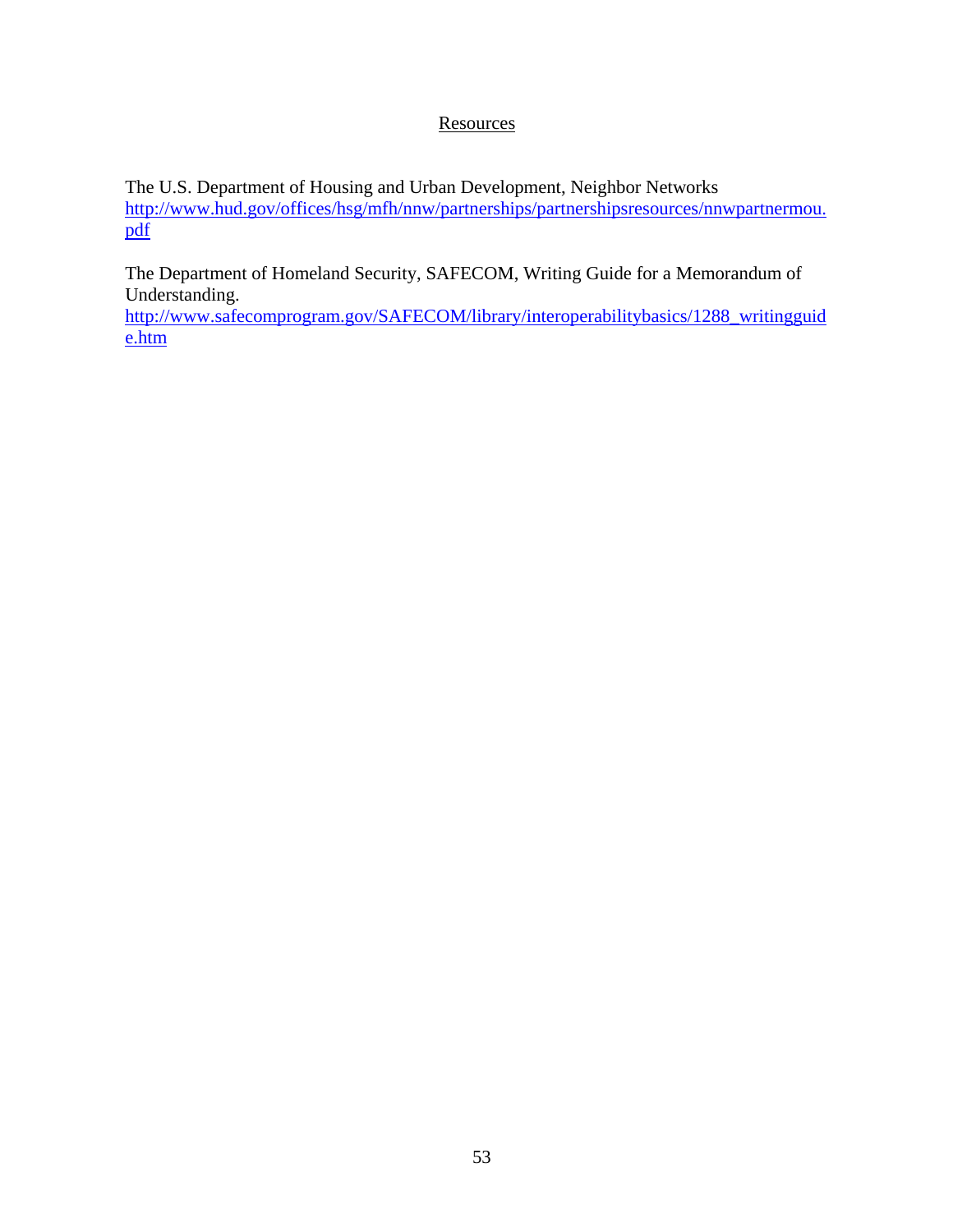## **XI. Patient, Family, and Staff Emergency Preparedness Plans**

Home care providers must include educating patients and staff on disaster preparedness in their emergency preparedness plans. Critical to patient and staff preparedness is the need to have a well-developed family emergency preparedness plan as well. The Patient, Family, and Staff Emergency Preparedness Plans are sample plans home care agencies can distribute and review with patients, families and staff. The tools may be used as constructed in this packet or altered to meet individual patient, family, or agency needs.

The Patient Emergency Preparedness Plan was designed to address patients with varying care needs. The plan is divided into two sections; the first section includes general instructions for emergency preparedness and is applicable to all patients, while the second section addresses considerations for individuals with special needs.

The Family Emergency Preparedness Plan is a comprehensive plan that can be distributed to the families of both patients and agency staff members.

The Staff Emergency Preparedness Plan specifically addresses considerations for emergency planning that are unique to home care personnel.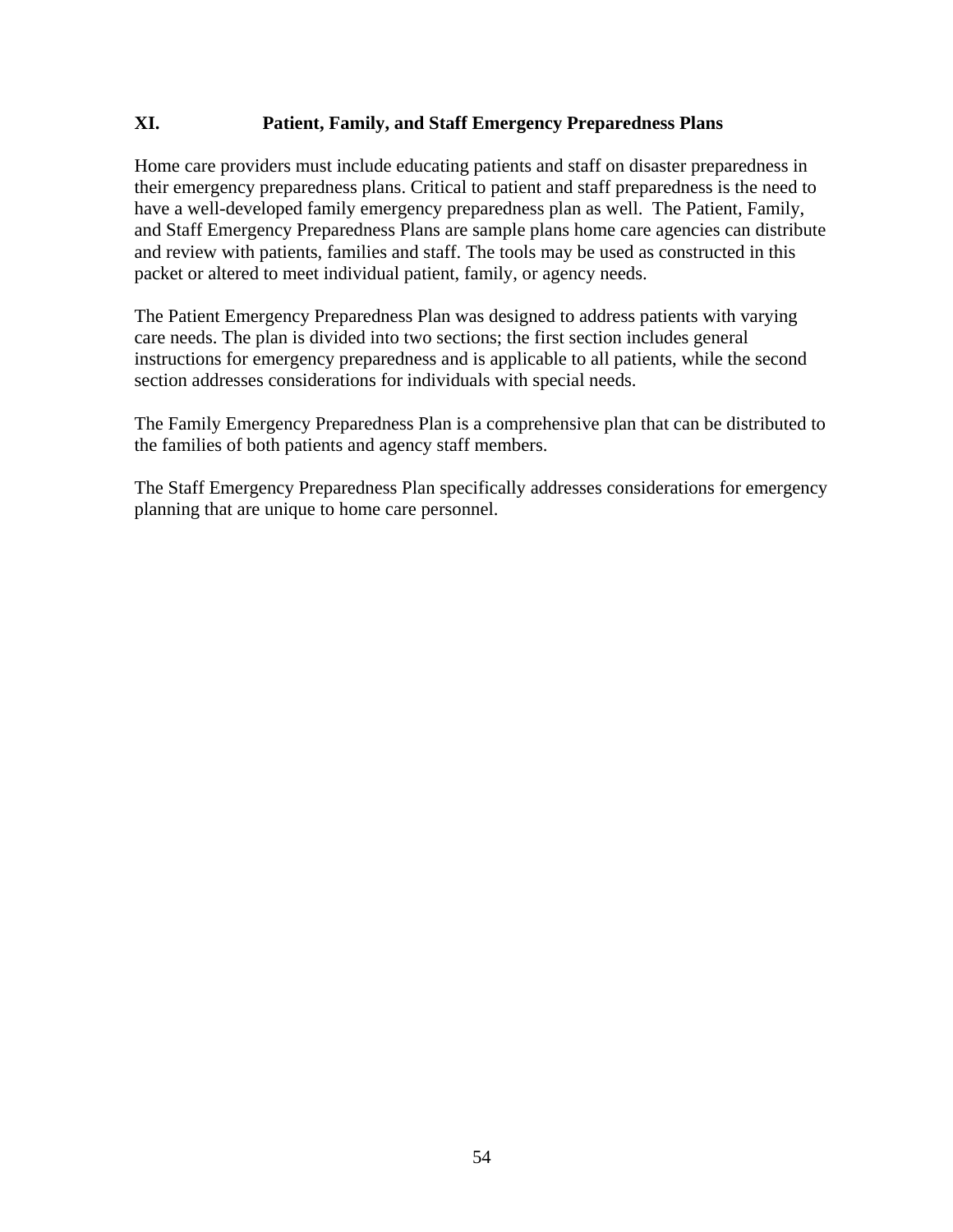| <b>Emergency Contact Information</b>                                                                  |                |
|-------------------------------------------------------------------------------------------------------|----------------|
|                                                                                                       |                |
| <b>Phone</b>                                                                                          | <b>Address</b> |
|                                                                                                       |                |
| Police<br>$\bullet$                                                                                   |                |
|                                                                                                       |                |
| .Fire<br>$\bullet$                                                                                    |                |
|                                                                                                       |                |
| <b>EMS</b><br>$\bullet$                                                                               |                |
|                                                                                                       |                |
| <b>Local Red Cross</b><br>$\bullet$                                                                   |                |
|                                                                                                       |                |
| Local Emergency<br>$\bullet$<br>Management Office                                                     |                |
|                                                                                                       |                |
| Physician<br>$\bullet$                                                                                |                |
|                                                                                                       |                |
| Pharmacy<br>$\bullet$                                                                                 |                |
|                                                                                                       |                |
| Neighbor<br>$\bullet$                                                                                 |                |
|                                                                                                       |                |
| Relatives<br>$\bullet$                                                                                |                |
| $\bullet$                                                                                             |                |
| Radio or TV stations: Know which station will have emergency broadcast announcements and<br>$\bullet$ |                |
| set a TV or radio to that station                                                                     |                |

# **Patient Emergency Preparedness Plan**

## **Make a list**

- Medications
- Medical information
- Allergies and sensitivities
- Copies of health insurance cards

# **Have on hand**

- A seven-day supply of essential medications*<sup>1</sup>*
- Cell phone
- Standard telephone (that does *not* need to be plugged into an electric outlet)
- Flashlights and extra batteries.
- Emergency food
- Assorted sizes of re-closeable plastic bags for storing, food, waste, etc.

 *1 Consult with your physician and/or health plan to determine if you are able to obtain additional medication.*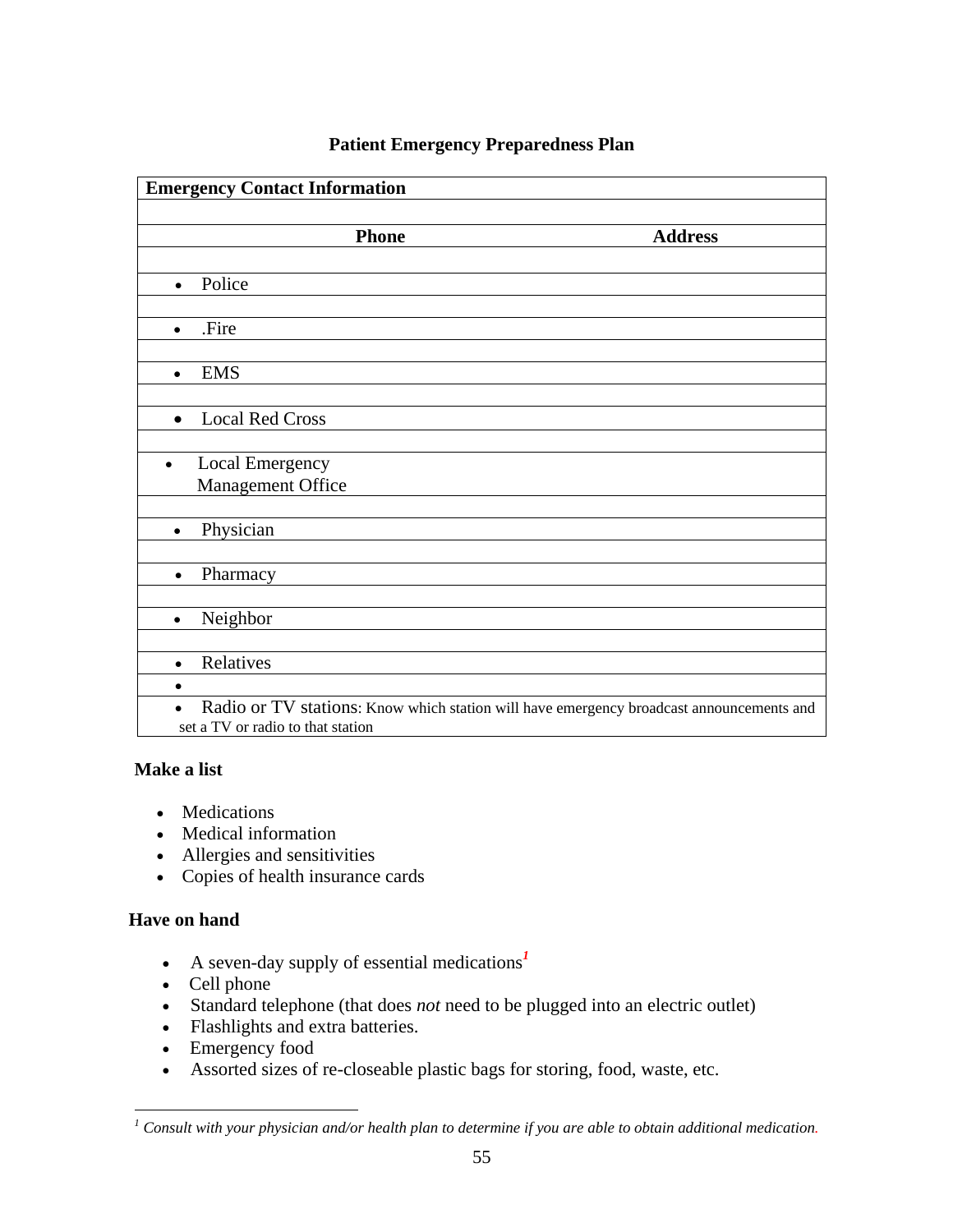- Small battery-operated radio and extra batteries
- **A**ssemble a first aid kit (Appendix A )

## **Evacuation Plans:**

- Know where the shelter is located that can meet your special needs
- Plan for alternate locations
- Plan for transportation to a shelter or other location.
- "Have a "grab bag" prepared (Appendix B)
- Arrange for assistance if you are unable to evacuate by yourself

## **Shelter–in-Place**

- Maintain a supply of non-perishable foods for seven days
- Maintain a supply of bottled water; one gallon per person
- Be prepared to close, lock and board/seal windows and doors if necessary
- Have an emergency supply kit prepared (Appendix C)

## **Pets**

- Have a care plan for your pet
- Locate a shelter for your pet (hotel, local animal shelter etc.) Emergency shelters will not accept animals.
- Extra food and/or medications, leashes, carriers, bowls, ID tags etc.

# **Special Needs Considerations**

## **Speech or communication Issues**

 If you use a laptop computer for communication, consider getting a power converter that plugs into the cigarette lighter

## **Hearing Issues**

- Have a pre-printed copy of key phrase messages handy, such as "I use American Sign Language (ASL),""I do not write or read English well, "If you make announcements, I will need to have them written simply or signed"
- Consider getting a weather radio, with a visual/text display that warns of weather emergencies

## **Vision Issues**

- Mark your disaster supplies with fluorescent tape, large print, or Braille
- Have high-powered flashlights with wide beams and extra batteries
- Place security lights in each room to light paths of travel.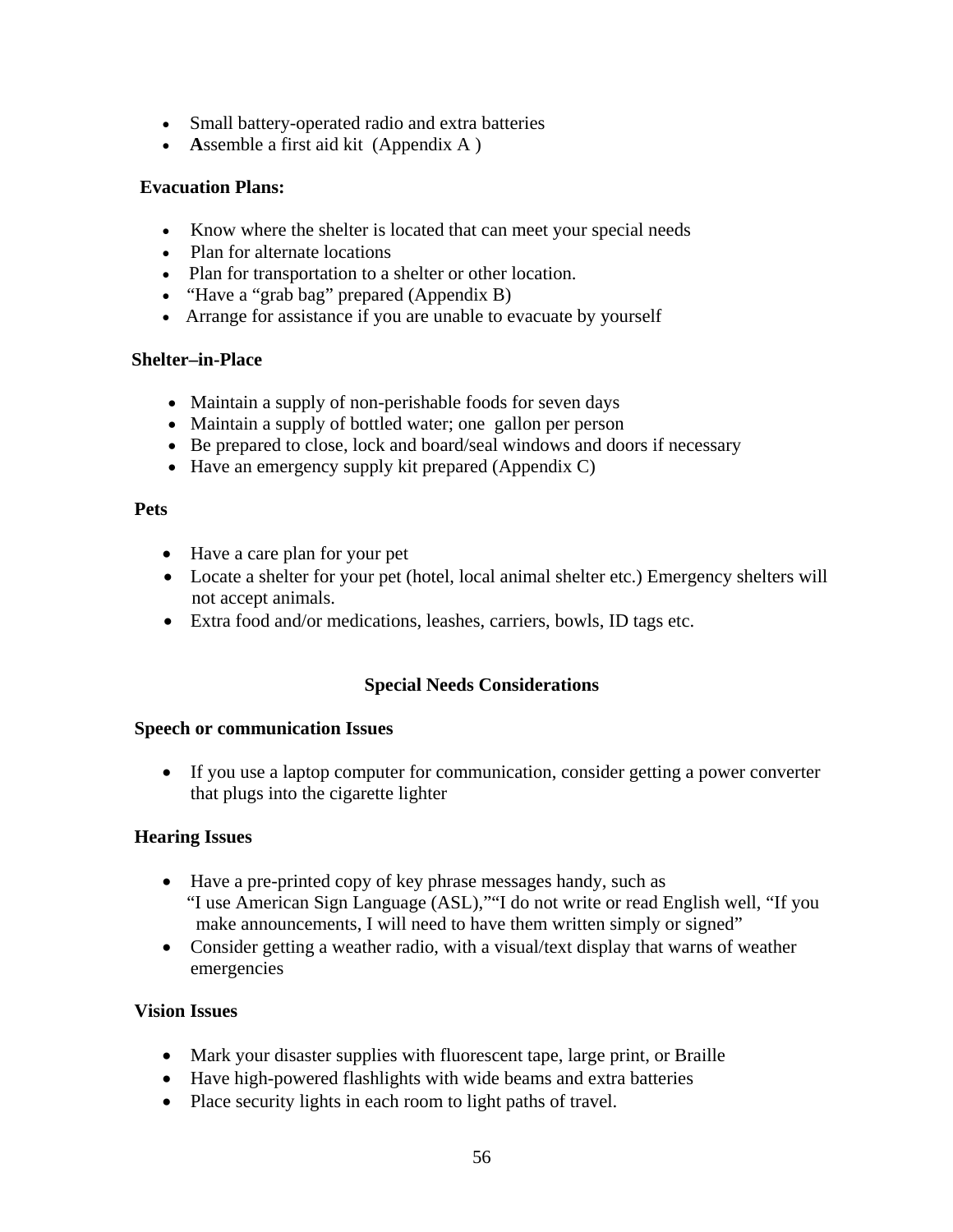## **Assistive Device Users**

- Label equipment with simple instruction cards on how to operate it (for example, how to "free wheel" or "disengage the gears" of your power wheelchair) Attach the cards to your equipment.
- If you use a cane, keep extras in strategic, consistent and secured locations to help you maneuver around obstacles and hazards.
- Keep a spare cane in your emergency kit*.*
- Know what your options are if you are not able to evacuate with your assistive device.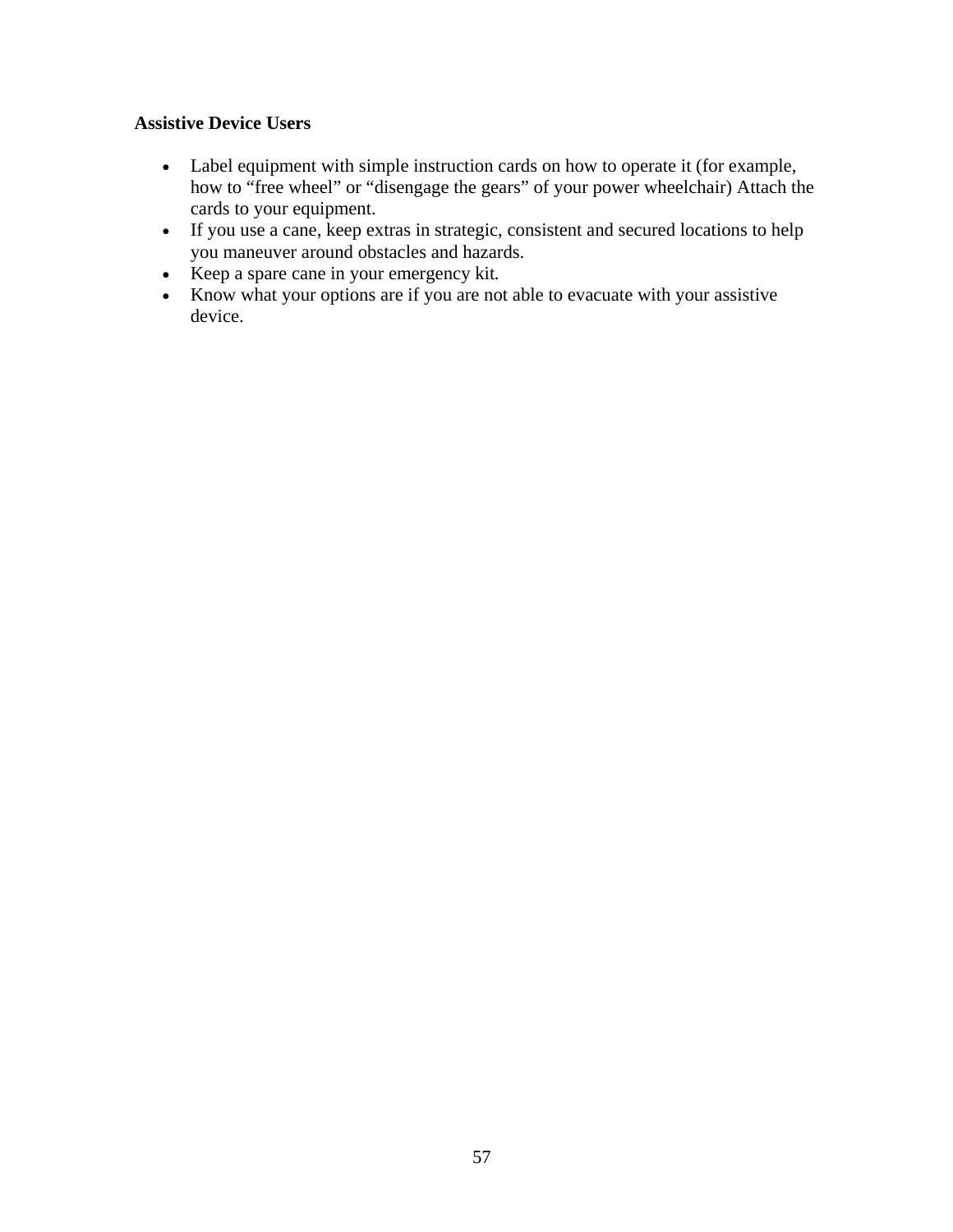### **Emergency Preparedness References**

The National Organization on Disabilities Emergency Preparedness Initiative: http://www.nod.org/emergency/index.cfm

 Emergency Preparedness for People with Disabilities: http://www.ilrcsf.org/Publications/prepared/pdf/Emergency\_Preparedness.pdf

Emergency Evacuation Preparedness: Taking Responsibility for Your Safety--A Guide For People with Disabilities and Other Activity Limitations By June Isaacson Kailes, Disability Policy Consultant: http://www.cdihp.org/evacuationpdf.htm

FEMA—Federal Emergency Management Agency: Individuals With Special Needs http://www.fema.gov/plan/prepare/specialplans.shtm

Disability Preparedness Center http://www.disabilitypreparedness.gov/

Disability Preparedness DHS http://www.disabilitypreparedness.gov/

The Centers for Disease Control and Prevention: Emergency Preparedness http://emergency.cdc.gov/

The Red Cross: http://www.redcross.org/services/0,1103,0\_313\_,00.htm

Food and Drug Administration: State Health Departments http://www.fda.gov/oca/sthealth.htm

Ready.gov http://www.ready.gov/

Local web sites: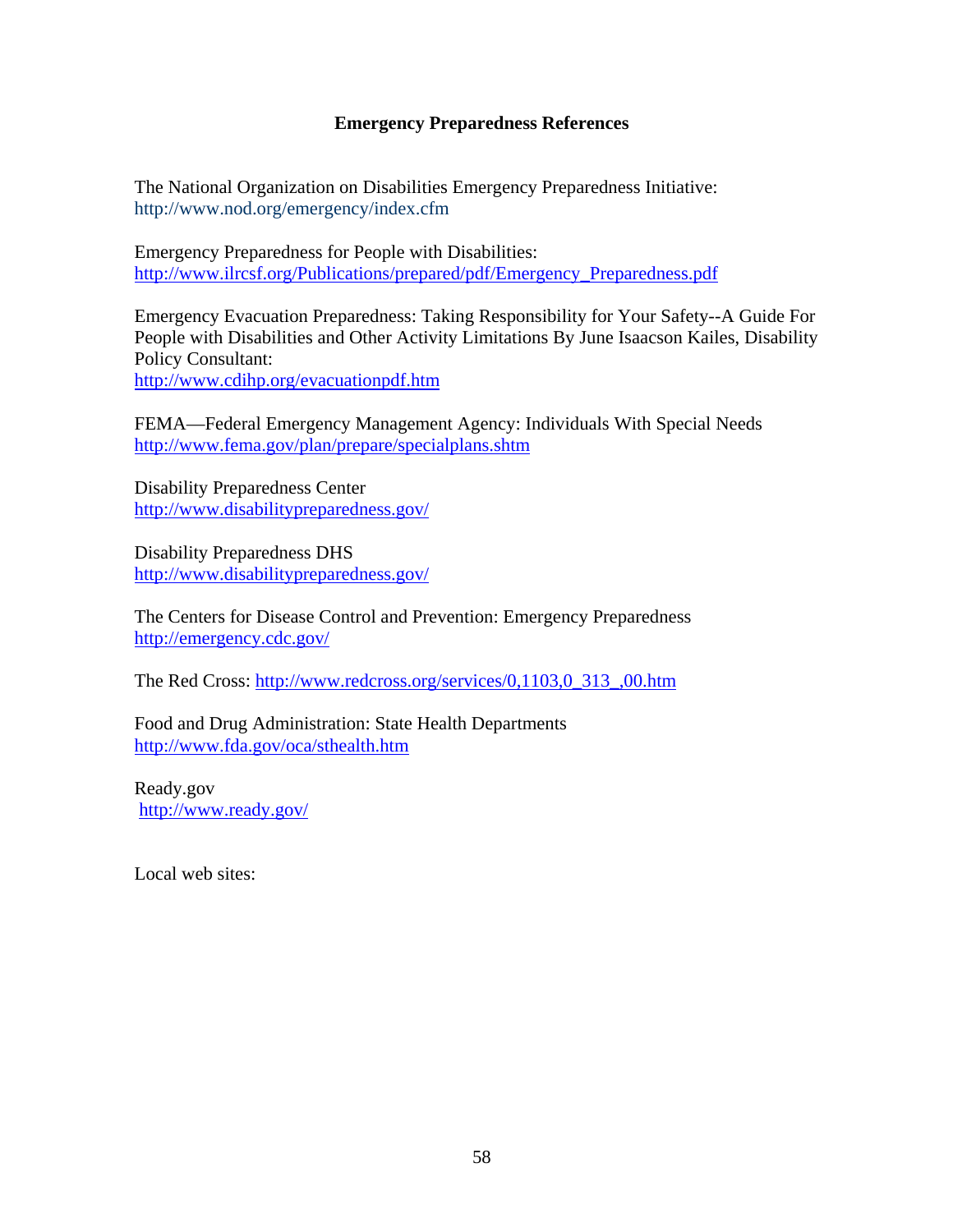## **Family Emergency Preparedness Plan**

## **Family plan should address the following**:

- Evacuation routes.
- Family communications.
- Utility shut-off and safety.
- Insurance and vital records.
- Evacuation plan
- Caring for animals

#### **Evacuation Routes**

Draw a floor plan of your home. Use a blank sheet of paper for each floor. Mark two escape routes from each room. Make sure children understand the drawings. Post a copy of the drawings at eye level in each child's room. Establish a place to meet in the event of an emergency, such as a fire.

#### **Family Communications**

Your family may not be together when disaster strikes, so plan how you will contact one another. Think about how you will communicate in different situations. Complete a contact card for each family member. Have family members keep these cards handy in a wallet, purse, backpack, etc. You may want to send one to school with each child to keep on file. Pick a friend or relative who lives out-of-state for household members to notify they are safe.

Below is a sample contact card.



## **Utility Shut-off and Safety**

In the event of a disaster, you may be instructed to shut off the utility service at your home.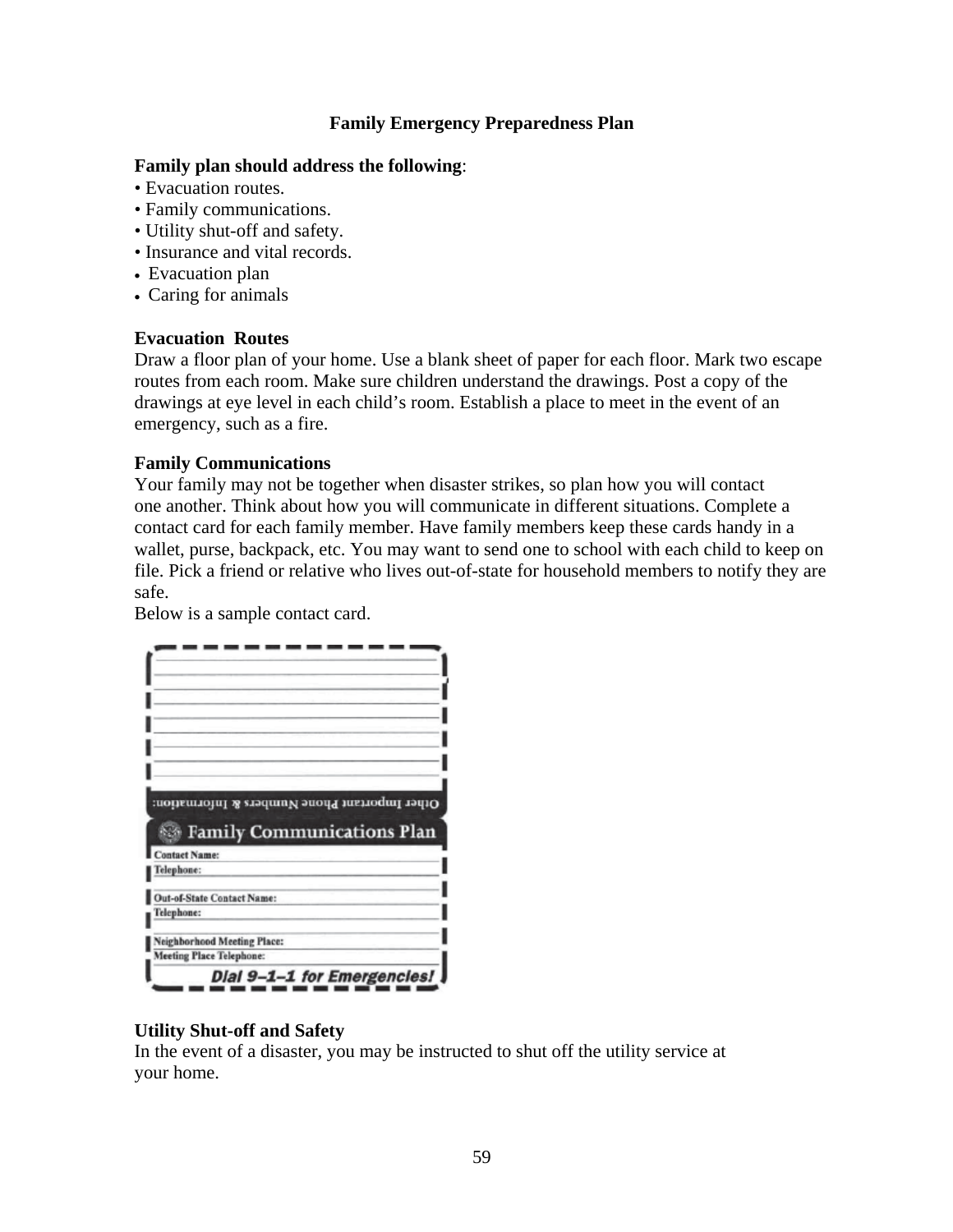## **Natural Gas**

Natural gas leaks and explosions are responsible for a significant number of fires following disasters. It is vital that all household members know how to shut off natural gas.

If you smell gas or hear a blowing or hissing noise, open a window and get everyone out quickly. Turn off the gas, using the outside main valve if you can, and call the gas company from a neighbor's home

Because there are different gas shut-off procedures for different gas meter configurations, it is important to contact your local gas company for guidance on preparation and response regarding gas appliances and gas service to your home. When you learn the proper shut-off procedure for your meter, share the information with everyone in your household.  **CAUTION** – If you turn off the gas for any reason, a qualified professional must turn it back on. NEVER attempt to turn the gas back on yourself.

## **Water**

Water quickly becomes a precious resource following many disasters. It is vital that all household members learn how to shut off the water at the main house valve. •Cracked lines may pollute the water supply to your house. It is wise to shut off your water until you hear from authorities that it is safe for drinking.

•The effects of gravity may drain the water in your hot water heater and toilet tanks unless you trap it in your house by shutting off the main house valve

# **Preparing to Shut Off Water**

• Locate the shut-off valve for the water line that enters your house.

- Make sure this valve can be completely shut off. Your valve may be rusted open, or it may only partially close. Replace it if necessary.
- Label this valve with a tag for easy identification, and make sure all household members know where it is located.

# **Electrical**

Electrical sparks have the potential of igniting natural gas if it is leaking. It is wise to teach all responsible household members where and how to shut off the electricity.

# **Preparing to Shut Off Electricity**

- Locate your electricity circuit box.
- Teach all responsible household members how to shut off the electricity to the entire house.

## **Insurance and Vital Records**

Obtain property, health, and life insurance if you do not have them. Review existing policies for the amount and extent of coverage to ensure that what you have in place is what is required for you and your family for all possible hazards.

If you live in a flood-prone area, consider purchasing flood insurance to reduce your risk of flood loss. Buying flood insurance to cover the value of a building and its contents will not only provide greater peace of mind, but will speed the recovery if a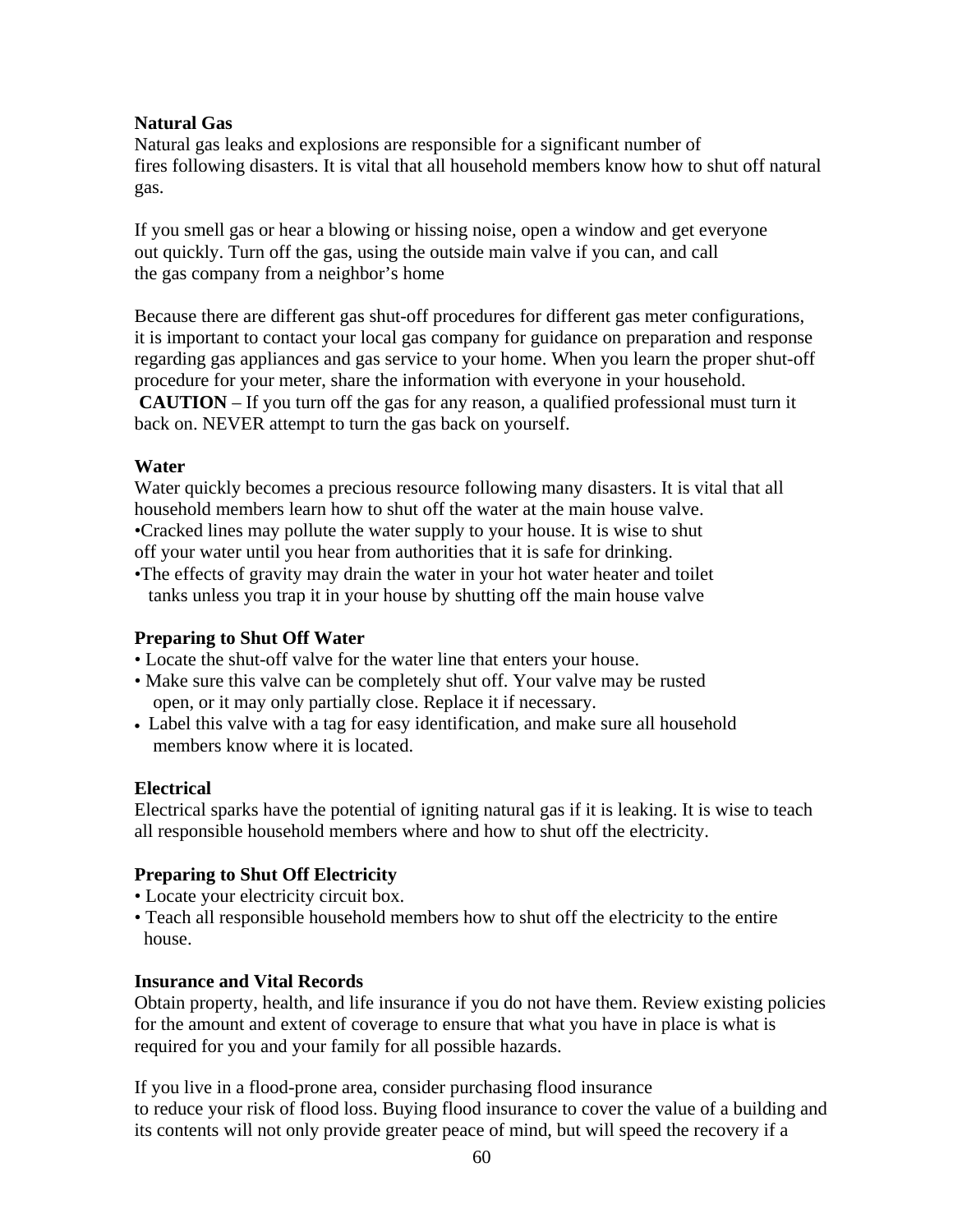flood occurs. You can call 1(888) FLOOD 29 to learn more about flood insurance.

# **Money**

Consider saving money in an emergency savings account that could be used in any crisis. It is advisable to keep a small amount of cash or traveler's checks at home in a safe place where you can quickly access them in case of evacuation.

## **Evacuation: More Common than You Realize**

Ask local authorities about emergency evacuation routes and see if maps may are available with evacuation routes marked.

## **Evacuation Guidelines**

| Always:                                                                                                                                                                                                                                      | If time permits:                                                                                                                                                                                                                                                             |
|----------------------------------------------------------------------------------------------------------------------------------------------------------------------------------------------------------------------------------------------|------------------------------------------------------------------------------------------------------------------------------------------------------------------------------------------------------------------------------------------------------------------------------|
| Keep a full tank of gas in your car if an<br>evacuation seems likely. Gas stations may<br>be closed during emergencies and unable<br>to pump gas during power outages. Plan to<br>take one car per family to reduce<br>congestion and delay. | Gather your disaster supplies kit.                                                                                                                                                                                                                                           |
| Make transportation arrangements with<br>friends or your local government if you do<br>not own a car.                                                                                                                                        | Wear sturdy shoes and clothing<br>that provides some protection,<br>such as long pants, long-sleeved shirts, and<br>a cap.                                                                                                                                                   |
| Listen to a battery-powered radio and<br>follow local evacuation instructions.                                                                                                                                                               | Secure your home:<br>Close and lock doors and windows.<br>Unplug electrical equipment, such as<br>radios and televisions, and small<br>appliances, such as toasters and<br>microwaves. Leave freezers and<br>refrigerators plugged in unless there is a<br>risk of flooding. |
| Gather your family and go if you are in-<br>structed to evacuate immediately.                                                                                                                                                                | Let others know where you are going.                                                                                                                                                                                                                                         |
| Leave early enough to avoid being trapped<br>by severe weather.                                                                                                                                                                              |                                                                                                                                                                                                                                                                              |
| Follow recommended evacuation routes.<br>Do not take shortcuts; they may be<br>blocked.                                                                                                                                                      |                                                                                                                                                                                                                                                                              |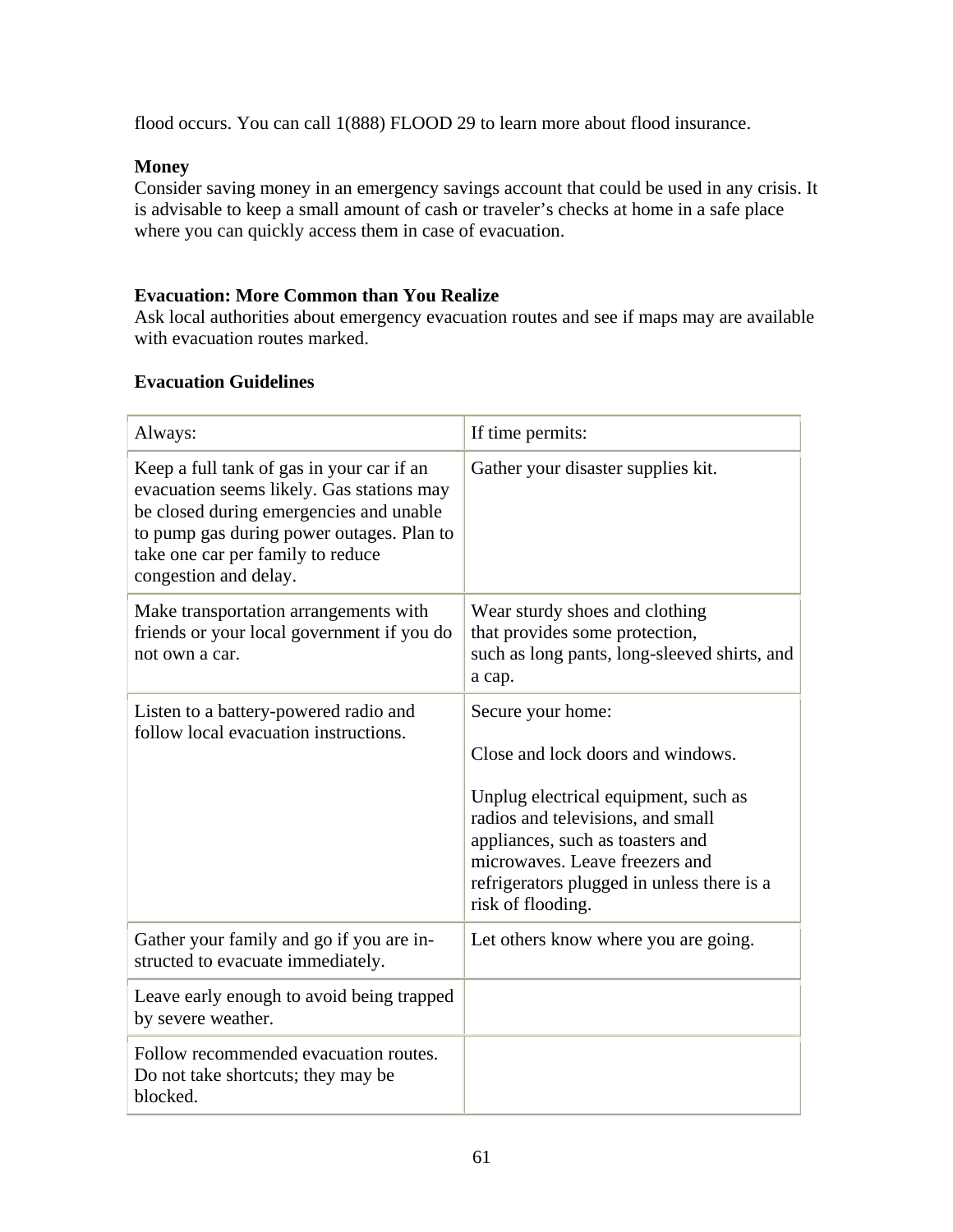| Be alert for washed-out roads and bridges.<br>Do not drive into flooded areas. |  |
|--------------------------------------------------------------------------------|--|
| Stay away from downed power lines.                                             |  |

## **Caring for Pets**

Animals also are affected by disasters. Use the guidelines below to prepare a plan for caring for pets.

Guidelines for Pets Plan for pet disaster needs by:

- Identifying shelter.
- Gathering pet supplies.
- Ensuring your pet has proper ID and up-to-date veterinarian records.
- Providing a pet carrier and leash.

Take the following steps to prepare to shelter your pet:

• Call your local emergency management office, animal shelter, or animal control office to get advice and information.

• Keep veterinary records to prove vaccinations are current.

• Find out which local hotels and motels allow pets and where pet boarding facilities are located. Be sure to research some outside your local area in case local facilities close.

• Know that, with the exception of service animals, pets are not typically permitted in emergency shelters as they may affect the health and safety of other occupants.

## **Kit Locations**

Since you do not know where you will be when an emergency occurs, prepare supplies for home, work, and vehicles (see Appendix A, B & C).

## **Home**

Your disaster supplies kit should contain essential food, water, and supplies for at least three days. Keep this kit in a designated place and have it ready in case you have to leave your home quickly. Make sure all family members know where the kit is kept. Additionally, you may want to consider having supplies for sheltering for up to two weeks.

#### **Work**

This kit should be in one container, and ready to "grab and go" in case you are evacuated from your workplace. Make sure you have food and water in the kit. Also, be sure to have comfortable walking shoes at your workplace in case an evacuation requires walking long distances.

## **Car**

 In case you are stranded, keep a kit of emergency supplies in your car. This kit should contain food, water, first aid supplies, flares, jumper cables, and seasonal supplies.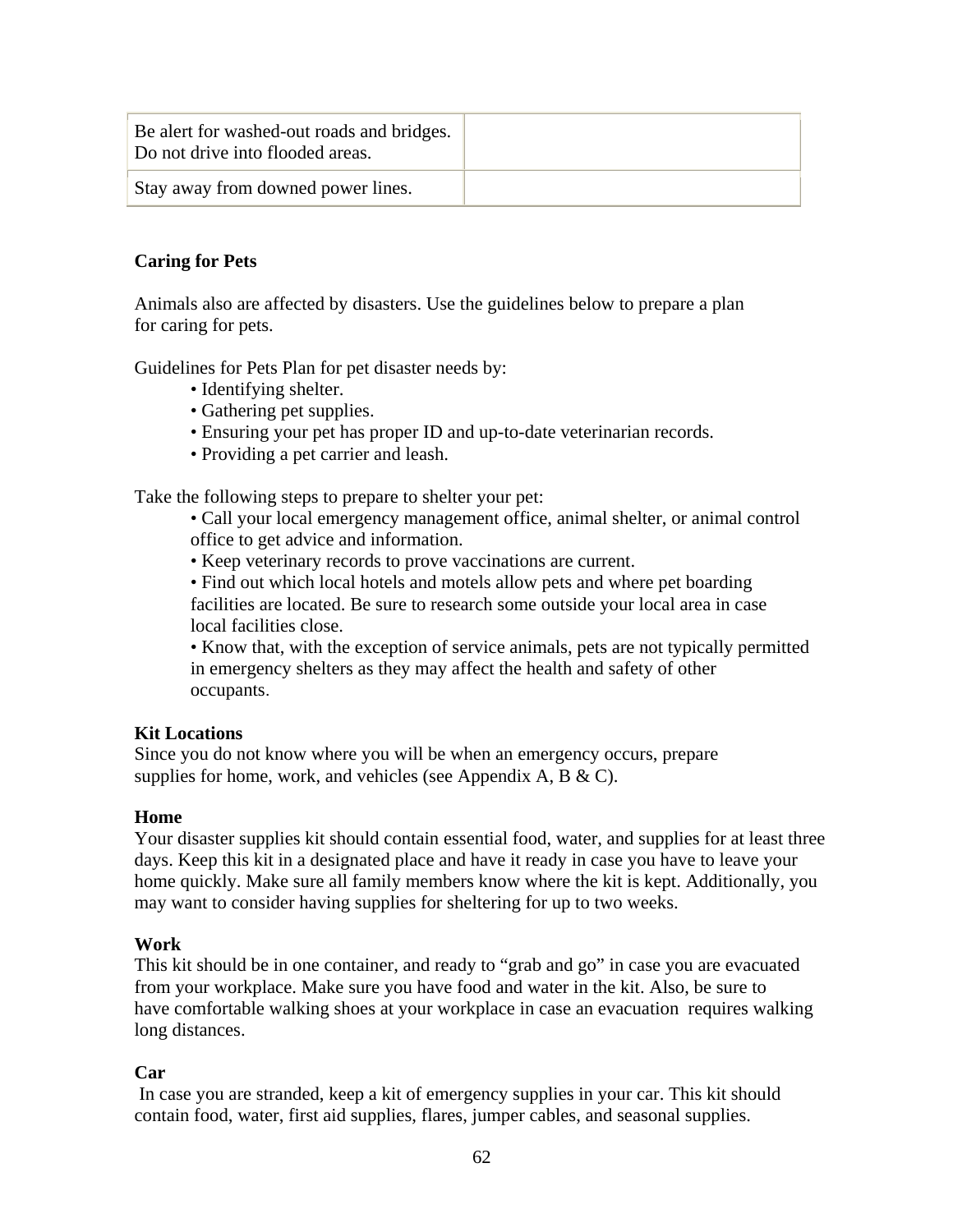## **Practicing and Maintaining Your Plan**

Once you have developed your plan, you need to practice and maintain it. For example, ask questions to make sure your family remembers meeting places, phone numbers, and safety rules. Conduct drills such as drop, cover, and hold on for earthquakes. Test fire alarms. Replace and update disaster supplies.

For additional Information on emergency preparedness go to the following web site. http://www.fema.gov/pdf/areyouready/basic\_preparedness.pdf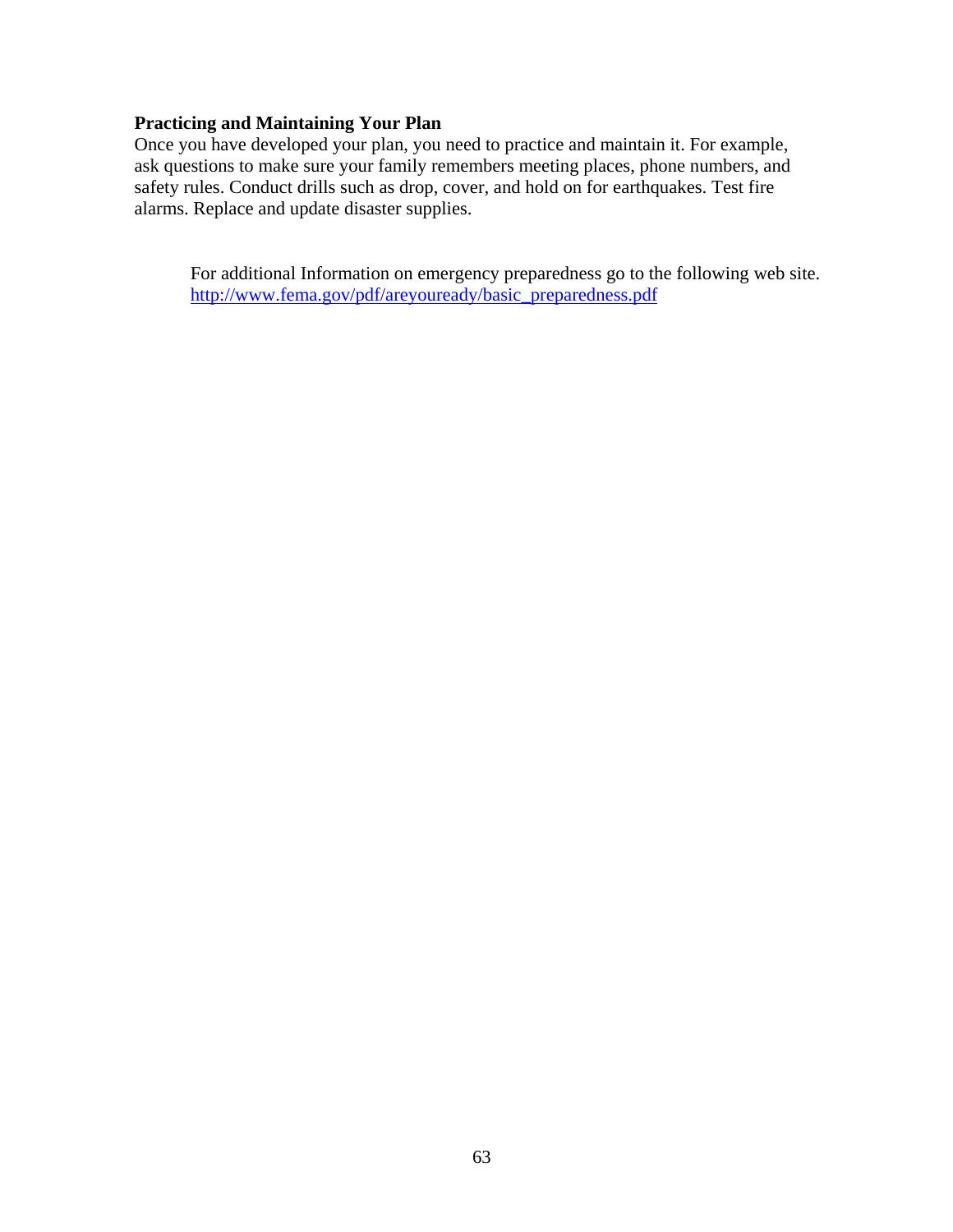# **Staff Emergency Preparedness Plan**

## **Established a family preparedness plan**

- Have a family communication plan
- Identify a point of contact that is out-of-town or in another state
- Escape routes
- Evacuation plan
- Plan for pets

## **Know your agency's emergency preparedness plan**

- Know who to report to and procedures to follow
- Be prepared to assume tasks/roles out of your ordinary job description
- Ensure credentials (Identification cards, professional license, any local or state credential needed to move around restricted areas) are up to date and with you
- Know how supplies will be procured for patients
- Know the agencies communication tree

## **Have the automobile equipped**

- Full tank of gas identify gas stations that have emergency/backup power
- Maps of the area
- Shovel
- Blankets
- Portable battery operated or crank radio
- Cell phone charger
- Portable battery operated or crank flashlight
- Booster cables
- Bottled water and non-perishable high energy foods, such as granola bars, raisins and peanut butter
- Flares
- Tie repair kit
- Fire extinguisher
- $\bullet$  First aid kit (Appendix C)

## **Have alternative communication devices available for use**

- charged cell phone
- portable phone
- satellite phone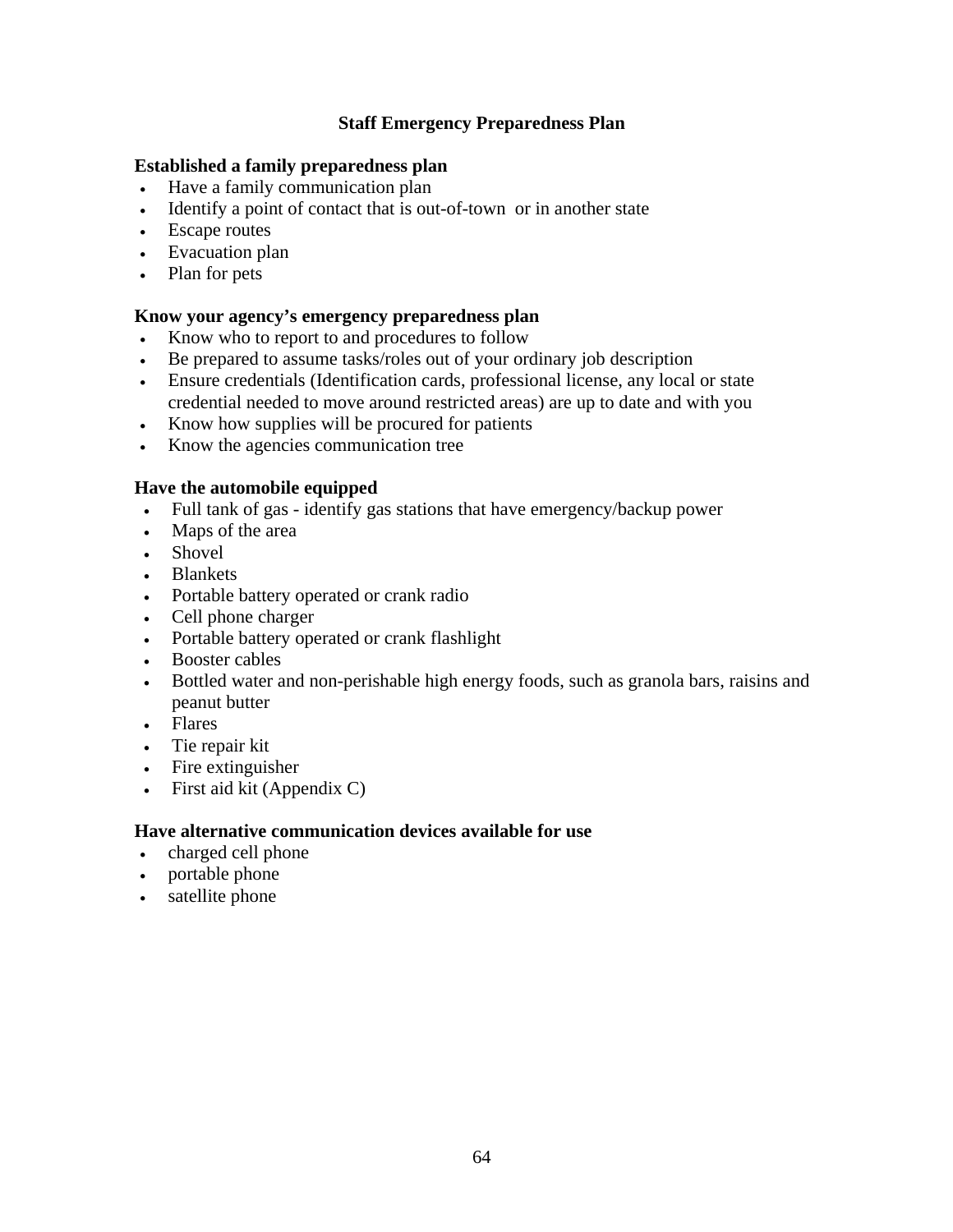# **XII. The Business Continuity Plan**

A business continuity plan will enable the organization to plan for continuing operations after a disaster. This tool differs from the other emergency preparedness tools in the packet in that it addresses recovery rather than response. The tool is designed to address all aspects of business operations that might be impacted regardless of whether the event results in a minor disruption of services or a complete destruction of the organization's infrastructure. For home care agencies, business continuity plans will need to revolve around the ability to maintain adequate staff and remain solvent.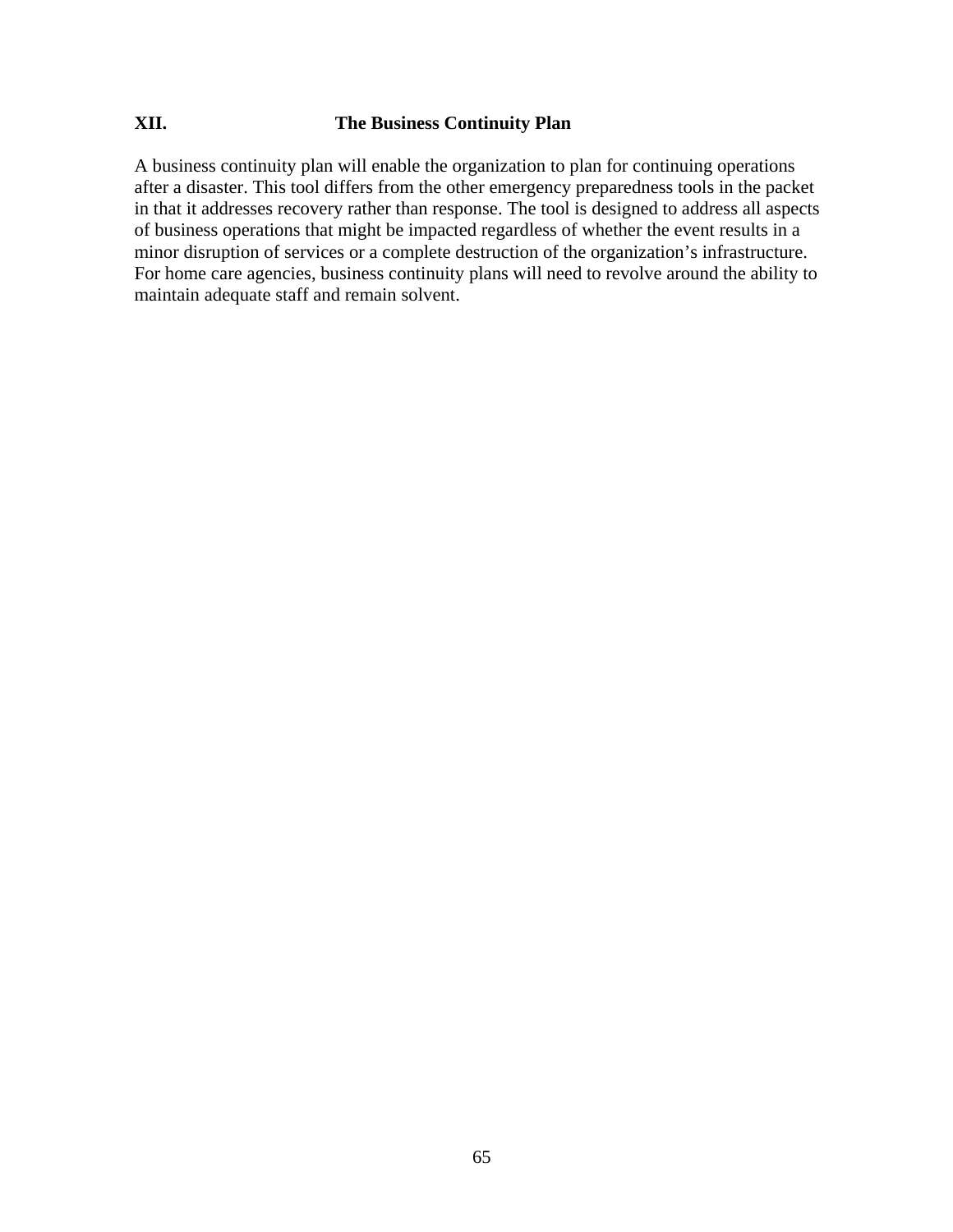# **BUSINESS CONTINUITY PLAN**

| Category        | <b>Planning</b>                                        | <b>Preparation</b>                                                       |
|-----------------|--------------------------------------------------------|--------------------------------------------------------------------------|
| Administrative  |                                                        | Develop policies and procedures for                                      |
|                 | Establish a steering<br>committee for<br>planning      | business recovery                                                        |
|                 |                                                        | _Test and rehearse plans                                                 |
|                 |                                                        | Engage staff and management                                              |
| <b>Staffing</b> | Identify critical staff<br>necessary for<br>operations | Minimal number of staff for<br>operations                                |
|                 |                                                        | _Minimum number of staff for each<br>position                            |
|                 |                                                        | Clerical                                                                 |
|                 |                                                        |                                                                          |
|                 |                                                        |                                                                          |
|                 |                                                        |                                                                          |
|                 |                                                        |                                                                          |
|                 |                                                        | Systems maintenance _____________<br>Human resources                     |
|                 |                                                        |                                                                          |
|                 |                                                        | Determine alternate roles for each<br>position                           |
|                 |                                                        | Identify staff to be cross trained                                       |
| Financial       | Cash on hand                                           | Secure the amount necessary to maintain<br>operations for several months |
|                 |                                                        |                                                                          |
|                 | Establish credit line                                  | Bank phone number:                                                       |
|                 |                                                        |                                                                          |
|                 | Insurance policy                                       | Contact person:                                                          |
|                 | 66                                                     | Amount of credit of credit line:                                         |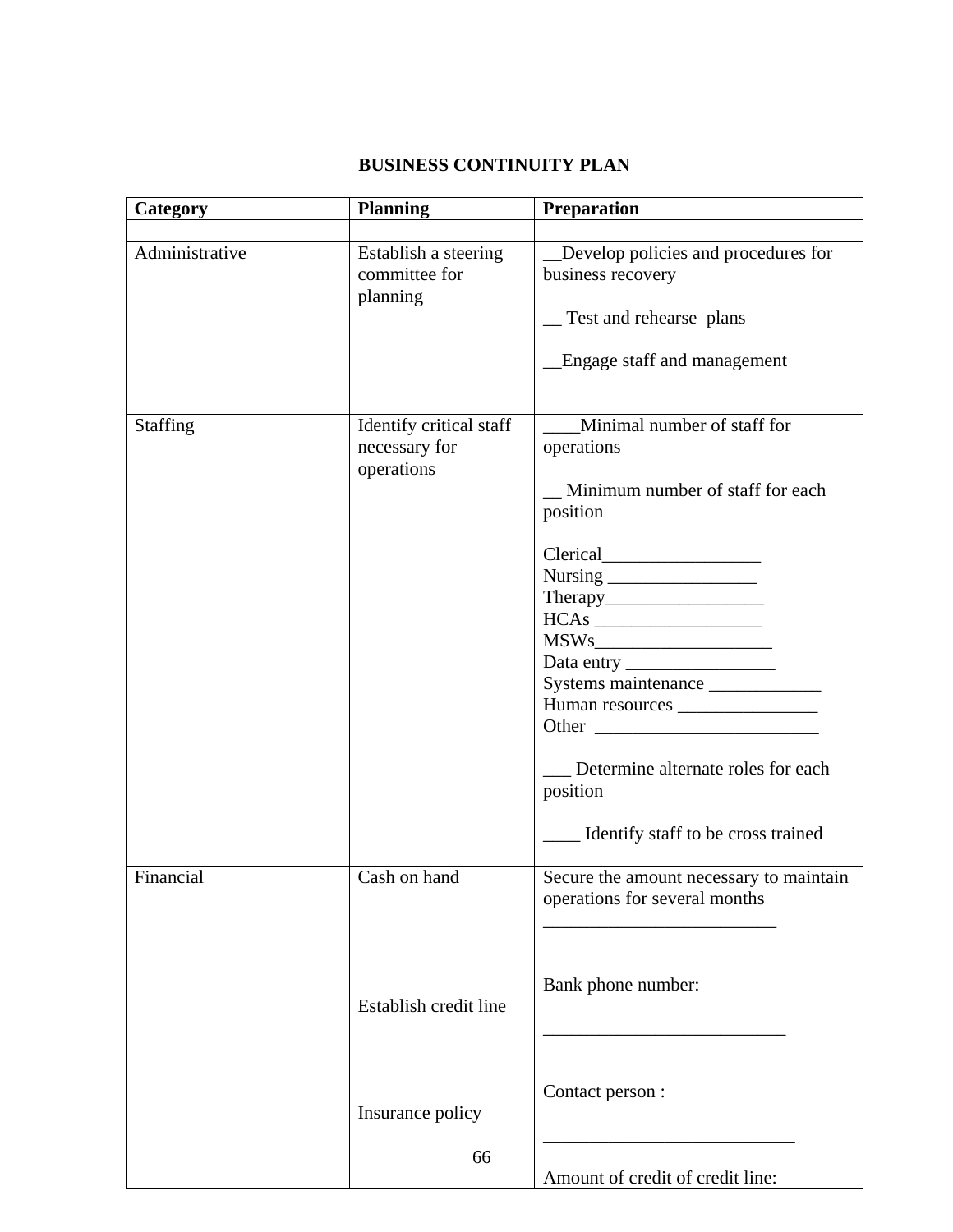| Alternate site for<br>operations | Identify an alternate<br>site<br>Staff to work from<br>home.<br>Identify which staff<br>will be available<br><b>Outsourcing functions</b>                                                   | Insurance company name and phone #<br>Contact person:<br>Secure policy off site<br>Secure additional space or arrange for an<br>alternate location to conduct business<br>local hotels<br>local churches<br>Municipal buildings<br>Maintain a current list of staff<br>members prepared to work from home<br>Provide staff with a written<br>procedure for working from home<br>Companies identified for<br>outsourcing and services provided |
|----------------------------------|---------------------------------------------------------------------------------------------------------------------------------------------------------------------------------------------|-----------------------------------------------------------------------------------------------------------------------------------------------------------------------------------------------------------------------------------------------------------------------------------------------------------------------------------------------------------------------------------------------------------------------------------------------|
| Supplies/Vendors                 | Inventory necessary<br>supplies and<br>equipment<br>Establish amount<br>needed to maintain<br>operations<br>Develop a plan with<br>vendors to maintain<br>inventory at alternate<br>site(s) | Stockpile supplies and equipment<br>Office Supplies/# required<br>Patient Supplies/# required                                                                                                                                                                                                                                                                                                                                                 |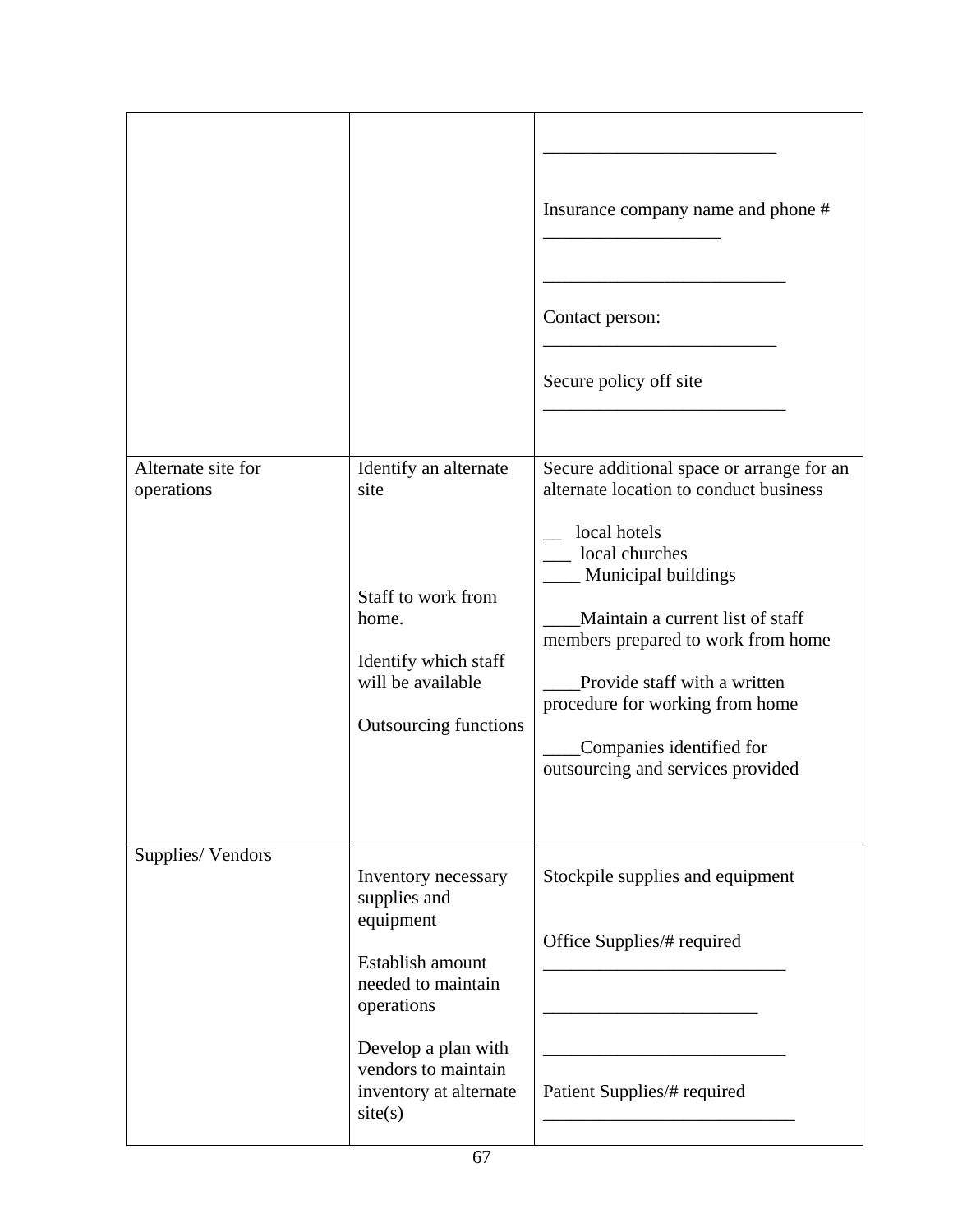|                            | Examine where<br>additional equipment<br>and machines can be<br>purchased at reduced<br>prices or consider<br>storing, rather than<br>discarding, old<br>equipment that is<br>currently being<br>replaced. | Vendors/Phone/Contact<br>Potential to secure extra:<br>computers<br>fax machines<br>phones<br>copiers                     |
|----------------------------|------------------------------------------------------------------------------------------------------------------------------------------------------------------------------------------------------------|---------------------------------------------------------------------------------------------------------------------------|
| IT and software            | Develop and test<br>procedures for<br>recovering critical<br>systems                                                                                                                                       | Identify at least two people in the<br>organization who can implement the plan<br>for recovery and data access procedures |
|                            | Develop and test a<br>system to access data<br>bases off site                                                                                                                                              | Develop a manual system for<br>documentation                                                                              |
| Communication              | Ensure alternate<br>communication<br>mechanisms are<br>available                                                                                                                                           | Capability for:<br>cell phones<br>satellite phones<br>landline phones<br>ham radio<br>Two way radios                      |
| Building restoration       | Maintain a list of<br>contractors needed for<br>building integrity                                                                                                                                         | Heating/AC<br>Electrical<br>Plumbing<br>Roofing                                                                           |
| <b>Salvage Contractors</b> | Execute an<br>arrangement with a<br>salvage company                                                                                                                                                        | Windows<br><b>Building blueprints</b>                                                                                     |
|                            | Examine the savage<br>company's capability<br>to prevent and remove<br>mold if water damage                                                                                                                | Name/phone /contact<br>contractors                                                                                        |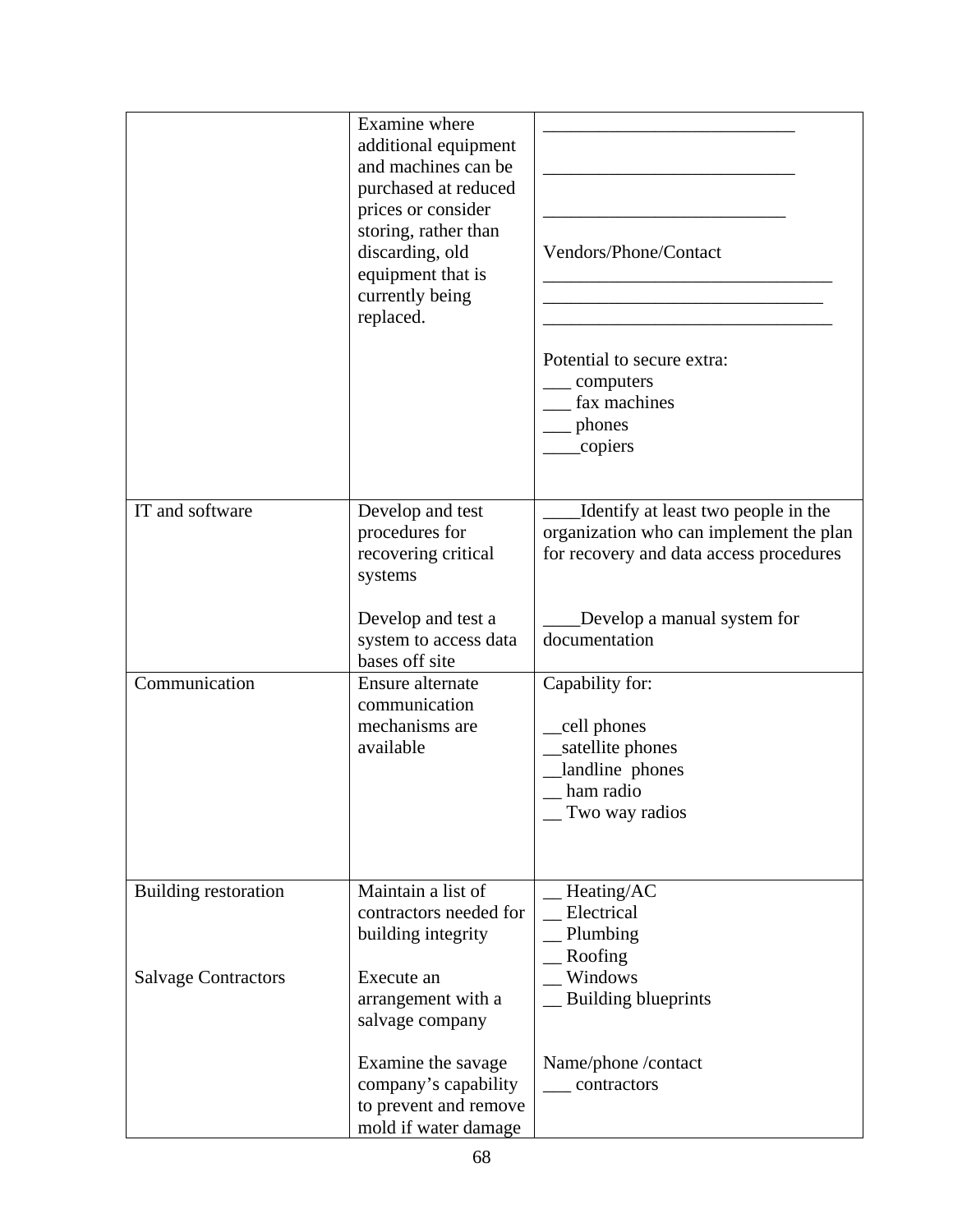|                             | were to occur                         |                                                               |
|-----------------------------|---------------------------------------|---------------------------------------------------------------|
| <b>Fixed Assets</b>         | List fixed assets to<br>keep off site | $-$ photographs<br>_ listing of assets and value              |
| <b>Other Considerations</b> | Tenant/Landlord<br>Agreements         | Understand the rights and responsibilities<br>of both parties |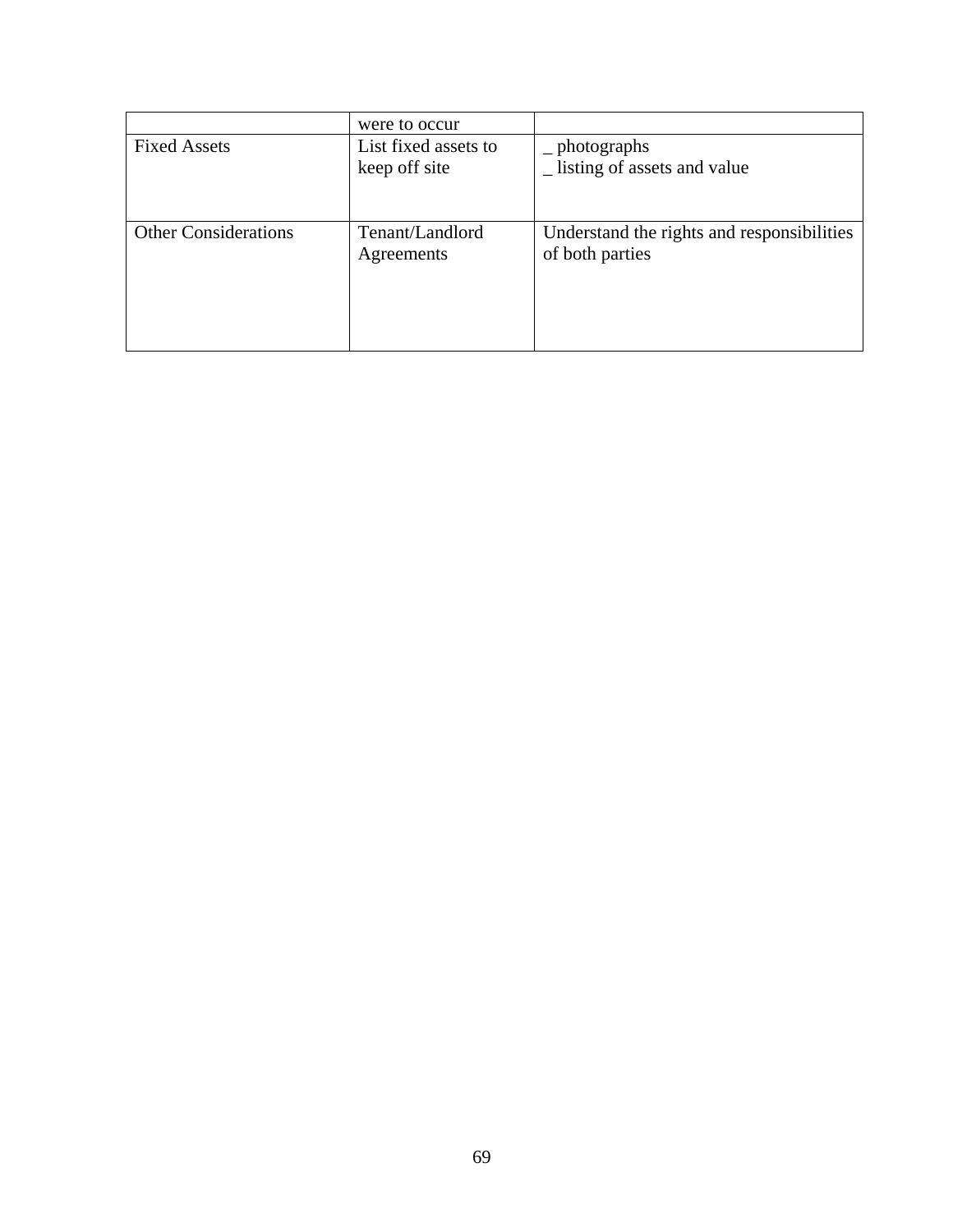## **APPENDICIES**

Appendix A (1)

# **First Aid Kit**

Assemble a first aid kit for your home and one for each car. The following are recommended items to be included in a comprehensive first aide kit. Attachment A(2) is a list of recommended items for a basic first aid kit.

- Sterile adhesive bandages in assorted sizes
- 2-inch sterile gauze pads  $(4-6)$
- $\bullet$  4-inch sterile gauze pads  $(4-6)$
- Hypoallergenic adhesive tape
- Triangular bandages  $(3)$
- 2-inch sterile roller bandages (3 rolls)
- 3-inch sterile roller bandages (3 rolls)
- Scissors
- Tweezers
- Needle
- Moistened towelettes
- Waterless alcohol based hand sanitizer
- Antiseptic
- Thermometer
- Tongue blades  $(2)$
- Tube of petroleum jelly or other lubricant
- Assorted sizes of safety pins
- Cleansing agent/soap
- Latex gloves (2 pair)

## **Non-prescription drugs**

- Sunscreen
- Aspirin or non-aspirin pain reliever
- Anti-diarrhea medication
- Antacid (for stomach upset)
- Syrup of Ipecac (use to induce vomiting if advised by the Poison Control Center)
- Laxative
- Activated charcoal (use if advised by the Poison Control Center)

Contact your local American Red Cross chapter to obtain a basic first aid manual.

Source: American Red Cross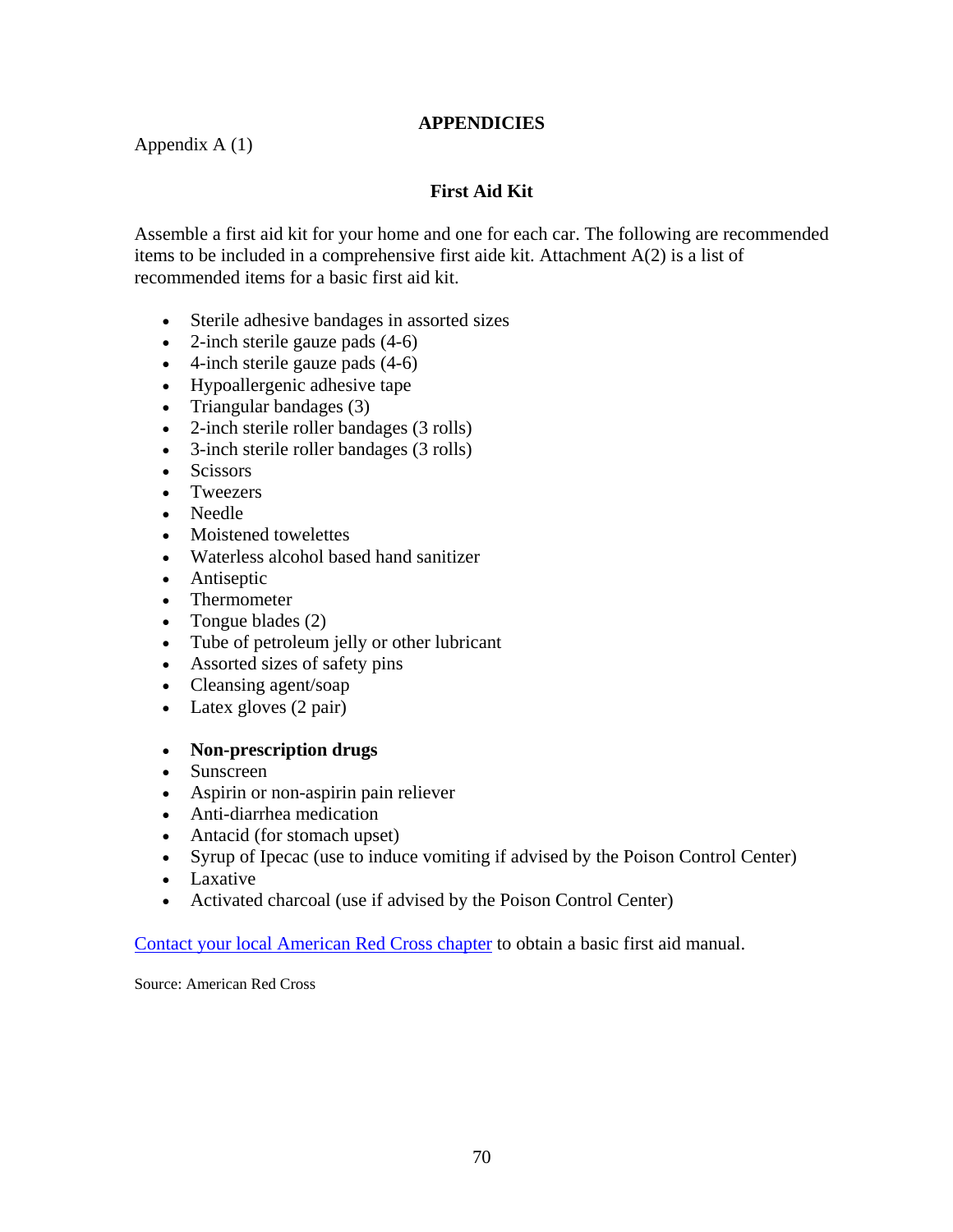Attachment A (2)

#### **Basic First Aid Kit -**

- Two pairs of Latex or other sterile gloves
- Sterile dressings
- Cleansing agent/soap
- Antibiotic ointment
- Adhesive tape
- Adhesive bandages (variety of sizes)
- Eye wash solution
- Thermometer
- Scissors
- Prescription medication and/or supplies
- Aspirin and non-aspirin pain relievers

Source: The Department of U.S Homeland Security www.ready.gov/america/getakit/firstaidkit.html

Additional resources: www.pep-c.org www.72hours.org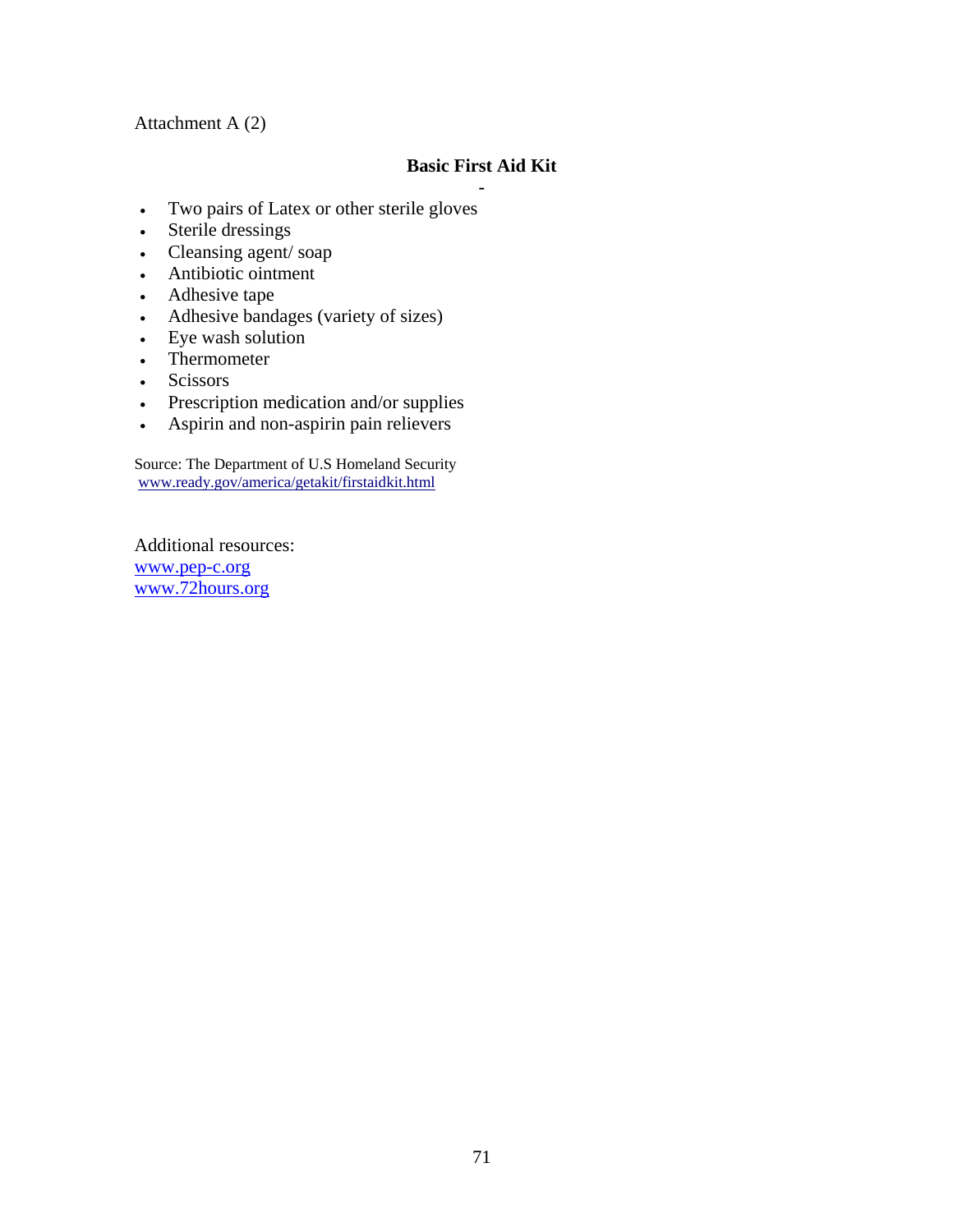## Appendix B

# **Emergency Preparedness Kits**

## **Prepare different kits for different places and situations** (**Carry on You, Grab-and-Go, Bedside, Home)**

- A "carry-on you" kit is for the essential items, such as medications, contact names and phone numbers, health information etc., you need to keep with you at all times.
- "Grab-and-go kits" are easy-to-carry kits you can grab if you have to leave home (or school, workplace, etc.) in a hurry. They have the things you cannot do without but are not so big or heavy that you cannot manage them.
- A "home kit" is your large kit with water, food, first aid supplies, clothing, bedding, tools, emergency supplies, and disability-specific items. It includes all the things you would most likely need if you had to be self-sufficient for days either at home or in an evacuation shelter.
- A "bedside kit" has items you will need if you are trapped in or near your bed and unable to get to other parts of your home.
- A "car kit" has items you will need if stranded in your car.
- Keep important items in a consistent, convenient and secured place, so you can quickly and easily get to them. (Items such as teeth, hearing aids, prostheses, canes, crutches, walkers, wheelchairs, respirators, communication devices, artificial larynx, sanitary aids, batteries, eyeglasses, contact lens with cleaning solutions, etc.)

## **Emergency Supplies Kits (Carry on You, Grab-and-Go, Bedside, Home,)**

- Emergency health information
- Cell phone
- Standard telephone (does not need to be plugged into an electric outlet)
- Essential medications
- Other medications
- Flashlights and extra batteries. (People with limited reach or hand movement should consider low cost battery-operated touch lamps.)
- Extra batteries for oxygen, breathing devices, hearing aids, cochlear implants, cell phone, radios, pagers, PDAs.
- Copies of prescriptions
- Emergency food
- Assorted sizes of re-closeable plastic bags for storing, food, waste, etc.
- Sturdy work gloves to protect your hands from sharp objects you may try to lift or touch by mistake while walking or wheeling over glass and rubble
- Lightweight flashlight (on key ring, etc.)
- Small battery-operated radio and extra batteries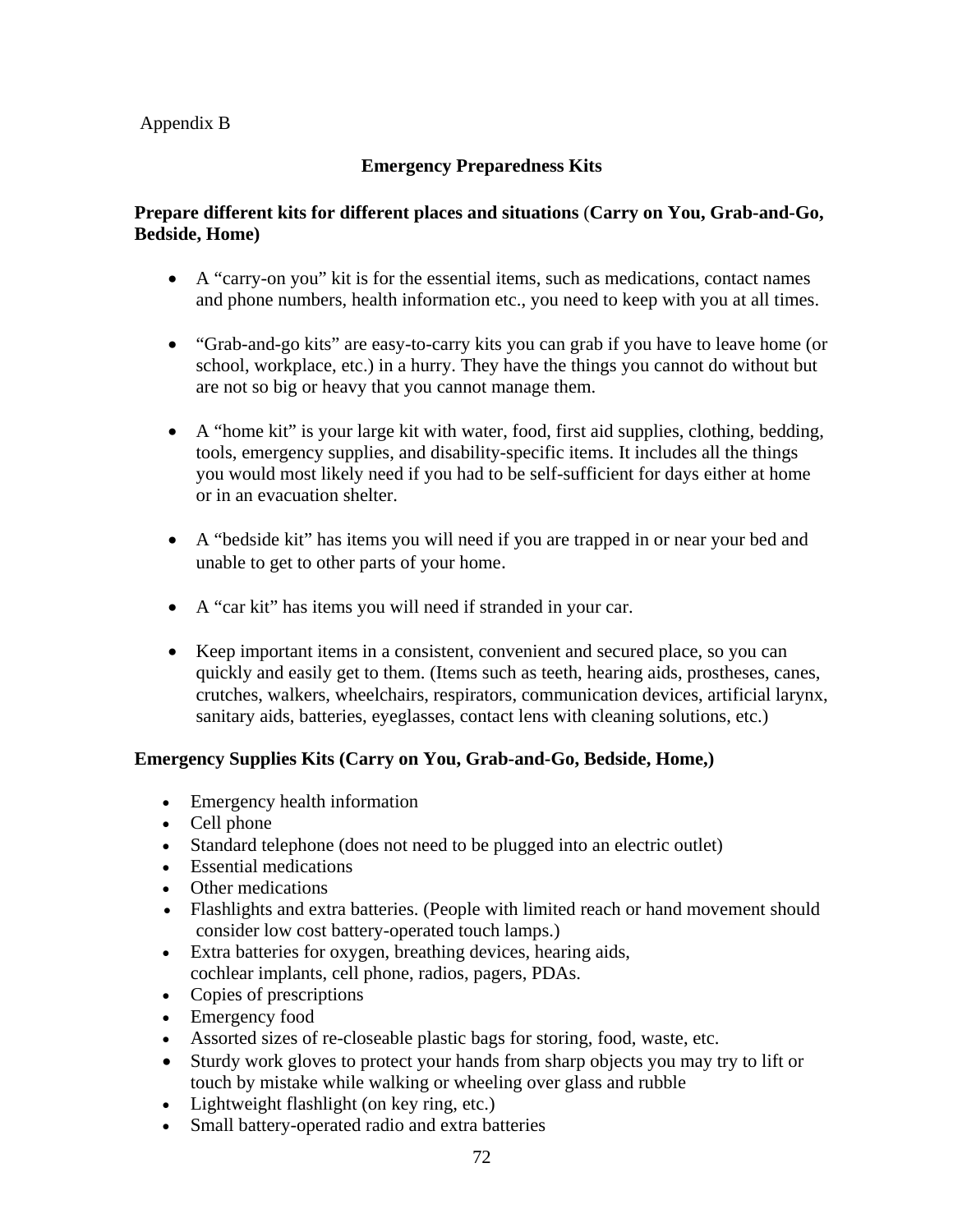- Signaling device you can use to draw attention to you if you need emergency assistance (whistle, horn, beeper, bell(s), screecher)
- A container that can be attached to the bed or nightstand (with cord or Velcro) to hold hearing aids, eyeglasses, cell phones, etc., oxygen tank attached to the wall, wheelchair locked and close to bed. This helps prevent them from falling, flying or rolling away during a earthquake or other jarring, jolting event
- A patch kit or can of "sealant" to repair flat tires and/or an extra supply of inner tubes for non- puncture-proof wheelchair/scooter tires Keep needed equipment close to you so you can get to it quickly If available, keep a lightweight manual wheelchair for backup

Source: http://www.ready.gov/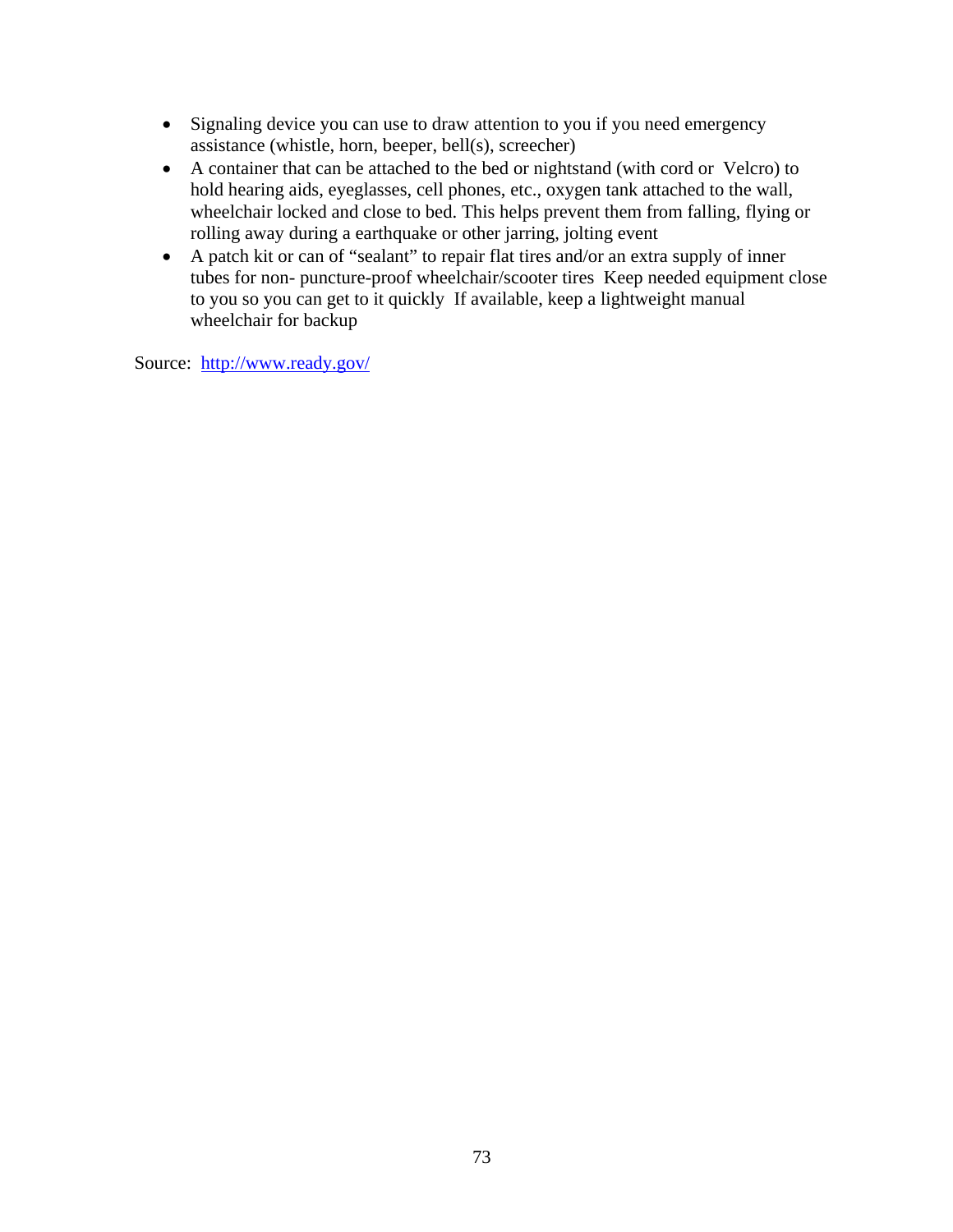Appendix C

# **Supply List**

#### **From the Department of Homeland Security**

http://www.ready.gov/america/getakit/index.html

## **Recommended Items to Include in a Basic Emergency Supply Kit:**

- Water, one gallon of water per person per day for at least three days, for drinking and sanitation
- Food, Store at least a three-day supply of non-perishable food
- Dust mask, to help filter contaminated air and plastic sheeting and duct tape to shelter-in-place
- Moist towelettes, garbage bags and plastic ties for personal sanitation
- Wrench or pliers to turn off utilities
- Can opener for food
- Local maps
- Battery-powered or hand crank radio and a NOAA Weather Radio with tone alert and extra batteries for both
- Flashlight and extra batteries
- Whistle to signal for help
- Sterile gloves (if you are allergic to Latex).
- Sterile dressings to stop bleeding.
- Cleansing agent/soap and antibiotic towelettes to disinfect.
- Antibiotic ointment to prevent infection.
- Burn ointment to prevent infection.
- Adhesive bandages in a variety of sizes.
- Eyewash solution to flush the eyes or as general decontaminant.
- Prescription medications you take every day such as insulin, heart medicine and asthma inhalers. You should periodically rotate medicines to account for expiration dates.
- Prescribed medical supplies

## **Additional Items to Consider Adding to an Emergency Supply Kit:**

- Glasses
- Infant formula and diapers
- Pet food and extra water for your pet
- Important family documents such as copies of insurance policies, identification and bank account records in a waterproof, portable container
- Cash or traveler's checks and change
- Emergency reference material such as a first aid book or information from www.ready.gov
- Sleeping bag or warm blanket for each person. Consider additional bedding if you live in a cold-weather climate.
- Complete change of clothing including a long sleeved shirt, long pants and sturdy shoes. Consider additional clothing if you live in a cold-weather climate.
- Household chlorine bleach and medicine dropper When diluted nine parts water to one part bleach, bleach can be used as a disinfectant. Or in an emergency, you can